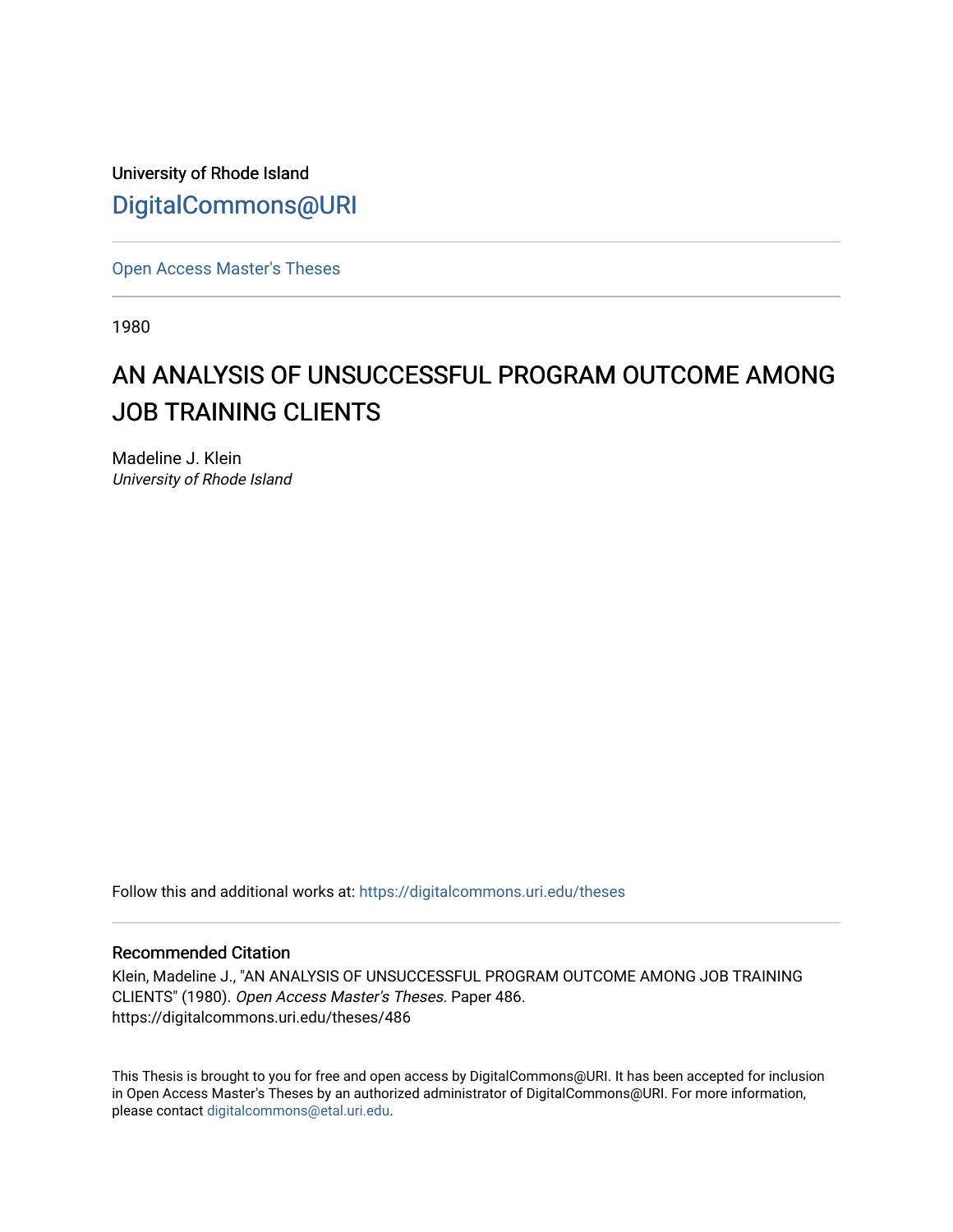AN ANALYSIS OF UNSUCCESSFUL PROGRAM OUTCOME

AMONG JOB TRAINING CLIENTS

BY

MADELINE J, KLEIN

A THESIS PROJECT SUBMITTED IN PARTIAL FULFILLMENT OF THE REQUIREMENTS FOR THE DEGREE OF MASTER OF COMMUNITY PLANNING

UNIVERSITY OF RHODE ISLAND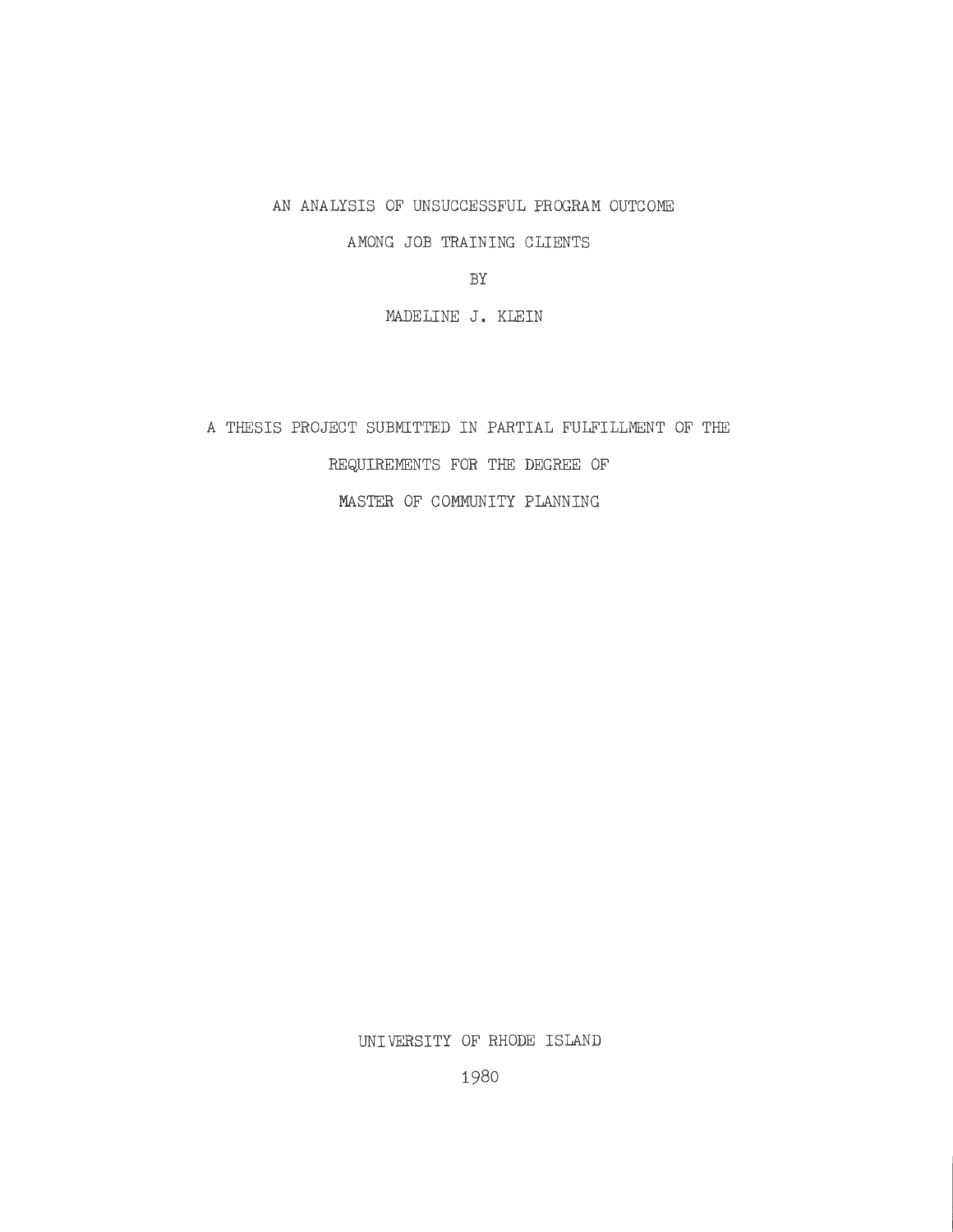MASTER OF COMMUNITY PLANNING THESIS PROJECT

OF

MADELINE J. KLEIN

Approved:  $\bigcap$   $\bigcap$ Thesis Advisor - Vennu Carl Munich Program Director **Launal** H. Faelen

UNIVERSITY OF RHODE ISLAND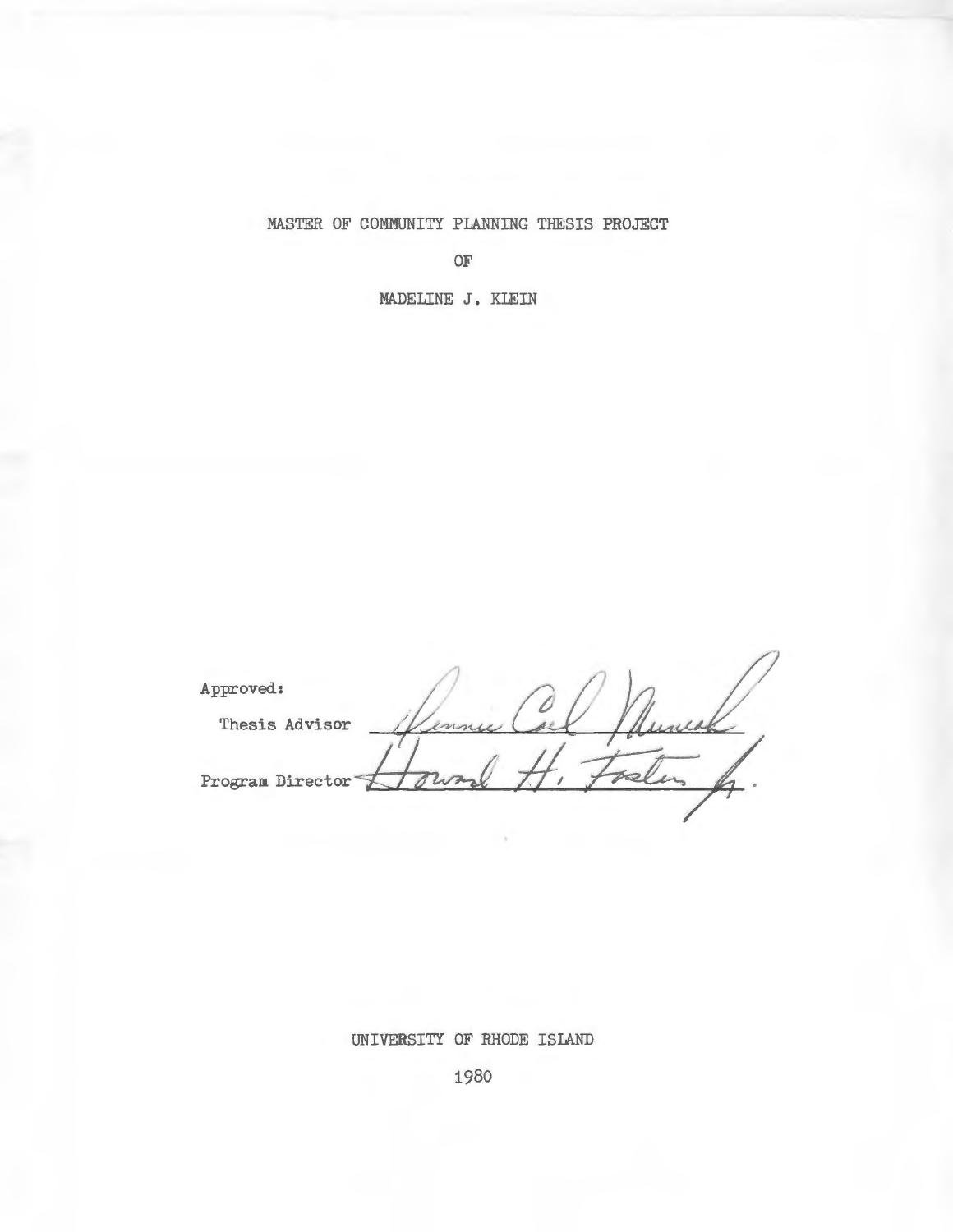## ACKNOWLEDGMENT

I would like to express my warmest gratitude to Bernie Beaudreau, who gave me information, encouragement, and help in thinking through this analysis.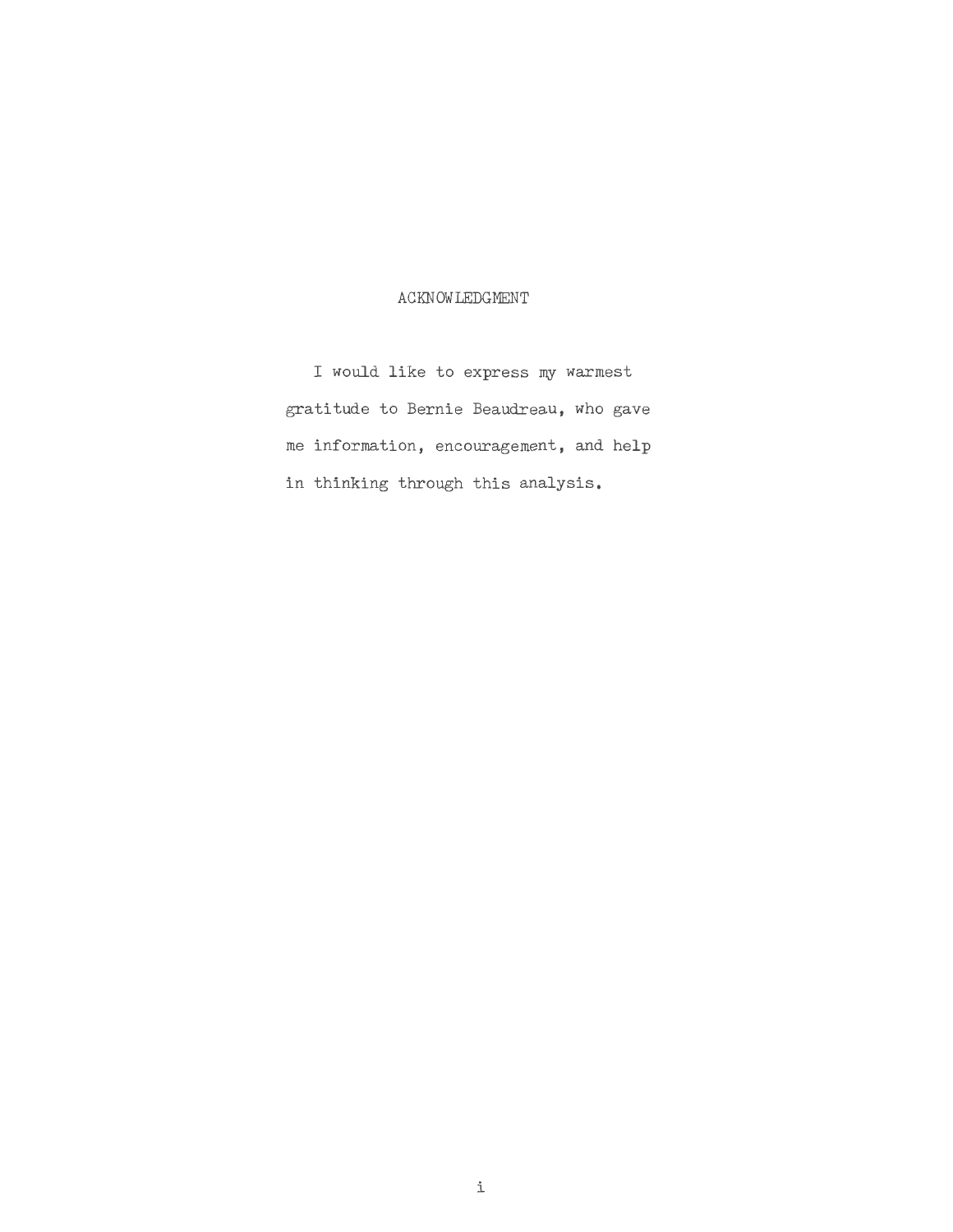# CONTENTS

| INTRODUCTION<br>A CONTEXT: THE NEED FOR JOB TRAINING ----------------- 1                                                                           |
|----------------------------------------------------------------------------------------------------------------------------------------------------|
| Chapter<br>I. THE SETTING: JOB PREPARATION AT THE<br>OPPORTUNITIES INDUSTRIALIZATION CENTER<br>OF RHODE ISLAND ----------------------------------5 |
| II. ANALYZING THE CLIENTS ----------------------------- 12                                                                                         |
| III. CHARACTERISTICS OF PROGRAM PARTICIPANTS<br>AND THEIR RELATION WITH PROGRAM                                                                    |
| IV. REASONS GIVEN FOR DROPPING OUT-------------------- 42                                                                                          |
| V. SUMMARY AND CONCLUSIONS---------------------------- 49                                                                                          |
|                                                                                                                                                    |
|                                                                                                                                                    |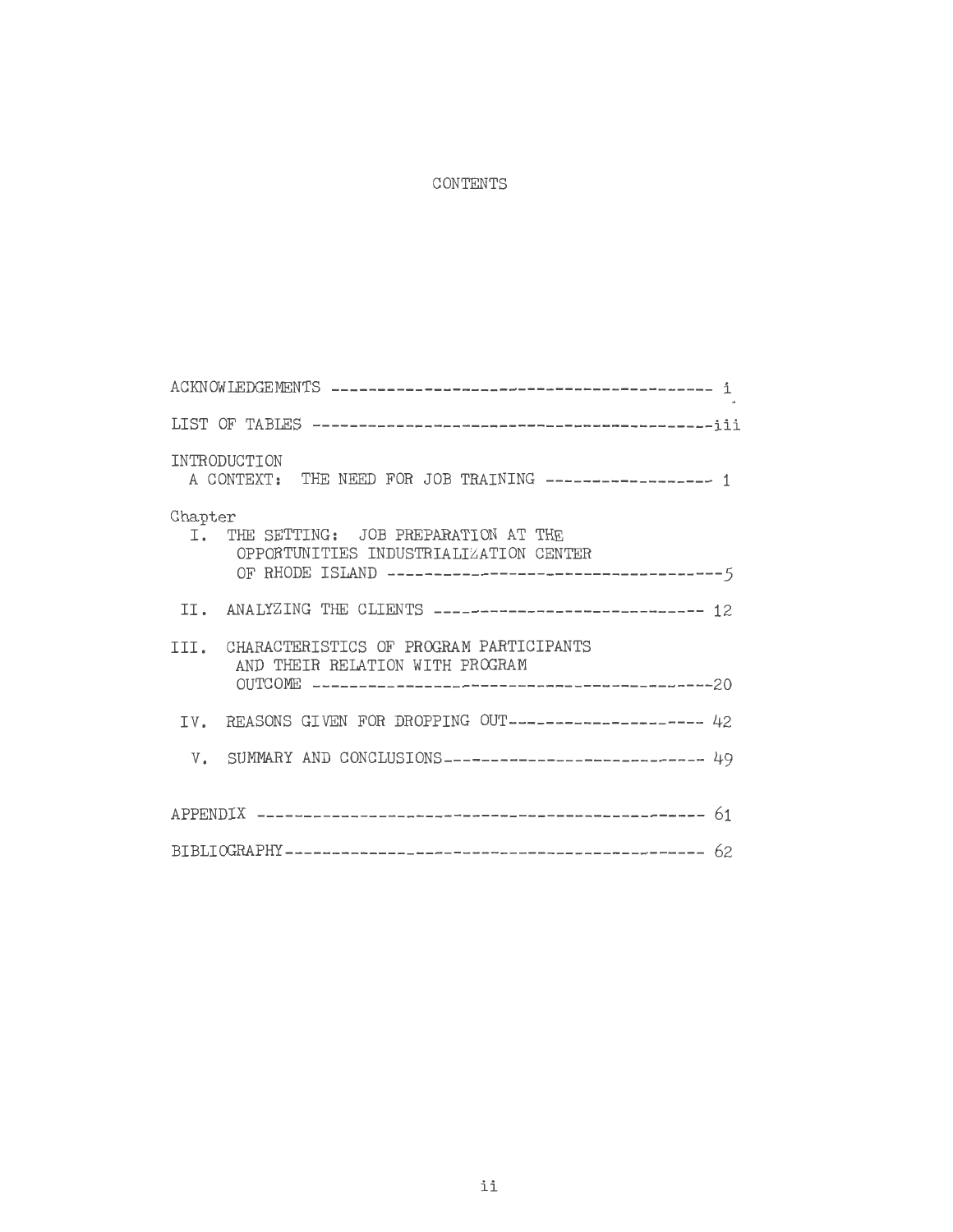# LIST OF TABLES

| Table    | Page                                                                                                    |
|----------|---------------------------------------------------------------------------------------------------------|
| 1.       | Program Outcomes For Population-------------------------25                                              |
| 2.       | Sex Compared with Program Outcome ---------------------26                                               |
| $3\cdot$ | Age Compared with Program Outcome ----------------------26                                              |
|          | 4A. Program Outcome Compared with Years                                                                 |
|          | 4B. Program Outcome Compared with Education                                                             |
|          | 5A. Program Outcomes Compared with Ethnic                                                               |
|          | 5B. Program Outcome Compared with Ethnic                                                                |
|          | 6A. Program Outcome Compared with Family                                                                |
|          | 6B. Program Outcome Compared with Family<br>Status, Ethnic Group, and Sex ---------------------------33 |
| 7.       | Program Outcome Compared with Economic<br>Status and Selected Family Status-------------------- 34      |
| 8.       | Education Level and GATB Scores-------------------------37                                              |
| 9.       | GATB Scores and Ethnic Group-------------------------- 38                                               |
| 10.      | Program Outcome Compared with Types of Instruction-----41                                               |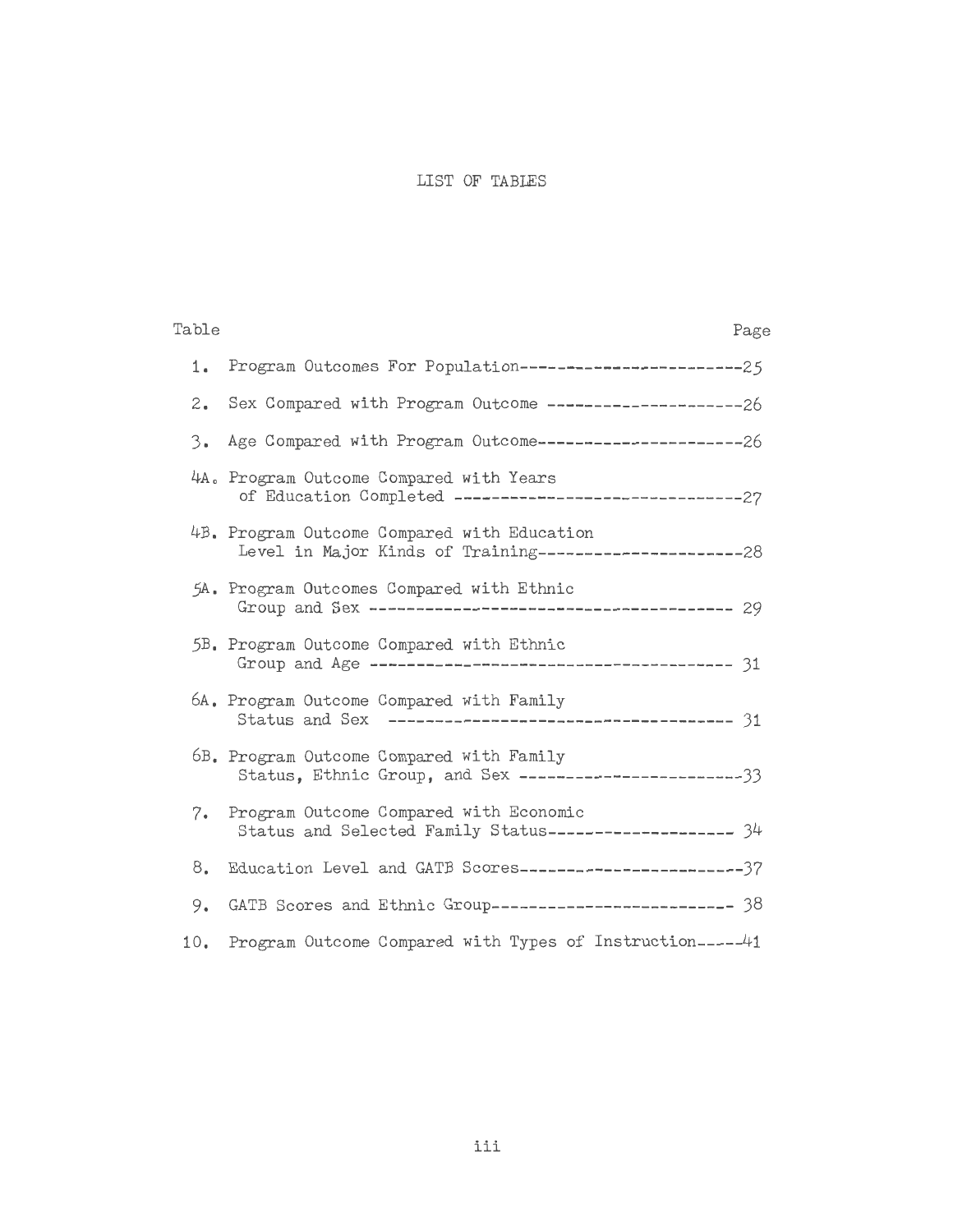#### INTRODUCTION

#### A CONTEXT: THE NEED FOR JOB TRAINING

The purpose of this paper is to examine the failure of some clients in a job training program to complete the program and to be placed in jobs. The paper addresses two principal questions: who drops out, and why? Before the analysis begins, however, one must set the failure to achieve a successful program outcome in the context of the basic goals of job training.

The problem of structural unemployment among the disadvantaged divides into two basic issues. There is a lack of demand for minorities. the poor, the uneducated, and the unskilled as workers. The disadvantaged, who are, by definition, poor, uneducated, unskilled, and disproportionately from minority groups, offer an overabundant labor supply to this unwilling market. Where the needs of the demand side and the qualifications of the supply side begin to approach one another, a third difficulty arises - matching supply (workers) with demand (jobs).

Public job training programs, such as those implemented under the Comprehensive Employment and Training Act (CETA), are not a panacea. They are not designed to cure the demand-side pathologies of the labor market; other measures, such as Affirmative Action legislation and tax incentive policies, must serve to remedy institutional discrimination. Job training can and does deal with the supply side and matching problems.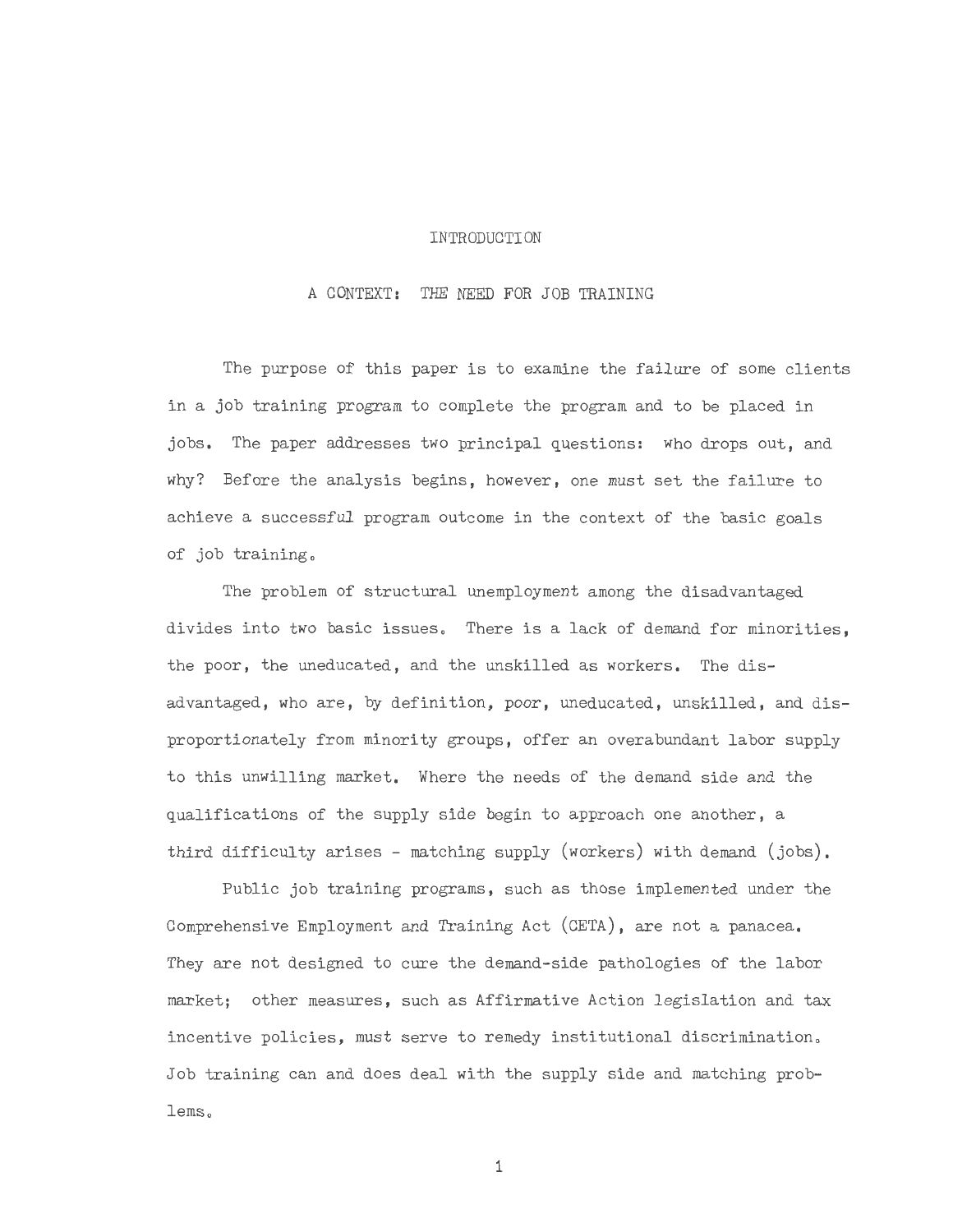Public job training concentrates on human resource development. The underlying assumption is that certain segments of the population suffer disproportionately from the problems of unemployment and poverty; research indicates that employers tend to favor persons who are white, not economically disadvantaged, of prime working age, and who have a post-high school education.<sup>1</sup> The disadvantaged, meanwhile, have a hard time competing in the job market even during times of rapid economic  $2$  for minorities and teenagers, and for unskilled laborers, for example, there is "no such thing as a tight labor market."<sup>3</sup> Many of these workers lack the elementary skills to find even entry-level jobs. Others are employed in dead-end jobs that offer neither upward mobility, nor satisfaction, nor wages decent enough to pull them out of poverty.

With the disadvantaged as its target group, CETA focuses on giving its trainees the ability to compete more successfully for employment. Its clients must learn not only actual job skills, but also accessory behavior and information necessary to enhance their employability. Again, this does not mean that there will be a job waiting for each client after training. It does mean that clients will have a better chance of finding and keeping jobs that do exist, even when they are competing with applicants with more advantages.

<sup>1</sup>William Mirengoff and Lester Rindler, CETA: Manpower Programs Under Local Control (Washington, D.C.: National Academy of Sciences, 1978), p. 235.

 $^2$ Ibid., p.1.

 $3$ Charles C. Holt et al, "Manpower Policies to Reduce Inflation and Unemployment," Manpower Programs in the Policy Mix, ed. Lloyd Ulman (Baltimore: The Johns Hopkins University Press, 1973), p. 76.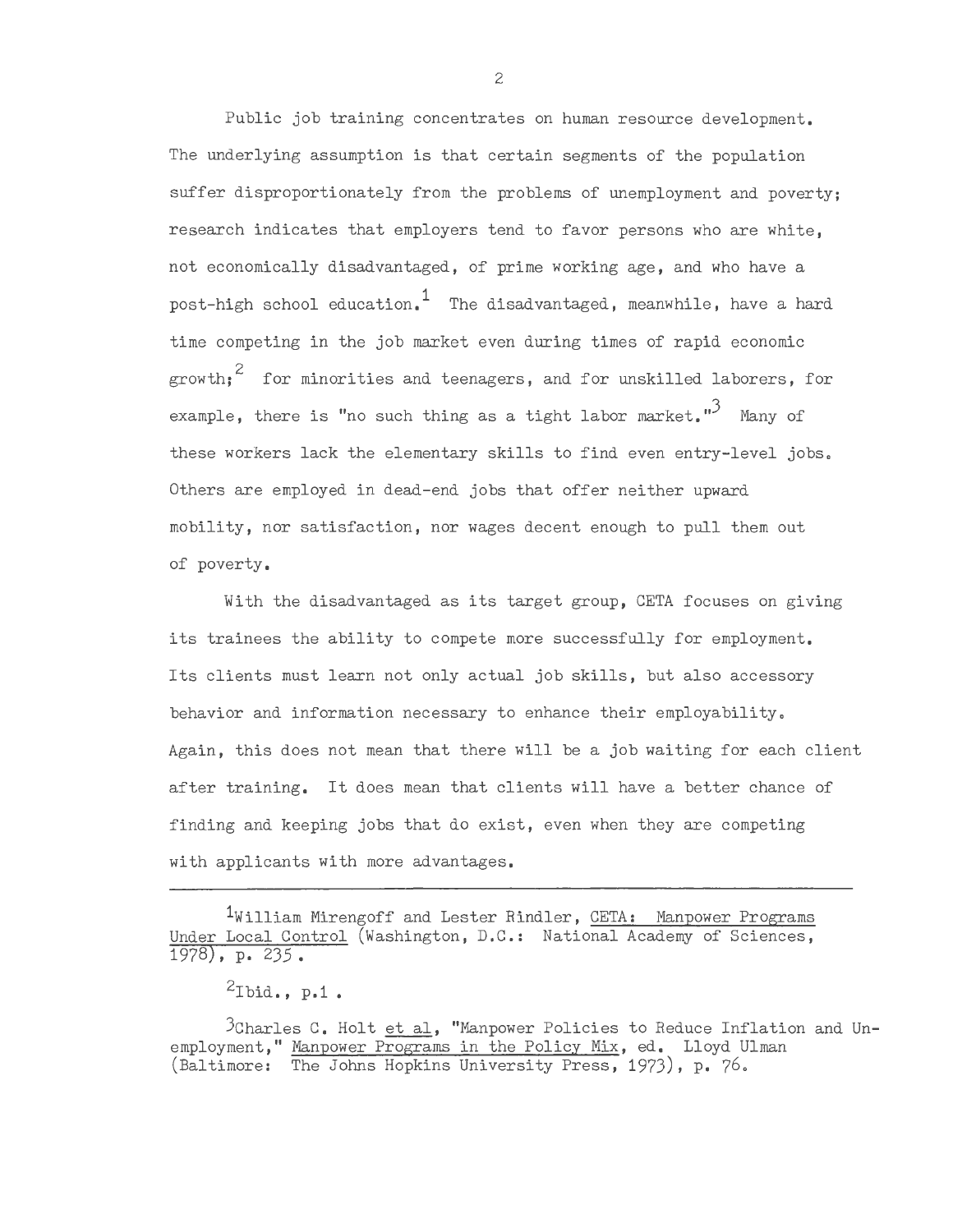CETA operates several kinds of employment programs, including Public Service Employment (PSE) and Work Experience (WE), which create subsidized employment in the public sector, and on-the-job training ( OJT). A major type of training run under CETA auspices is classroom training, which together with support services, will be the concern of this paper.

Classroom training is one of the most obvious solutions to improving the employability of the disadvantaged, who need pre-employment help to obtain positions requiring even low skill levels. Equally obvious is the fact that, without some formal linkage with the demand side of the labor market, it is an exercise in futility. Classroom training must of course prepare its clients for the kinds of jobs which do exist in the local market.

One of the potential pitfalls of this objective is the quality of many available jobs. Often the jobs which are most readily available, such as retail and other service occupations and low skilled factory jobs, require the shortest, simplest and least expensive training, but also offer the least opportunity for long-term advancement, wages, and satisfaction. In the Providence area, for example, the labor market provides ample opportunity for factory jobs, particularly in the jewelry industry, with wages that are among the lowest in the United States.<sup>1</sup> CETA administrations may be tempted to train clients for these positions to achieve the objective of a high level of placement at low cost. In the meantime, occupations which require more training, but which yield greater benefits in the long run, are neglected.

Classroom training programs can try to balance the desire for job placement with constraints on time and money spent on training by

<sup>1</sup> Providence Journal, July 27, 1978, p.AJ.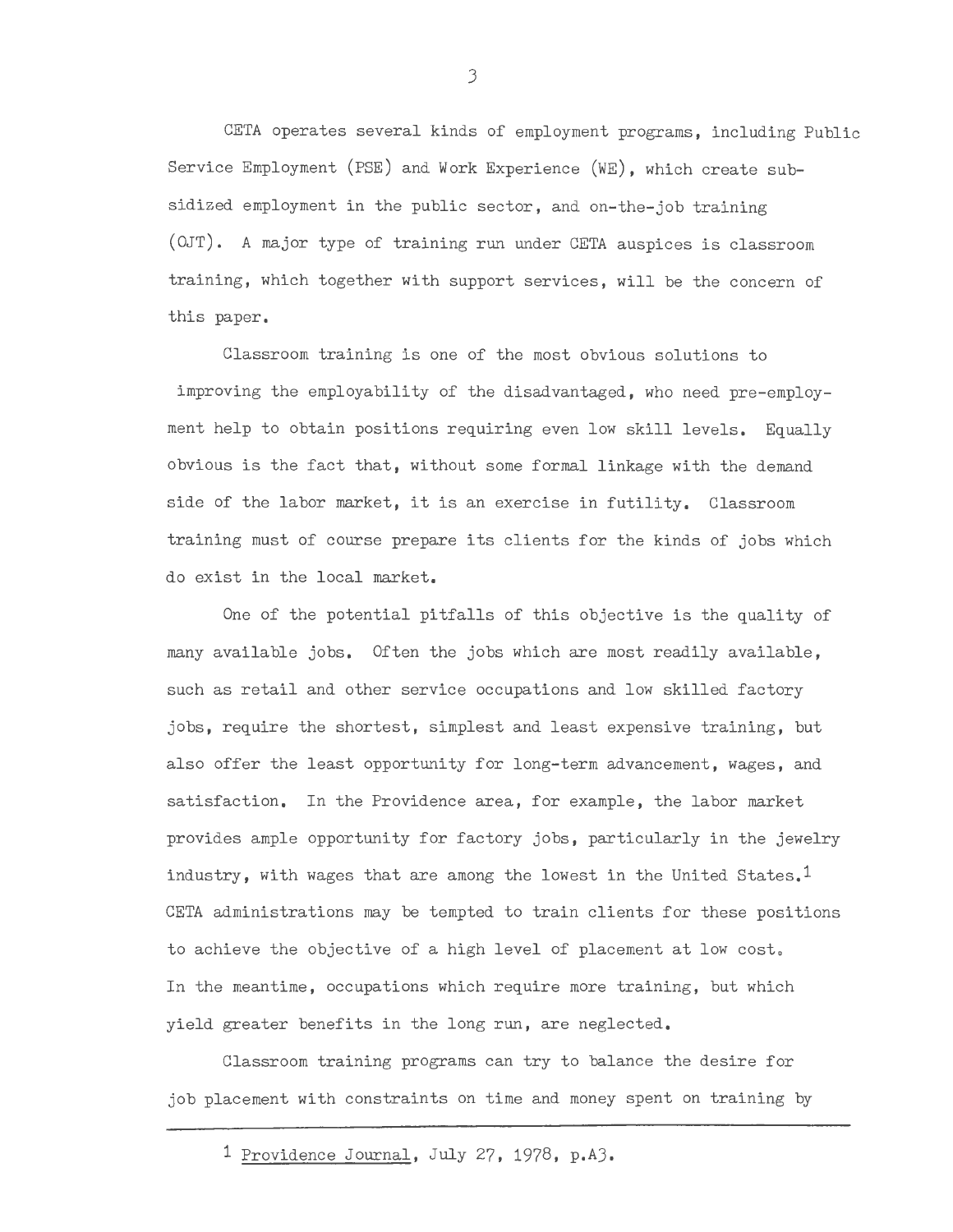preparing clients for entry-level jobs. Once initially placed, the client is left to upgrade his or her skills through the same on-thejob channels as other employees.

The type of training institution has proven to be an important factor in goal achievement. Over the history of employment planning, experimentation has shown that different people profit from different kinds of settings. Traditional vocational education institutions with traditional approaches are usually less suited to serving the special needs of the disadvantaged than are skills centers.<sup>1</sup> which are better able to provide such services as counseling, remedial education, and job development, as well as an atmosphere of security. Unfortunately, these less-established centers may suffer shortages of funds and facilities, and may"stigmatize their enrollees and isolate them from the training mainstream"<sup>2</sup>.

However, the use of intermediate organizations for training, job development, and placement of groups with special problems in the labor market is also an important way to involve private firms which would otherwise ignore them. Many businesses that are willing to hire the disadvantaged are reluctant or unable to deal with the skills training, red tape, and support services that these trainees need. The intermediary provides the workers without the headaches.<sup>3</sup>

Prime examples of this kind of intermediate organization are the Opportunities Industrialization Centers of America, Inc.

 $2$ Ibid., p. 350.

3The Research and Policy Committee of the Committee for Economic Development, Jobs for the Hard-to Employ-New Directions for a Public-Private Partnership (New York: Committee for Economic Development, 1978, )p. 44.

<sup>1</sup>Sar A. Levitan, Garth L. Mangum, and Ray Marshall, Human Resources and Labor Markets (New York: Harper and Row, 1976), p. 349.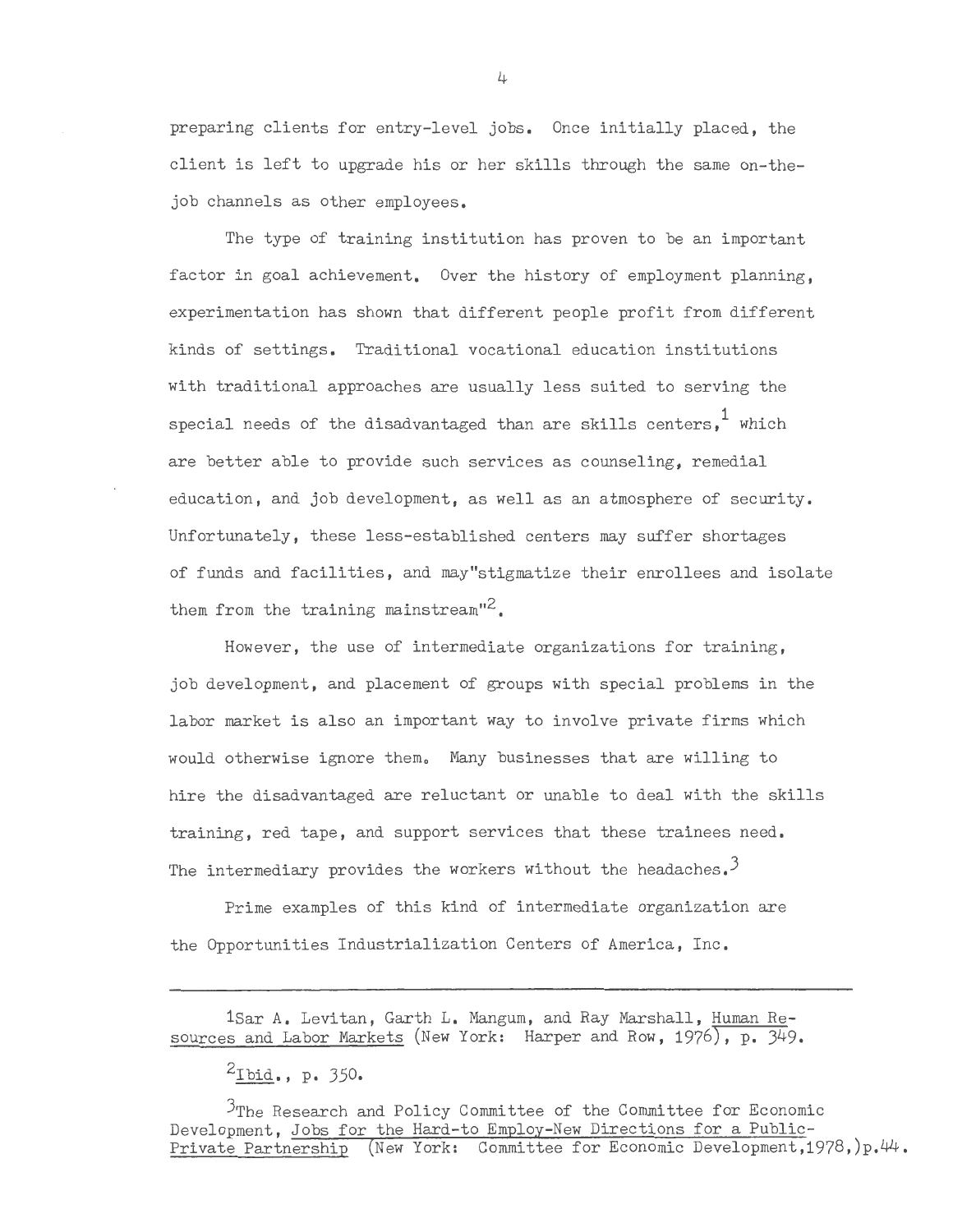#### CHAPTER I

THE SETTING: JOB PREPARATION AT THE OPPORTUNITIES INDUSTRIALIZATION CENTER OF RHODE ISLAND, INC.

The Opportunities Industrialization Center of Rhode Island (OIC) is one of about 150 independent affiliates which operate as a nonprofit corporation under the umbrella of OIC of America. Its most basic goal is to improve the quality of life of two overlapping client groups: minorities, and the economically disadvantaged. Although its principal thrust is employment training and job placement for both adult and youth target populations, it also provides other services, such as counseling and instruction in English as a second language, in an effort to serve the "whole" client.

The local OIC depends heavily on its relationship with the local administration of CETA, the Comprehensive Employment and Training Act, which supplied over 80 per cent of its 1978 program funds of \$1,750,000. (Other funding in 1978 came from the Rhode Island Department of Vocational Education; Rhode Island Governor's Justice Commission; United States Office of Juvenile Justice and Delinquency Prevention; United Way of Southeastern New England; and other sources.) As a contractor with CETA for job training programs, the agency receives moneys originating with the U.S. Department of Labor, and channeled through the City of Providence, and the State of Rhode Island excluding Providence ("balance of state"), which have been designated as "prime sponsors."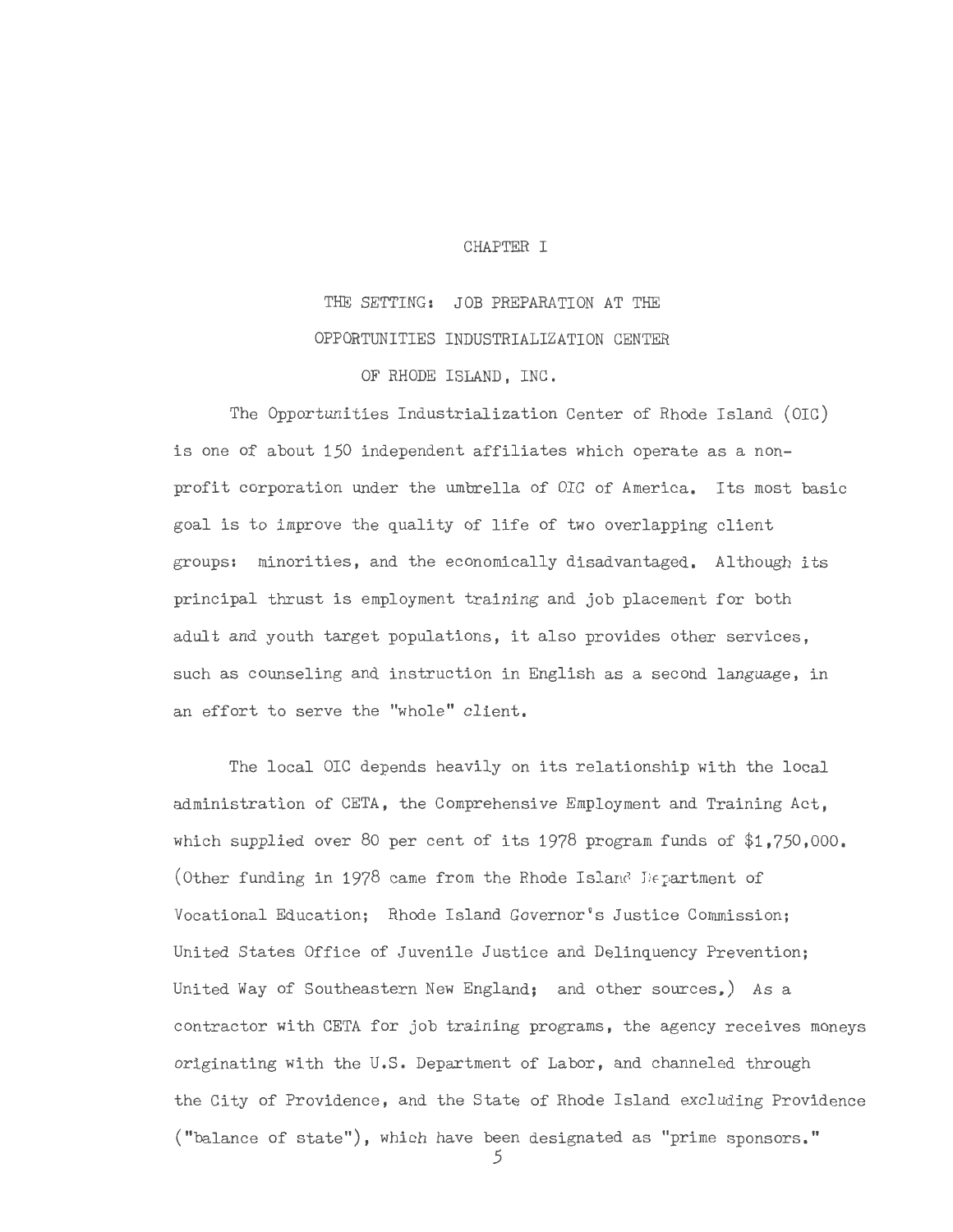A prime sponsor is a legal entity - usually a government or a consortium of governments - judged capable of effectively administering programs and funds under the CETA act, and given considerable power to design programs and regulate participation at the local level.

Each job training course delegated to OIC by CETA comes under a separate "performance contract." This means that courses must meet certain performance standards to enable OIC to qualify for new contracts. CETA standards require that 60% of all participants who start in training programs (not just those who finish training) be placed in training-related jobs.<sup>1</sup> However, this rather rigorous formula is apparently flexible enough to allow re-contracting when the contractor comes respectably close: OIC's average training-related placement rate in 1978-1979 was *58.5%.* 

#### Adult Programs

OIC administers a number of programs for adults and teenagers. Of interesthere are those serving the adult target population, which center on job training and placement. The assumption is that by pursuing the goal of better jobs for minorities and the economically and socially disadvantaged, the agency can best help them to improve the overall quality of their lives.

OIC adopts the supply-side strategy that has been discussed in the introduction. Three tactics help to implement this strategy. The agency provides its clients with usable job skills, with job placement services, and with counseling and other support services.

<sup>1</sup>However, rules permit OIC to replace any students who drop out in the first two weeks of training. This calls for rapid decisions on terminations during this period; it is not a time for cajoling and second chances.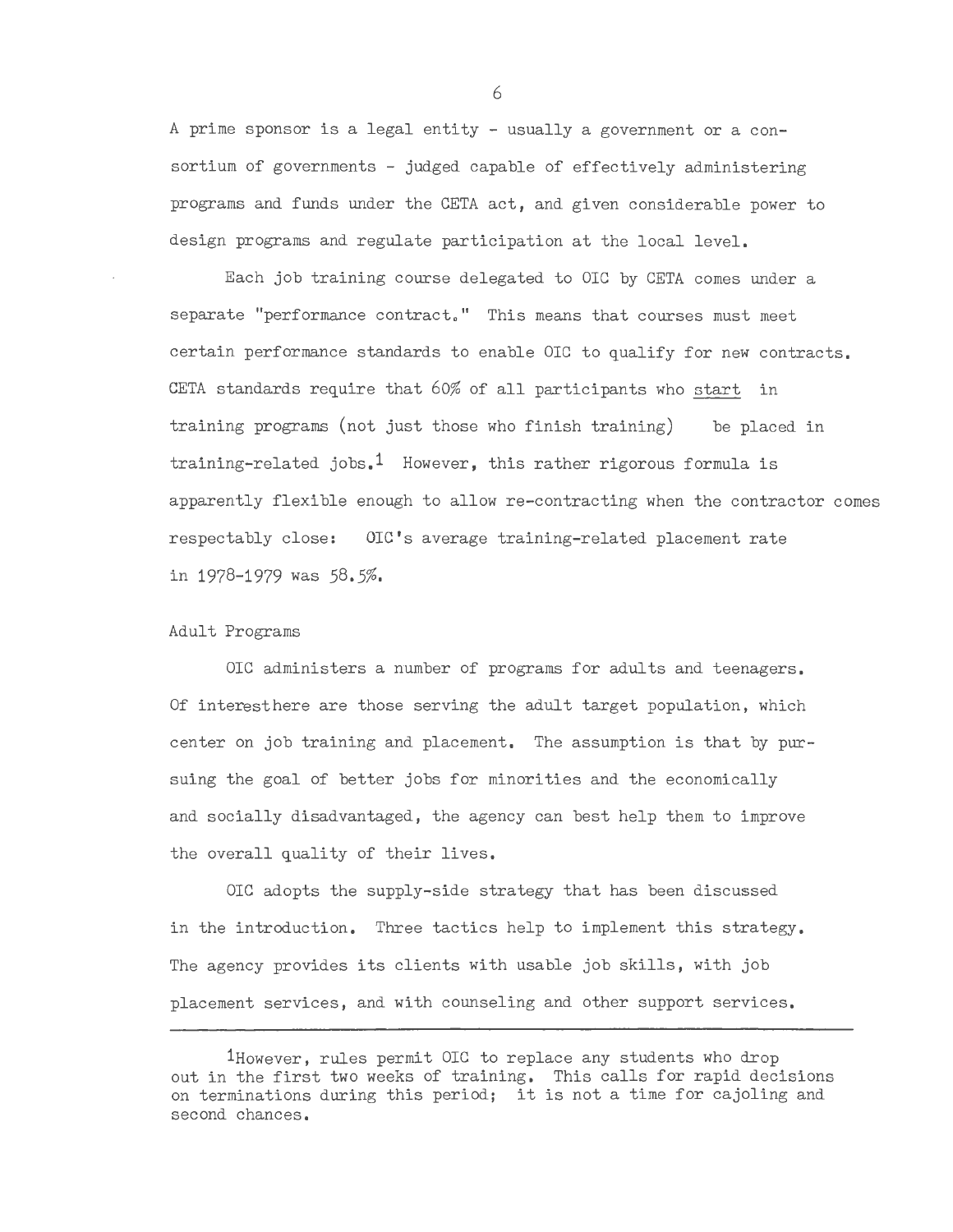Although CETA legislation permits subcontractors to conduct various kinds of training and employment activities, including classroom training, OJT, WE, and PSE programs, OIC adult programs are primarily classroom training activities.

#### i)Providing Usable Skills

As one might expect in a vocational training agency trying to meet performance standards, adult training programs are directed towards giving participants usable skills which will enable them to get training-related (TR) jobs once they have completed the program.

Clearly, therefore, individual job training programs must be preceded by an accurate assessment of the local labor market to determine present and future needs of employers in the area. OIC's analysis uses data as it is available, drawing on three major sources. Existing employment studies by such agencies as CETA and the Department of Employment Security provide general indicators of demand occupations. Specific employer studies, such as surveys of employers' projections in particular occupations, provide more complete information as to the number and nature of the jobs in demand for the immediate future. Finally, the experience of the placement staff strongly influences programming.

Current programs train workers in over a dozen occupational categories. For purposes of program analysis in this paper, these were grouped into four major classifications. The first, office occupations, includes clerk general office, fiscal operations, office helper, office occupations, automated business machines, and miscellaneous office procedures; the second, machine trades, includes machine set-up operator, machinist, machine operator, screw machine operator,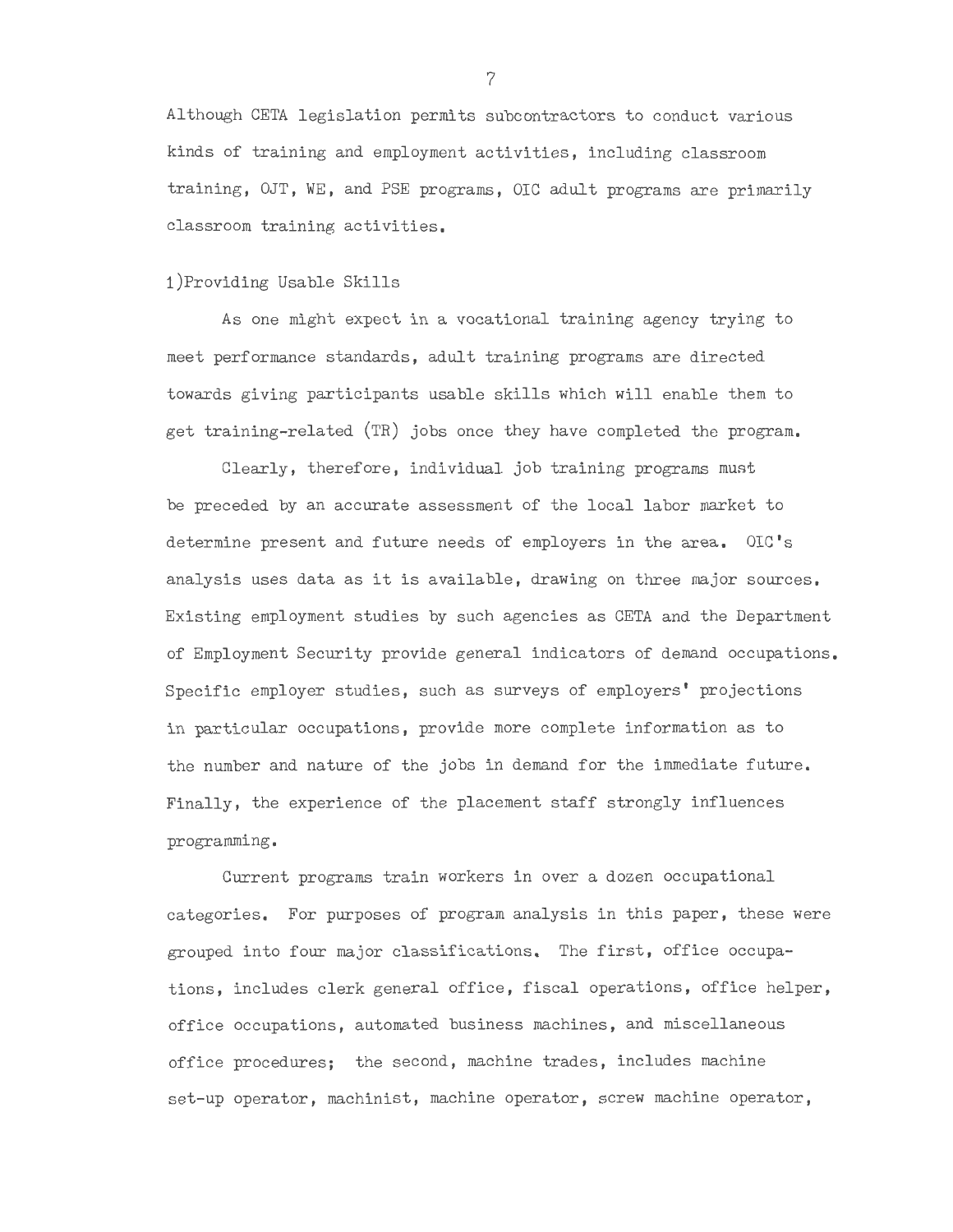

co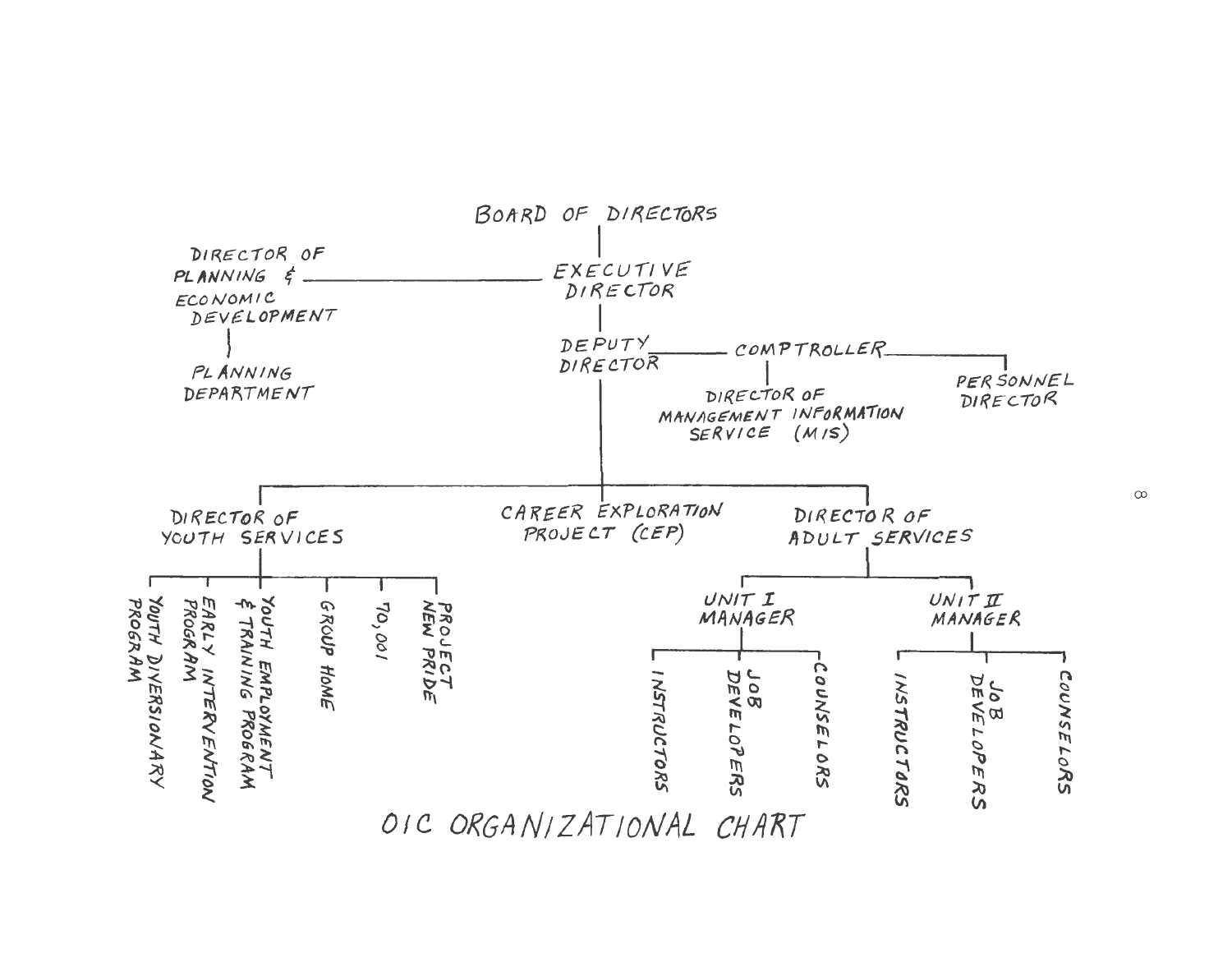auto body repair, and welding; the third is offset printing and drafting; and the fourth is nurse's assistant.<sup>1</sup> The courses include several for trainees with language difficulties, who had additional instruction in English as a second language.

Each client enrolls in a twelve-to-twenty-week training program designed to develop the skills needed to land an entry level job upon completion. CETA pays each enrollee minimum wage for actual hours of attendance. During fiscal year 1978-79, 445 adults were enrolled in classroom training.

2) Job Development and Placement

During training, each student is assigned to a job developer for assistance in job placement. Job developers have the twofold responsibility of helping students to become job-ready, and of finding them suitable jobs. They participate in orientation, teach classes in such aspects of employment as realistic expectations of entry-level jobs, job search, and responsibilities and rights of the employee, and meet with students individually. As each training program nears its end, the job developers try to find the trainees viable, adequately-paying jobs, by "selling" potential employers on a classful of newly-trained students, or on the special qualifications of individuals. It is important that the relationship between job developers and employers be a trusting one. Every effort is made to match the individual with the particular job. This process is overseen by the unit magager (see organizational chart), who is responsible for insuring the required 60% training-related placement in his or her unit.

<sup>1</sup> Other courses, such as boatbuilding, are not analyzed in this paper because they were under the jurisdiction of the Balance of State CETA. Data examined here is from the Providence CETA programs. Nursing has been discontinued because jobs in the field typically pay very low wages.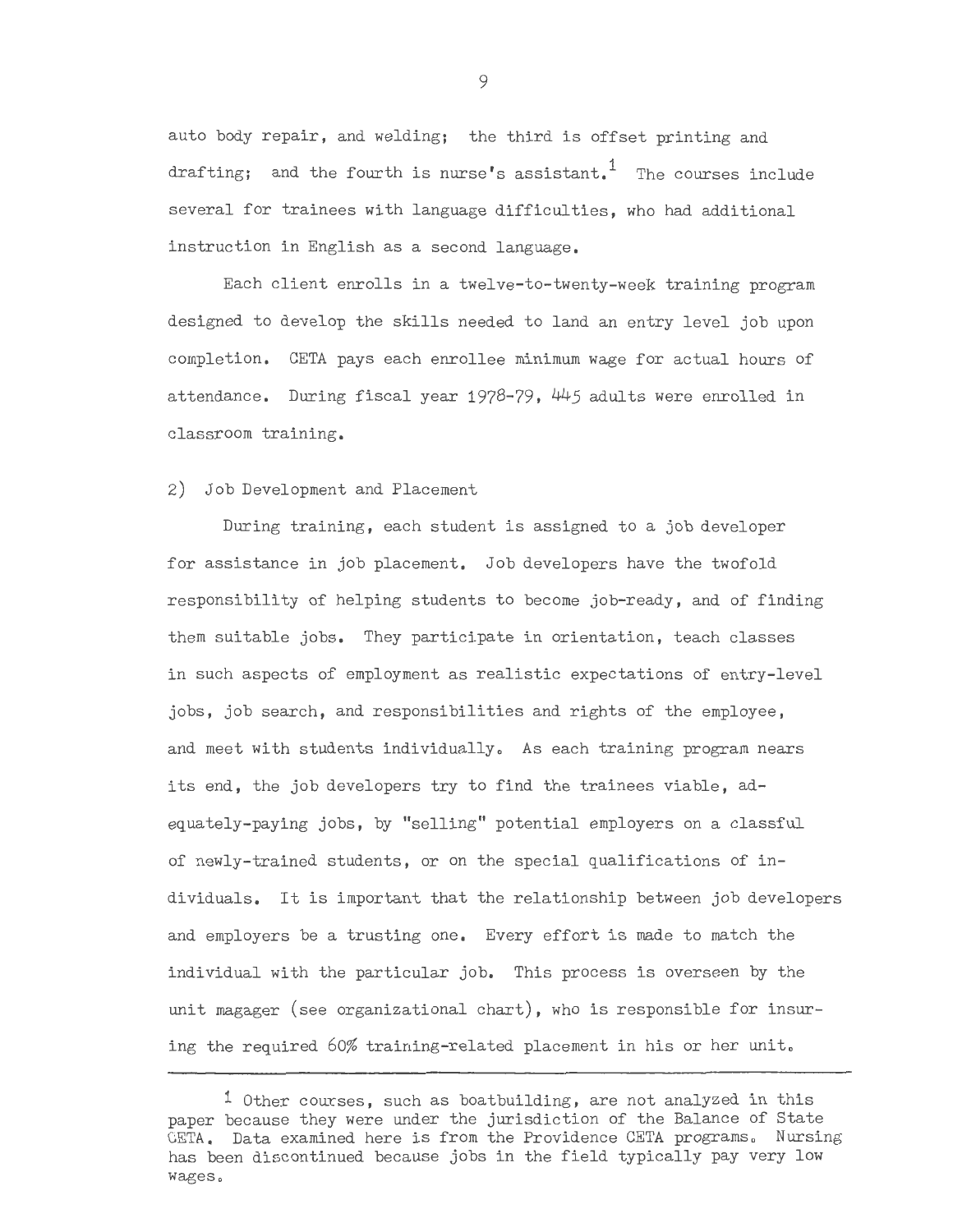Despite the performance requirements, a number of students are also placed in non-training-related positions. For example, of clients trained for Providence CETA in fiscal years 1977 and 1978, 62% were placed in jobs overall, but only *50%* found training related jobs. Given OIC's goal of serving minorities, successful job placement must struggle with discrimination as a barrier to employment. Smaller percentages of black and Hispanic than of white enrolees are typically placed in jobs.

3) Support Services

While vocational skills themselves are the center of OIC's offerings for adults, other qualifications are often needed to bolster a client's employability. Counseling is one important support service extended to all clients. Each participant is assigned to a unit counselor during the training period. The counselor's job is to aid the trainee is two principal ways. He or she intervenes in situations threatening the trainee's ability to stay in the program - for example, in problems such as illness in the trainee's family, or eviction usually by referring the client to an agency or person specializing in such problems. Second, he/she works on the trainee's attitude, often following notification by the classroom instructor, to help solve such problems as poor attendance or disruptive behavior. In addition, the counselor should work with the trainee on "employability development planning," to assess his/her abilities, experience, and employment goals and package a suitable arrangement of training and support services. To give further help in total job preparation, the job developer may also coach program graduates in how to prepare effective resumes, interview successfully, and make a generally favorable impression on employers. Such behavior techniques may be reinforced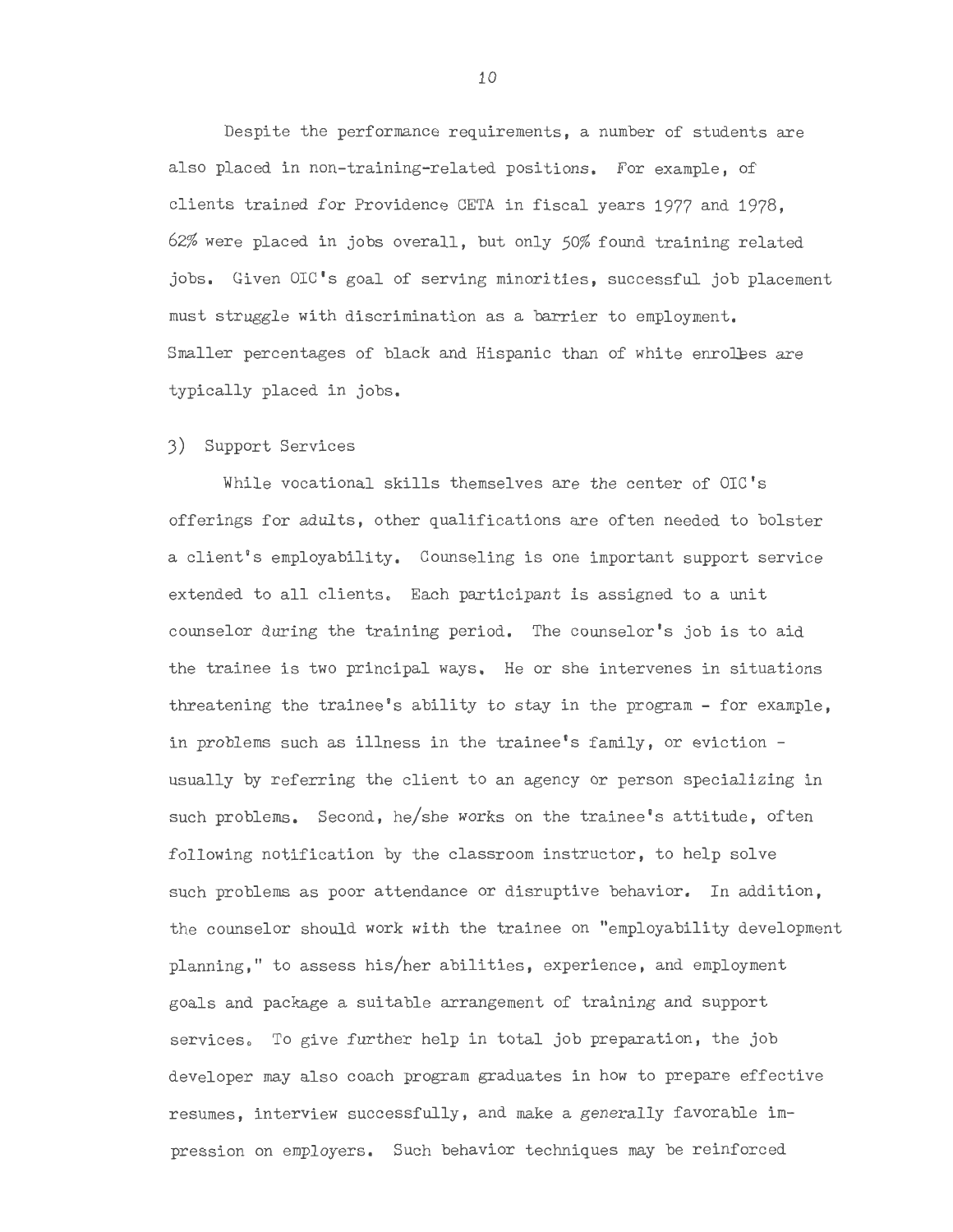within the training program; the clerical classes, for instance, enforce a dress code for participants.

Although a certain amount of training in substantive behavior is probably helpful, some studies  $(e, g, g)$ . Salipante and Goodman, 1976<sup>1</sup>) seem to suggest that pure "attitudinal" training has little effect on job performance; actual skills training is far more valuable.

Although potential clients would often benefit from trainingrelated education (TRE), such as remedial reading instruction, OIC currently meets this need only minimally. Its one-hour-per-day TRE schedule cannot effectively make up for a very poor reading ability, for example. As a result of the lack of remedial reading and math services, OIC, at the present time, is only able to serve clients who are at least functionally literate, and quite often, who have a minimum of a high school diploma or equivalency. OIC is presently attempting to extend its services in the basic education pre-vocational training area.

In recent years, a growing number of Hispanic and Asian immigrants has moved to Rhode Island. For foreign language-speaking clients, the agency runs a program combining vocational training with instruction in English as a second language (ESL).

<sup>&</sup>lt;sup>1</sup>Paul Salipante, Jr. and Paul Goodman, "Training, Counseling, and Retention of the Hard-Core Unemployed," Journal of Applied Psychology Vol. 61 (February, 1976), pp. 1-11.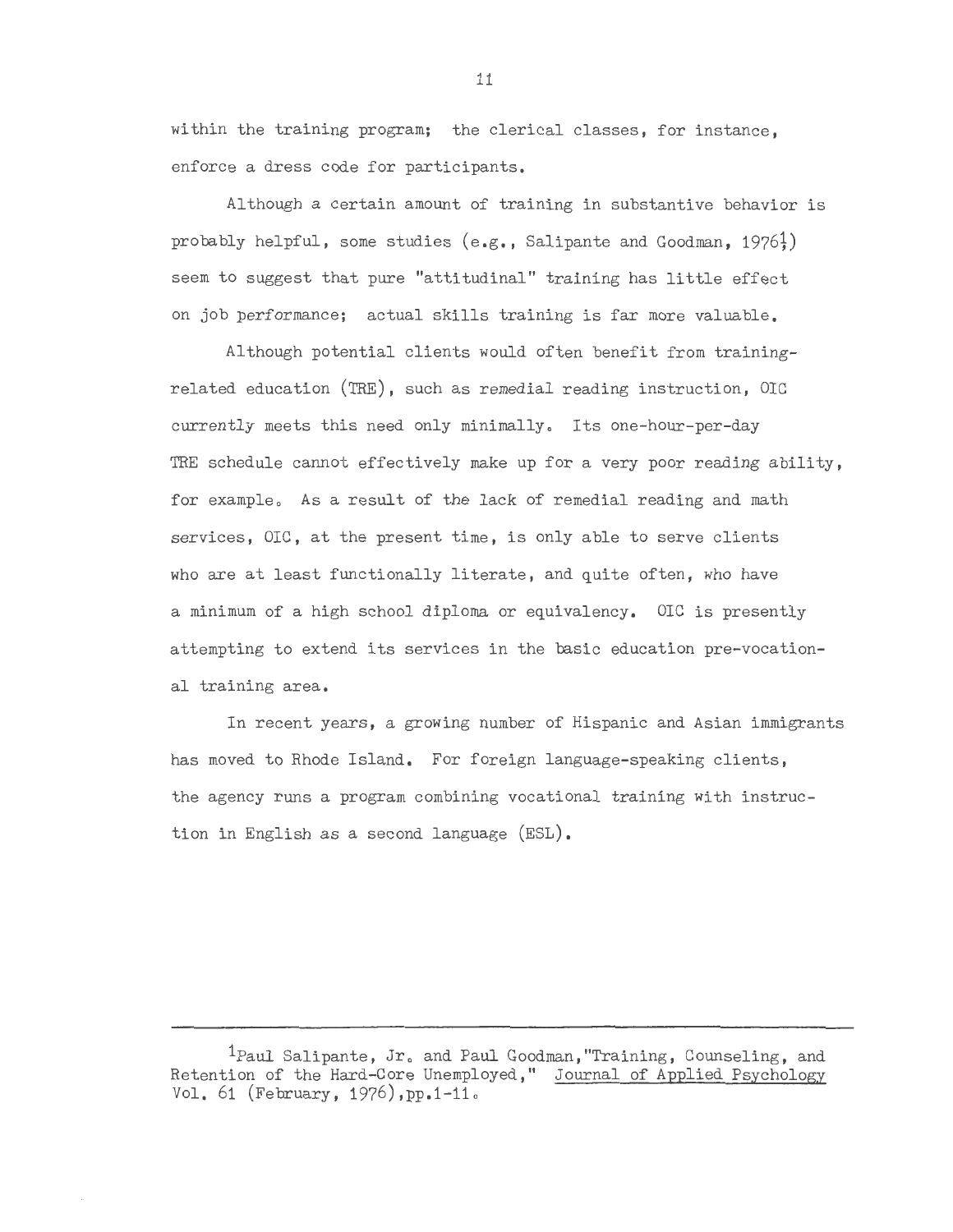#### CHAPTER II

#### ANALYZING THE CLIENTS

#### Overview

As a framework for examining the factors which lead clients to drop out of training programs, the Reiner, Reimer, and Reiner method of client analysis<sup>1</sup> contributes useful insights into the process by which the legally eligible clients filter down to those who are actual beneficiaries of the program. The method traces clients through several major steps. The preliminary "client population," or those who are legally eligible to participate in the program, diminishes to the "clients" who are actual users of the program. These two groups may differ in character as well as in number, because of 1) "selection standards," or policies by which the administering agency chooses to eliminate certain eligible people while it targets others; and 2) "standards of service," operating procedures by which the agency indirectly prevents or discourages certain groups from participating. Finally, the number of actual clients dwindles to a still smaller group of persons who "effectively benefit" from the program.

# Client Population

Federal CETA legislation sets up the eligibility criteria for participants in each CETA program. To be eligible for a Title IIB program - under which most OIC adult training programs operate -

<sup>1</sup>Janet S. Reiner, Everett Reimer, and Thomas Reiner, "Client Analysis and the Planning of Public Policies," Urban Planning and Social Policy, ed. Bernard J. Frieden and Robert Morris, (New York: Basic Books, Inc., 1968), pp.377-95.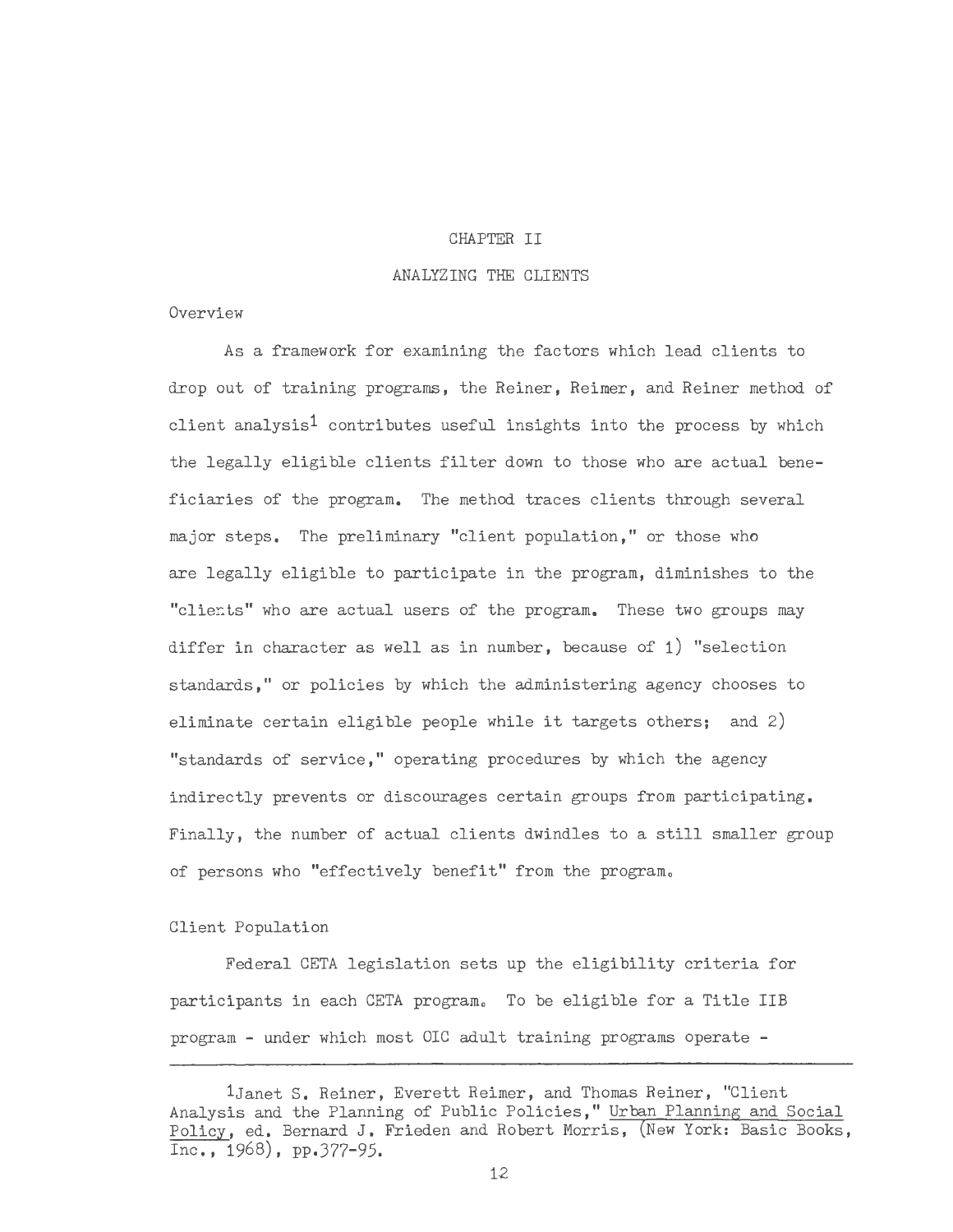an applicant must be "economically disadvantaged" and "unemployed, underemployed, or an in-school youth"<sup>1</sup> (The regulations define each of these terms at length.) Until 1979, the legislation merely required program participants to be economically disadvantaged or unemployed, underemployed, etc. These new criteria instantly narrow the client population, eliminating a large number of middle-class applicants, and restricting eligibility to those most in need.

#### Selection Standards and Actual Users

CETA processes all intake for  $OIC$ <sup>8</sup>s adult programs. Each applicant must fill out the appropriate forms; take the three-hour General Aptitude Test Battery (GATB): and see a counselor about the test results before ever coming to OIC. The CETA office rates candidates on their test performances, using the scores to screen out a large number. This process has been called an inappropriate use of the GATB, which does not measure other qualities, such as motivation, and which tends to measure learned rather than innate ability. Lacking a better tool for screening and directing candidates, however, CETA and OIC intake continues to rely on these tests.

Other implicit "standards of service" constraints probably influence this stage of the filtering process. For instance, a potential client must first know about the CETA program in order to apply for it, and must get him/herself to the downtown CETA office on two or three separate occasions merely to have a chance of acceptance.

 $1_{\text{U.S.}}$  Department of Labor, Employment and Training Administration, "Comprehensive Employment and Training Act: Proposed Rules For Programs Under Titles I, II, VI, and VII of the Act," in Federal Register, Vol.44, no.14, January 19, 1979, p.4370.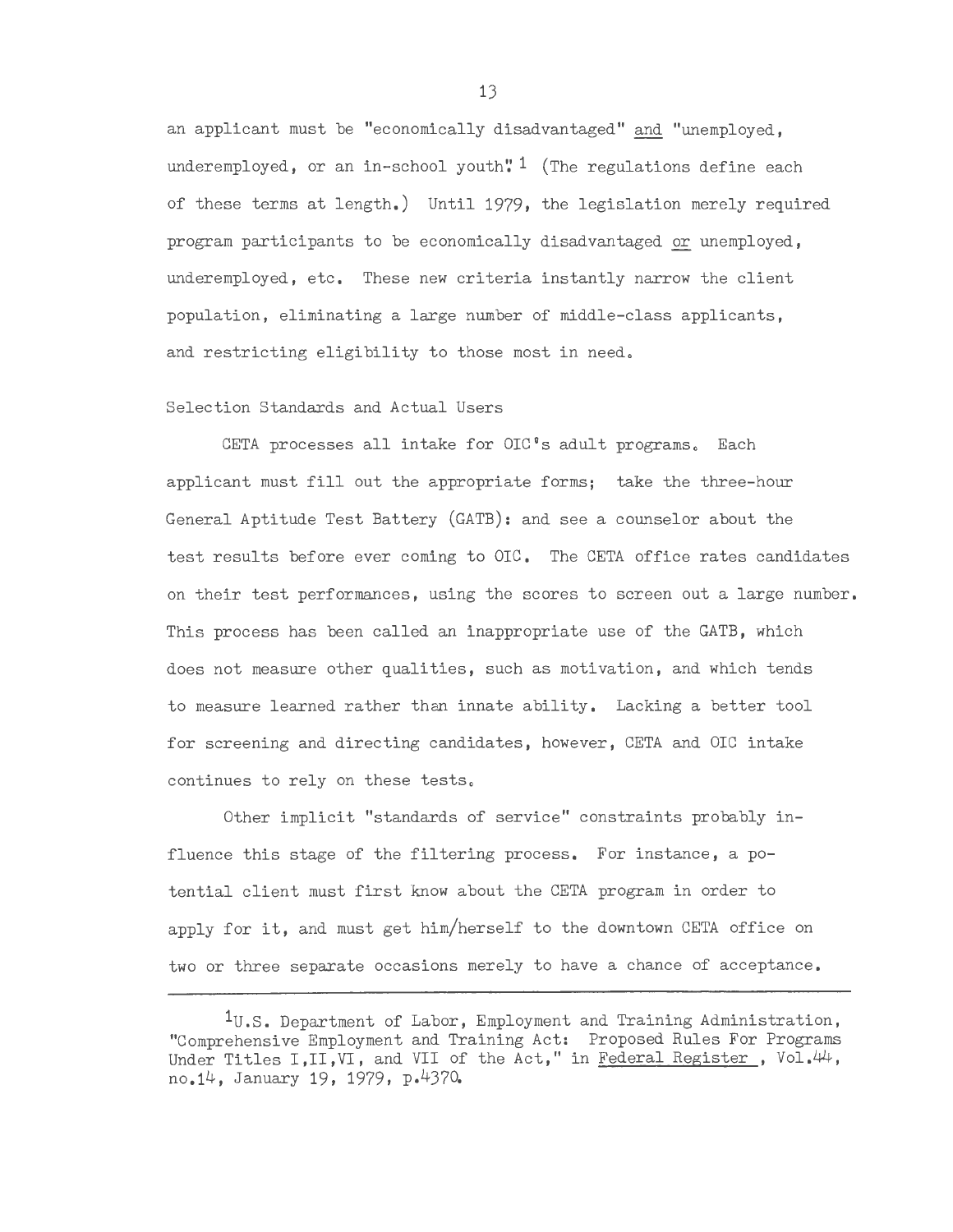While some applicants know of OIC programs through OIC's advertising and occasional recruiting drives, a majority are familiar with CETA itself. This is due partly to the popularity of the stipends it pays its program participants.

Once accepted by CETA and directed to DIC, the applicant must be accepted by OIG. Keeping in mind the required 60% performance standard, the agency tries to ensure success by using literacy level as a principal entrance criterion. Candidates for clerical training should read at about the eleventh grade level or above, candidates for other instruction at an eighth or ninth grade level.

Clearly, the actual client group in  $OIC$ <sup> $\circ$ </sup>s program is greatly reduced during the intake process. While legal eligibility criteria have directed the CETA programs to the most needy, both CETA and OIC divert this goal by choosing only the most promising of the disadvantaged to enter their programs.

This is a dilemma faced by all vocational training programs under CETA and its predecessors. Agencies committed to both their clients and their own existence must cope with a "seemingly paradoxical emphasis on job placement, while (manpower policy) urges the enrollment of the least employable."1

# Effectively Benefited Clients

Within the immediate scope of the program, these are clients who are actually placed in jobs, or about 60% of the participants who began training. Most of the trainees who do not find jobs do not finish the training program; that is, for a variety of reasons, and despite available support services, they drop out in the instructional

<sup>1</sup>Mirengoff and Rindler, p.6.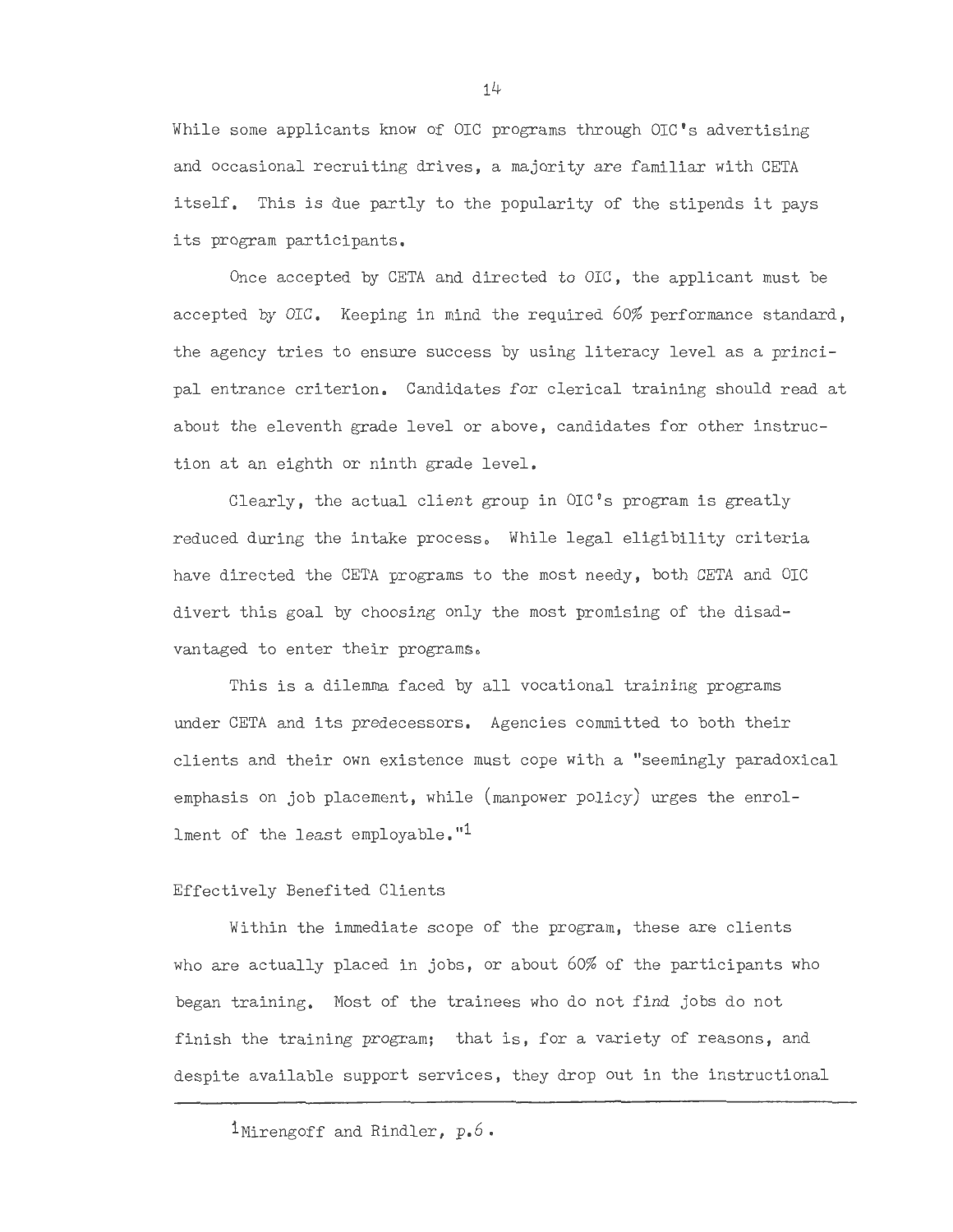phase, A number of others complete training but drop out during the placement phase before finding a job, and still another group cannot be placed within the thirty days allowed by CETA, These phenomena, then, again cut drastically the number of clients who actually benefit from the programs,

The idea of effective benefits requires a longer look, however, The Department of Labor counts a smaller number of benefited clients, Its definition includes only those who have found training related jobs,

But beyond placement rates, within the more basic, longer term goal of job training, how "effective"are the benefits? Their quality can be measured further by asking how long graduates keep their jobs, and how much they earn, as well as how soon and how far they are promoted beyond their initial entry-level placements, For example, the average starting wage for clients trained for Providence CETA in fiscal years 1977 and 1978 was \$3.160 Of all the people placed, *85%*  were still working in the same job after 30 days, 68% after 60 days, and 62% after 180 days, If, as in this case, 62% of enrollees are placed in jobs, and 62% of these placed graduates are still on the job after 180 days, this means that only about 38% of the original participants were in the same jobs after the follow-up period, However, no information is available on the job mobility of graduates, job retention after the six month follow-up period, or the progress a graduate may make after leaving his or her original job, Such data would be essential to an assessment of lasting economic benefits, Furthermore, many trainees may acquire more intangible benefits, such as self-confidence or knowledge of thelabor market, Exploration of these issues is beyond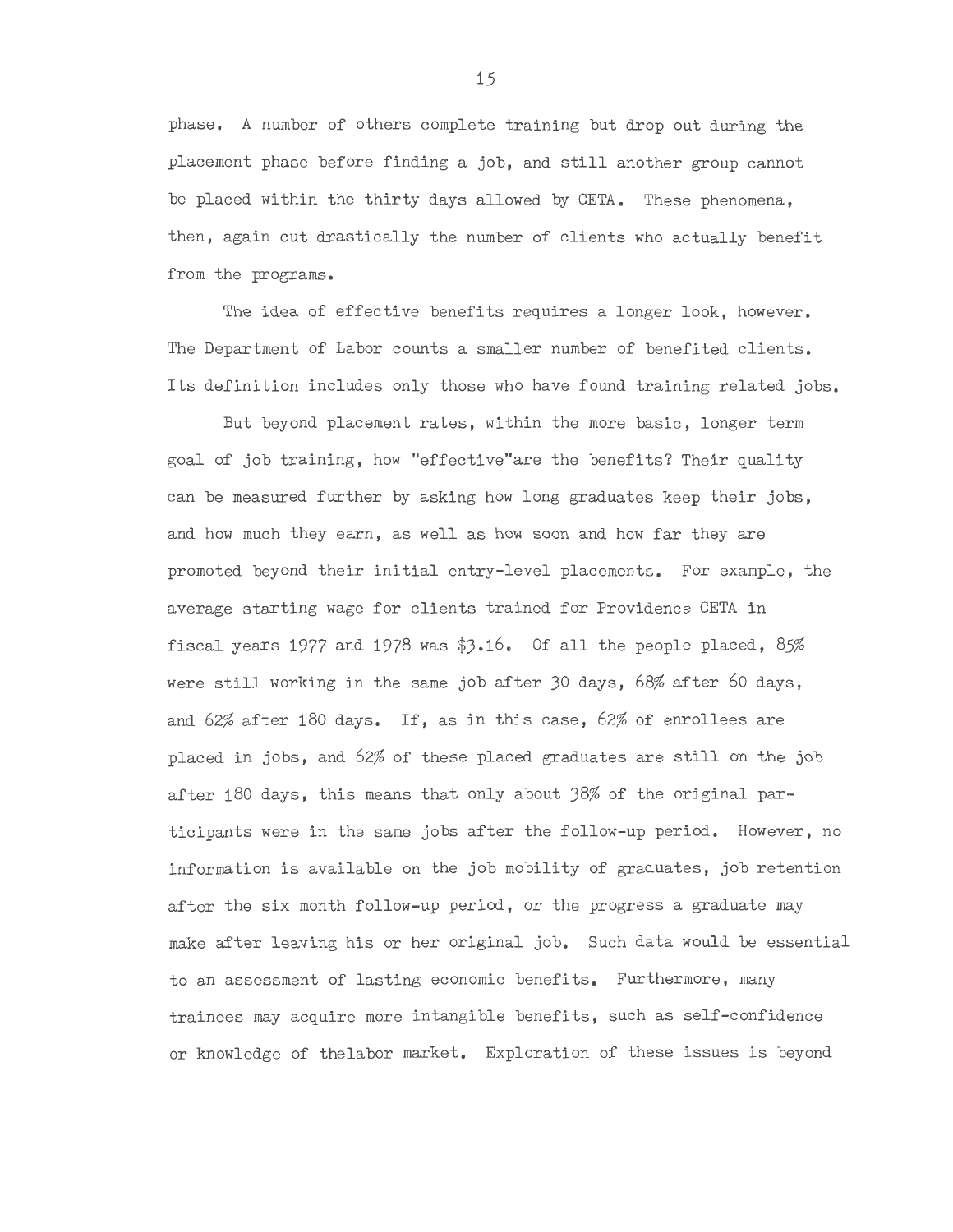the scope of this paper.

This client analysis method has given an overview of the progress of clients through the training program, and has suggested a few factors contributing to the elimination of some clients along the way . The next chapters will examine the transition from "clients" to "effectively benefited" clients.





# Focusing On Dropouts

From the beginning to end of the classroom training and job placement process, then, there are many pitfalls. A complete program evaluation would examine the effectiveness of each program component- intake, instruction, counseling, job development, placement, and  $follow-up - in detail.$ 

This paper, however, concentrates on the clients themselves and their interaction with the program. Certain facts are taken as "givens."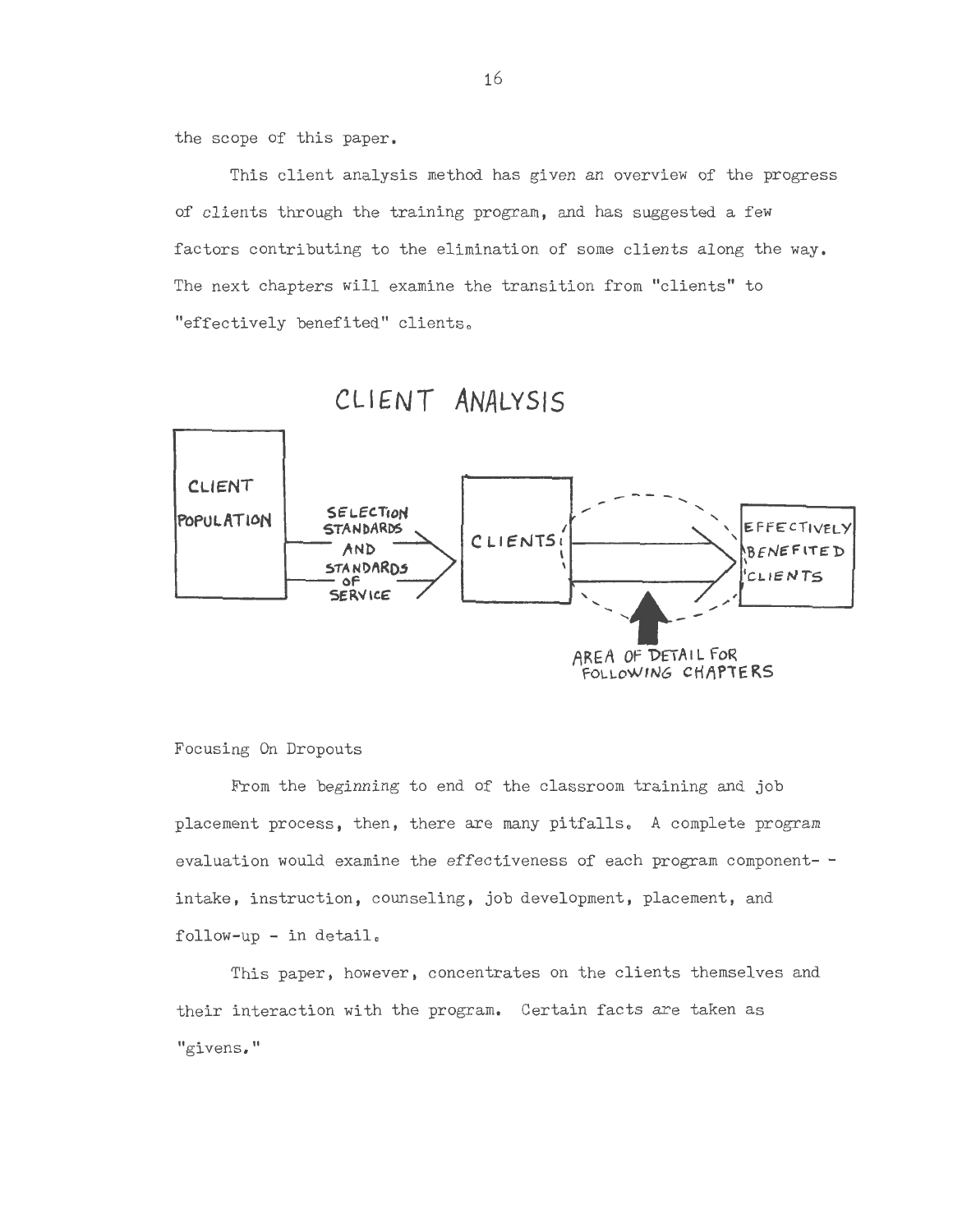There is no discussion of CETA's eligibility requirements, for instance. or of the likelihood that a particular kind of occupational training will lead to job mobility. The paper will discuss the very localized factors which contribute to success or failure for various segments of the client group. A program's effectiveness means more than numbers. We must know just who benefits most and who gets least from the program. Why drops out, and why? Whom is it difficult to place? Different sub-populations may exhibit different patterns of training outcomes. Identifying such subgroups would give agency personnel a head start in taking special measures with those clients with potential difficulties. Often such findings may merely confirm what the staff already knows more informally from its own daily experience; but they may also help to fine-tune such observations.

Chapter III contains a detailed statistical analysis of client characteristics and their correlation with clients' interaction with the program and program outcome. Files from Providence  $CETA<sup>1</sup>$  provided information on a number of demographic and socioeconomic variables for 389 participants: sex, age, education level, ethnic group, family status, family size, economic status, labor status, weeks unemployed, and wages earned before coming to CETA. They also supplied data on the applicants' GATB scores, and on certain aspects of his or her performance in the program: How long he or she attended; which training module he or she enrolled in; whether or not the trainee completed training satisfactorily; why he or she terminated; and wage earned after placement.

<sup>&</sup>lt;sup>1</sup> Providence CETA Prime Sponsor, Management Information System, October, 1979.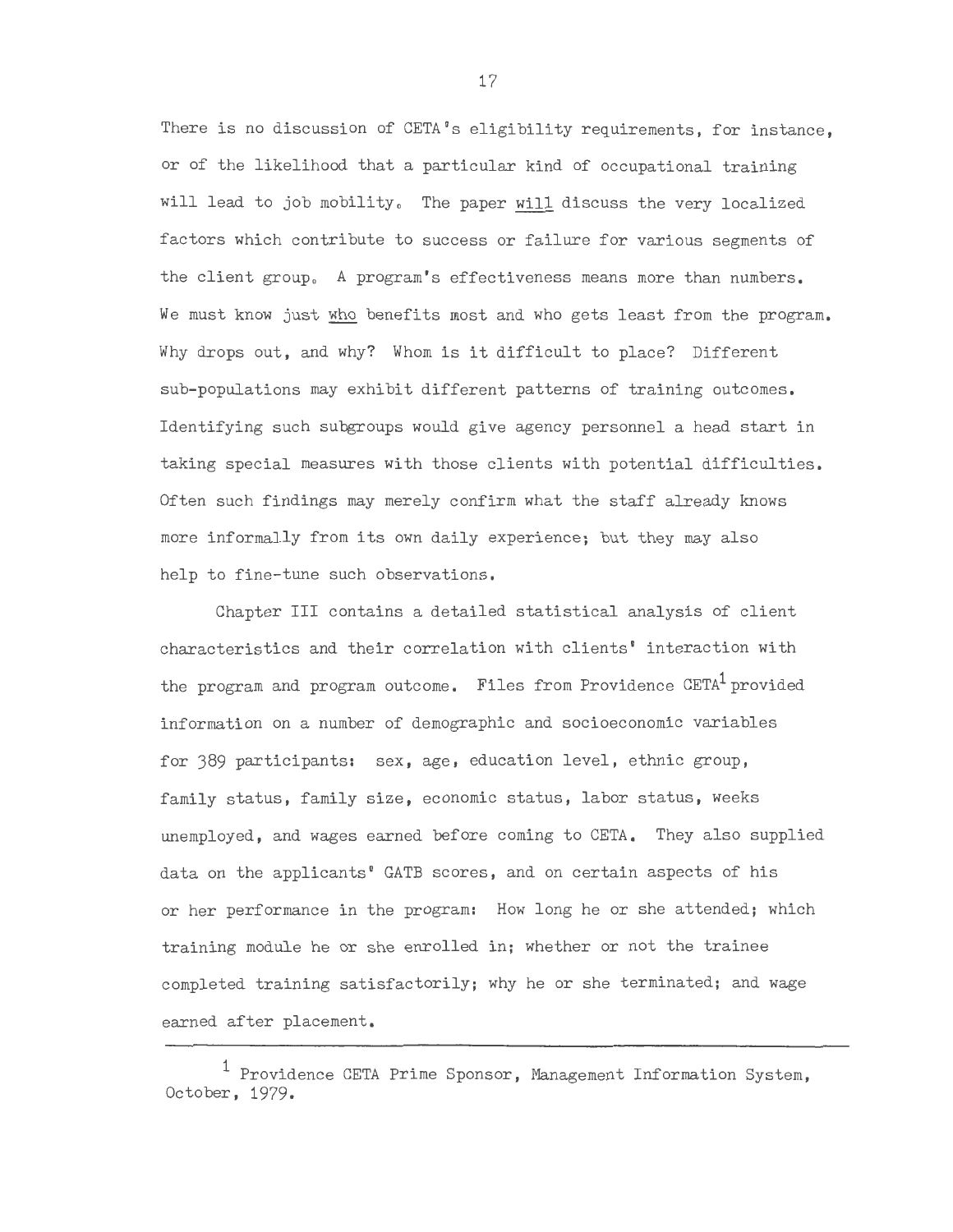There were, naturally, some obstacles in using this information. Certain data, such as job history and previous wages, was often either missing or misleading, Other data was unclear; the number of a trainee's dependents, for example, gave no indication of the presence of very young children at home. As a result, such information is not considered in this analysis. Most of the data, however, provided a valuable basis for comparing and testing numerous subgroups within the client group.

Chapter III also looks at aptitude test scores and the type of course in which trainees participated as predictive tools. It is important to establish the value - or lack of it - of the GATB as an intake method. The training itself is a major program component, controlled with minimal constraints by the agency itself, and thus accessible for change.

Chapter IV takes a more informal look at some of the specific problems that cause students to drop out of the program. These might be obstacles in the client's personal life, such as a need for child care, or legal trouble, or there might be dissatisfaction with particular aspects of the program or agency itself, such as a shortage of facilities and equipment, or inadequate attention from a counselor.

The information from this section comes from OIC's files on graduates and from a survey of a small number of nonpositive terminees. Because the data from both sources is unstandardized and sketchy, a formal analysis in inappropriate. Without trying to draw any hard conclusions, however, one can discover some interesting and helpful insights into the factors that lead to unsuccessful program outcomes.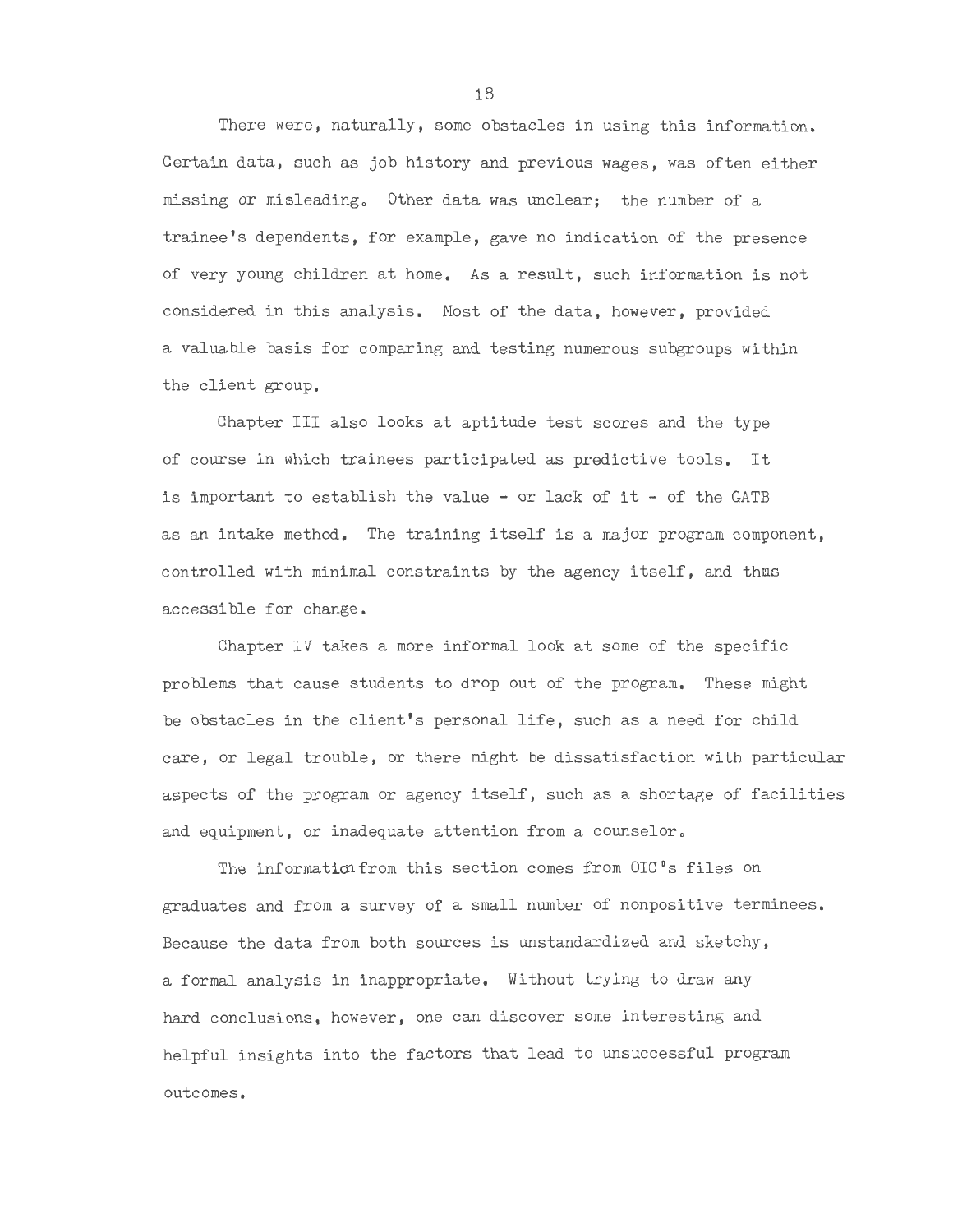Finally, Chapter V will summarize the major findings of the paper, and **will** explore the reasons underlying the phenomenon of dropping out.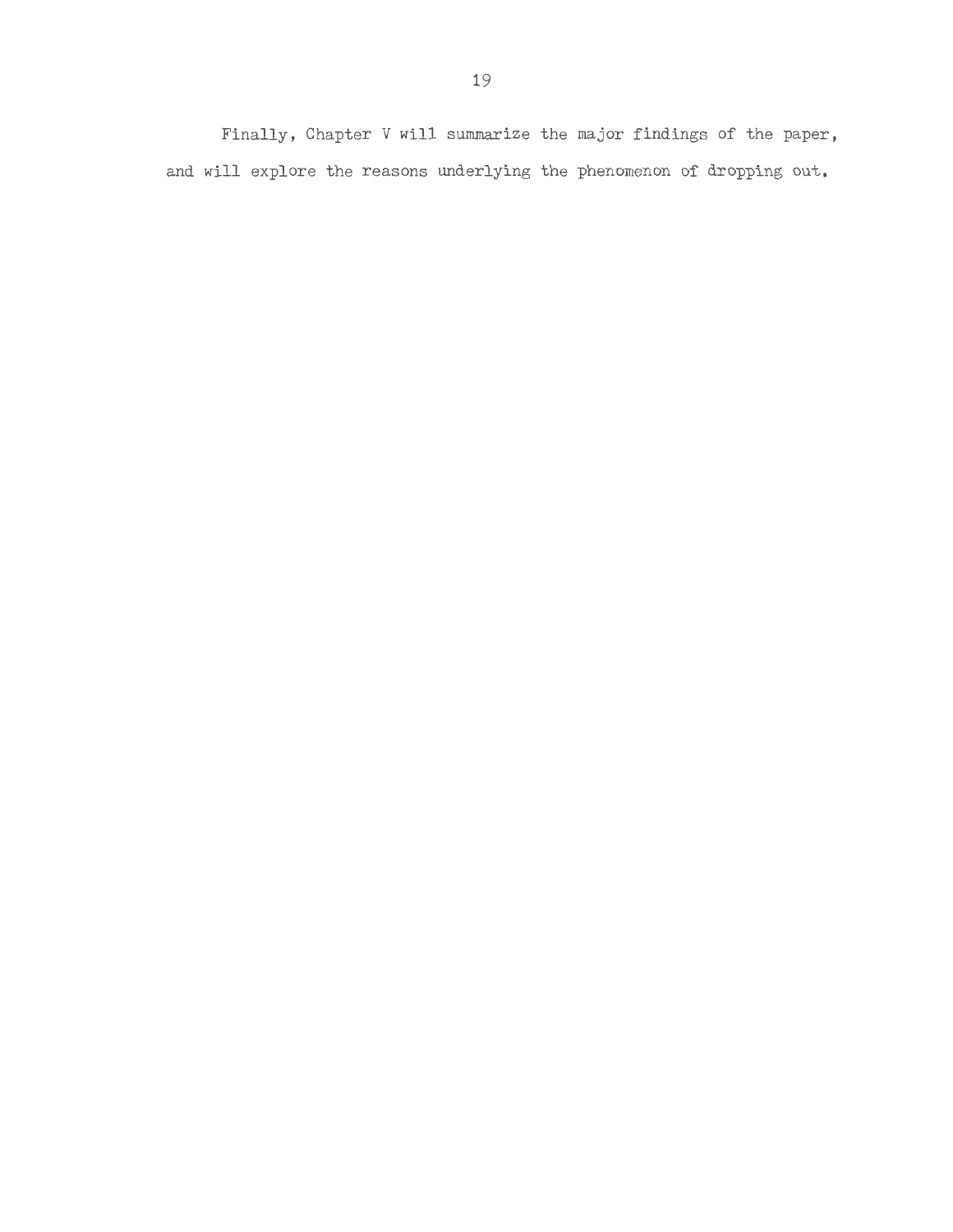#### CHAPTER III

# CHARACTERISTICS OF PROGRAM PARTICIPANTS AND THEIR RELATION WITH PROGRAM OUTCOME

# PROFILE OF CLIENTS

A general profile of the population served by OIC's training programs emerges from the data collected by Providence CETA. This data provides information on 389 clients who terminated training in fiscal year 1979. Although, as has been noted, certain kinds of information was too incomplete to be useful, other indicators supply a helpful demographic and socioeconomic picture of enrollees.

Men and women are fairly evenly represented, with 46% of enrollees male and 54% female. Predictably, however, sex usually determines the type of job a person trains for. Students in classes in nursing and in office skills were almost exclusively female, while those training for machine trades, including welding and auto body repair, were almost all men. Only in classes for printing and drafting, where about two thirds of the trainees were men and one third women, was there any real mixture of the sexes. (Although beyond the scope of this paper, it is worth noting that the customary wages for machinists are considerably higher than those of office workers and nurses aides.)

Designed to give particular attention to the employment problems of minorities, OIC enrolled more than  $57\%$  of its clients from these groups. About 37% of the population was black, 15% Hispanic,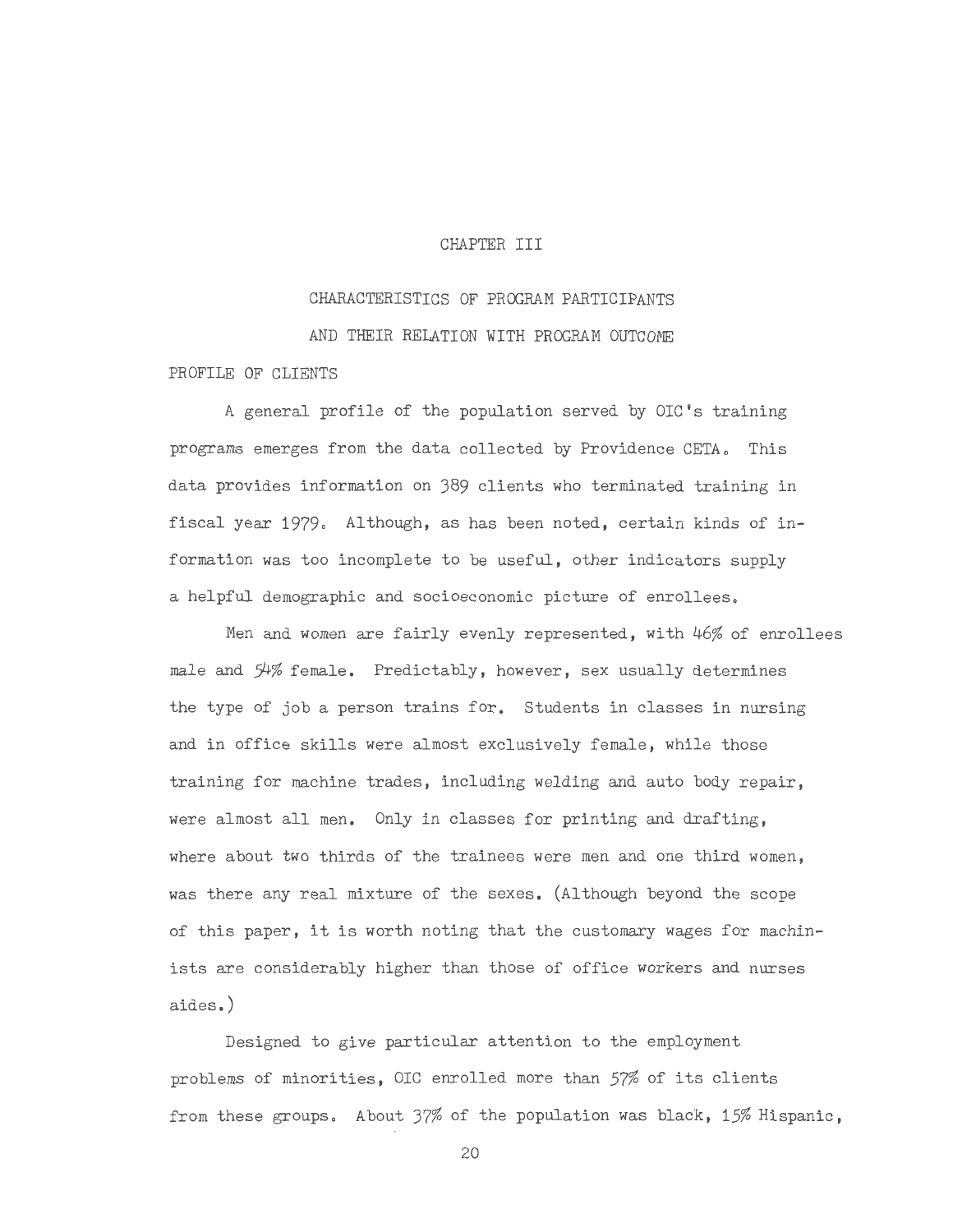5% Asian, and just over 1% American Indian.<sup>1</sup> The remainder and largest group, about 43%, was white.

Although the ages of participants ranged from 17 to 60, the great majority of OIC's clients, over 76%, were between 19 and 24. The median age was 23.7. Because only 8% of the trainees were over 40, the problems associated with "older" workers are rare in the agency. Age distribution was comparable among ethnic groups.

A look at education completed by clients before enrolling in the program shows that about one third had less than a high school education, and two thirds were high school graduates. The largest single segment,  $52\%$ , had finished high school but had gone no further in school. 13% had attended some college, and about 3% more were college graduates. The ethnic subpopulations divided somewhat differently, however; whereas 28% of whites and 27% of blacks did not have a high school diploma, fully half of the Hispanics and 42% of the Asians had not completed high school.<sup>2</sup>

A participant's family status could fall into one of three categories. He or she could be the head of a household containing one or more other members; a member other than head of such a household; or the single person in a one-person household. 38% of this group were "heads" of household, 17% "members" of a household, and 45% lived as "single member" households. Cross-comparisons show that a person's family status is slightly associated with sex  $-10\%$ more of the women than of the men were in the head of household

<sup>1</sup>Because of the small numbers of Asians (19) and American Indians (5), these groups are usually not analyzed here as separate segments of the population. The continuing growth of the Asian minority will no doubt make future analysis both easier and more necessary.

 $2_{\texttt{Interestingly, a higher percentage (19\%)}$  of Asians than of any other group had had at least some higher education. Presumably their disadvantages in the labor market often spring from the problems of living in a foreign culture, as much as from lack of training.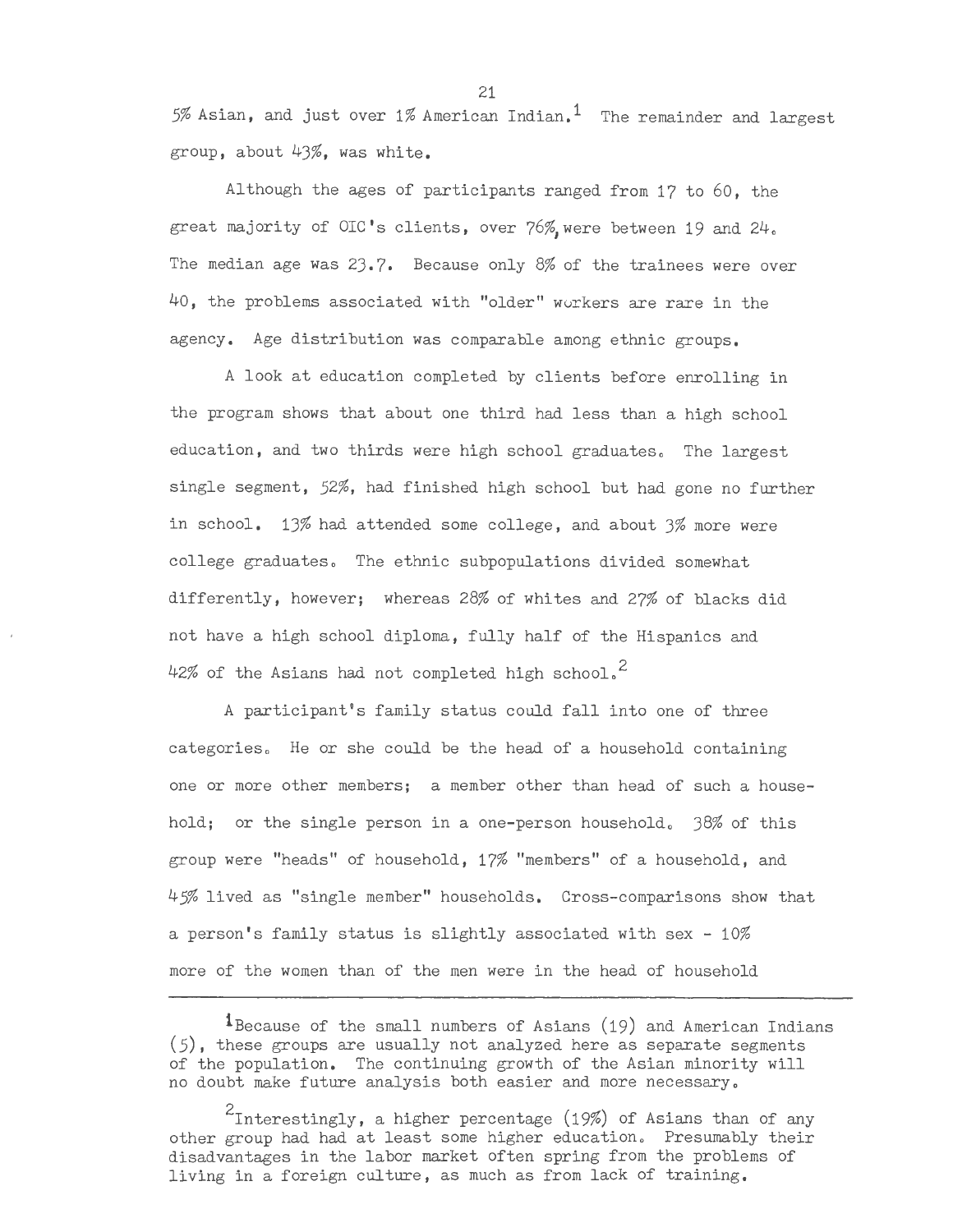and member-of-household groups, and 20% fewer of the women than of the men lived alone. A much clearer connection appears between family status and age, however, with the percentages of household heads rising with age, members declining with age, and singles maintaining a more even level throughout age groups (Figure 1). This evidence suggests that family "member" status more often reflects young people living with parents than spouses (wives) adding to the family's income, although by definition no "members" are primary wage earners.

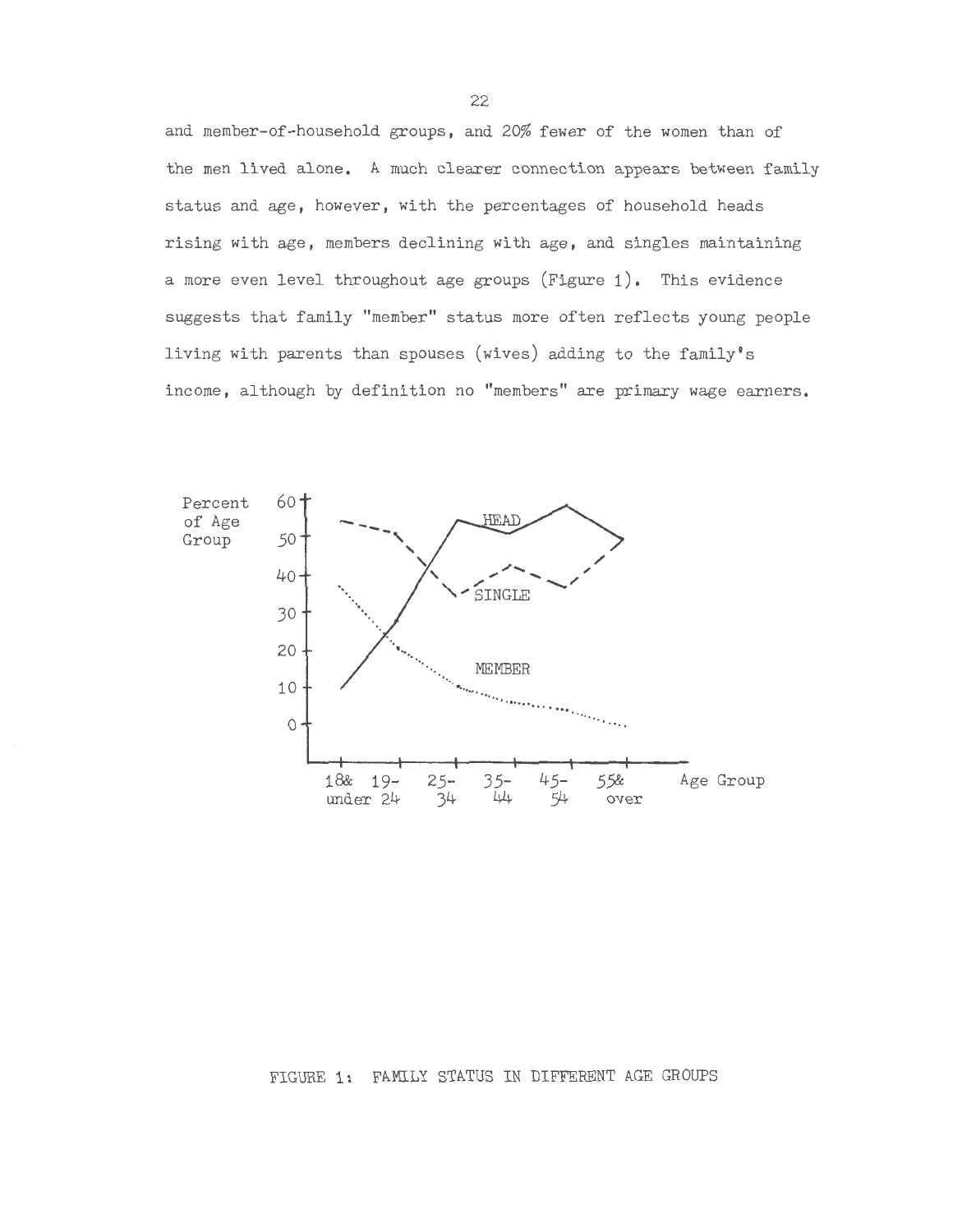An individual's family status was also likely to vary according to his or her ethnic group, While the proportion of family "members" stayed fairly constant across ethnic lines, the proportion of heads of household changed conspicuously: 29% of the whites, 45% of the blacks, and 52% of the Hispanics headed a household. The number of singles was considerably higher for whites (55%) than for blacks (37%) or Hispanics (32%),

Grouped by their economic status, one fourth of the members of the population received public assistance, the vast majority of them (89%) under Aid to Families with Dependent Children (AFDC), the remainder from such programs as Supplemental Security Income (SSI). Since most AFDC funds go to households headed by a single parent, and the single parent is generally the mother, a lopsided majority of the welfare recipients were women. The proportion of trainees getting assistance was slightly higher for blacks than for whites or Hispanics.

#### EFFECT OF CLIENT CHARACTERISTICS ON PROGRAM OUTCOME

The central question, of course, is how these characteristics affect a person°s success or failure in the training program, and ultimately in his or her placement in a job, Although, as previous discussion indicates, there are a number of limits on job training as a cure for the unemployment of the disadvantaged, it is obvious that a client gets few of the possible benefits if he or she drops out of the program.

The decisions on significant relationships among characteristics expressed in this section are all based, except where otherwise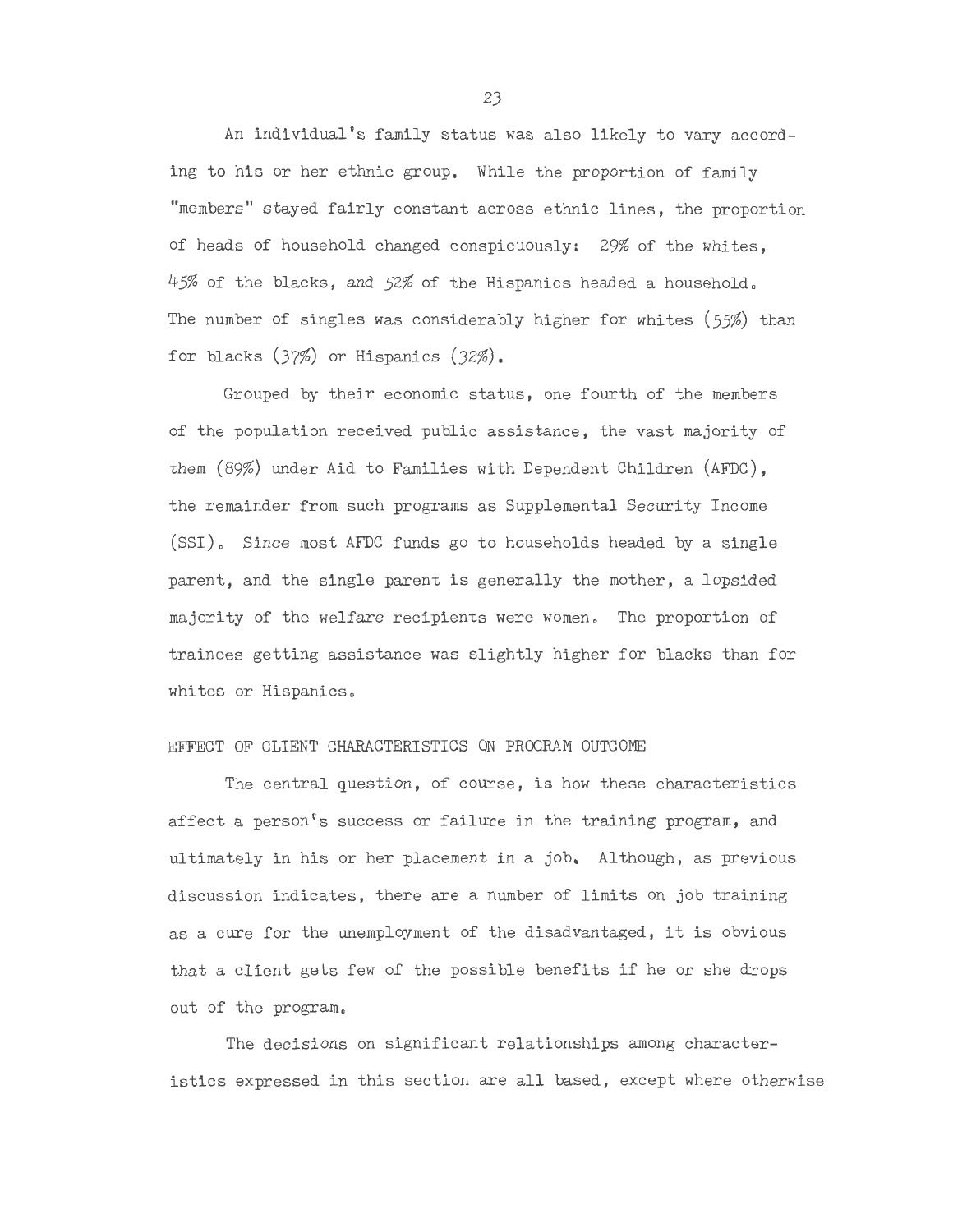indicated, on chi-square tests on contingency tables; the computed chi-square values and probability of dependence of the variables are  $presented$  along with each table.

Program outcome refers to the way a student concludes his or her contact with the program in either the instruction or the placement phase, whether or not the student completes training. There are three major categories of program outcome.

The first, "positive termination," includes job placement by the OIC staff after participation in a training program (whether or not the student completed the entire classroom module), called indirect placement;"1 self-placement, in which the trainee finds him/herself a job; and a trainee's return to school or enrollment in another kind of vocational training. A second group is "nonpositive terminations", and includes those who drop out because of problems in health, pregnancy, or family care, moving from the area, expulsion from the program ("administrative separation"), or the catch-all "refused to continue" for unspecified reasons. Although most dropouts do not complete training, some quit after completion, but before placement. The third group is composed of clients who successfully complete their classroom training but cannot be placed by OIC personnel; this is also considered "nonpositive termination."

In this entire population, about 60% of the students finished in positive terminations, almost all in job placements through OIC. OIC could not place another 9% who finished training. About 31% of the enrollees ended as nonpositive terminations; of these, 18% dropped out for health or family care reasons,  $13\%$  moved from the area,  $9\%$ 

<sup>&</sup>lt;sup>1</sup>The term "indirect placement" is used to signify job placement following the intervention of a CETA program, contrasting with "direct placement" by CETA without any participation in a training program.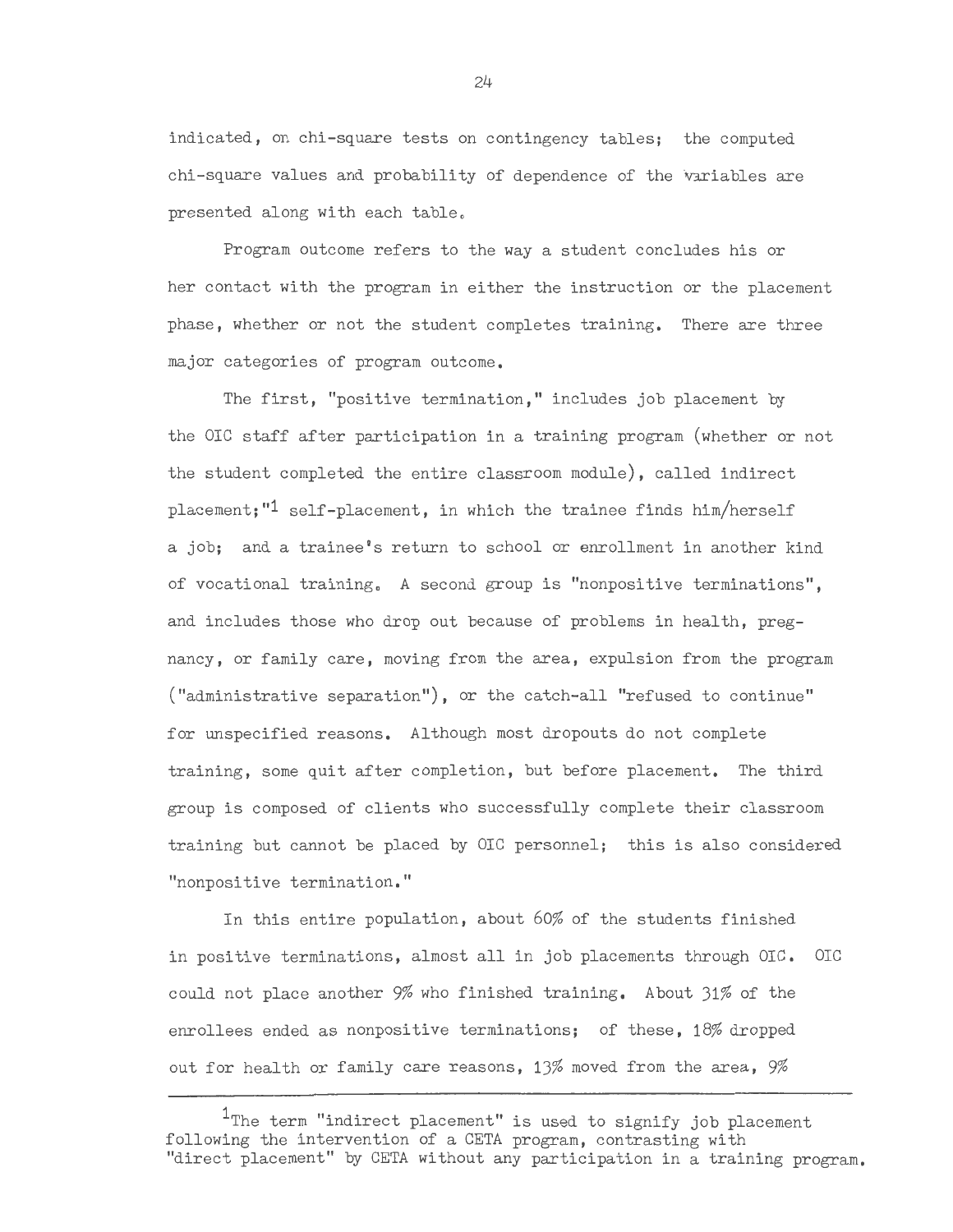#### TABLE 1

#### PROGRAM OUTCOMES FOR STUDY POPULATION

|                           | $\left(\mathbb{N}\right)$ | $\%$ of Total | % of Positive Terminations |
|---------------------------|---------------------------|---------------|----------------------------|
| Positive Terminations:    | 231                       | 60.0          | 100.0                      |
| Indirect Placement        | 213                       | 55.3          | 92.2                       |
| Self Placement            | 12.                       | 3.1           | 5.2                        |
| Returned to School        |                           | 1.3           | 2.2                        |
| Othera                    |                           |               | $\alpha$ <sup>4</sup>      |
|                           |                           | % of Total    | % of Dropouts              |
| Nonpositive Terminations: |                           | 31.4          | 100.0                      |
| Dropouts:                 | (121)                     |               |                            |
| Refused to Continue       | 63                        | 16.4          | 52.1                       |
| Health, Pregnancy,        |                           |               |                            |
| or Family Care            | 22)                       | 5.7           | 18.2                       |
| Moved from Area           | 16.                       | 4.2           | 13.2                       |
| Administrative            |                           |               |                            |
| Separation                | 11)                       | 2.9           | 9.1                        |
| Other <sup>b</sup>        |                           | 2.3           | 7.4                        |
| Nonpositive Terminations: |                           |               | % of Unable to Place       |
| Completed Training, Un-   |                           |               |                            |
| able to Place             | 33.                       | 8.6           | 100.0                      |

a unspecified

b can't locate, or other unspecified

Three client characteristics taken alone, age, sex, and years of education completed, appear to have little use as signals of completion or placement problems.

#### SEX

Sex is apparently not significantly connected with program outcome. *A* slightly higher proportion of women than of men ended up in a job, and a similar pattern held for enrollees who finished training but could not be placed, while men had a somewhat higher dropout rate than women (Table 2). Still, variations are too small to allow us to conclude that a real relationship exists.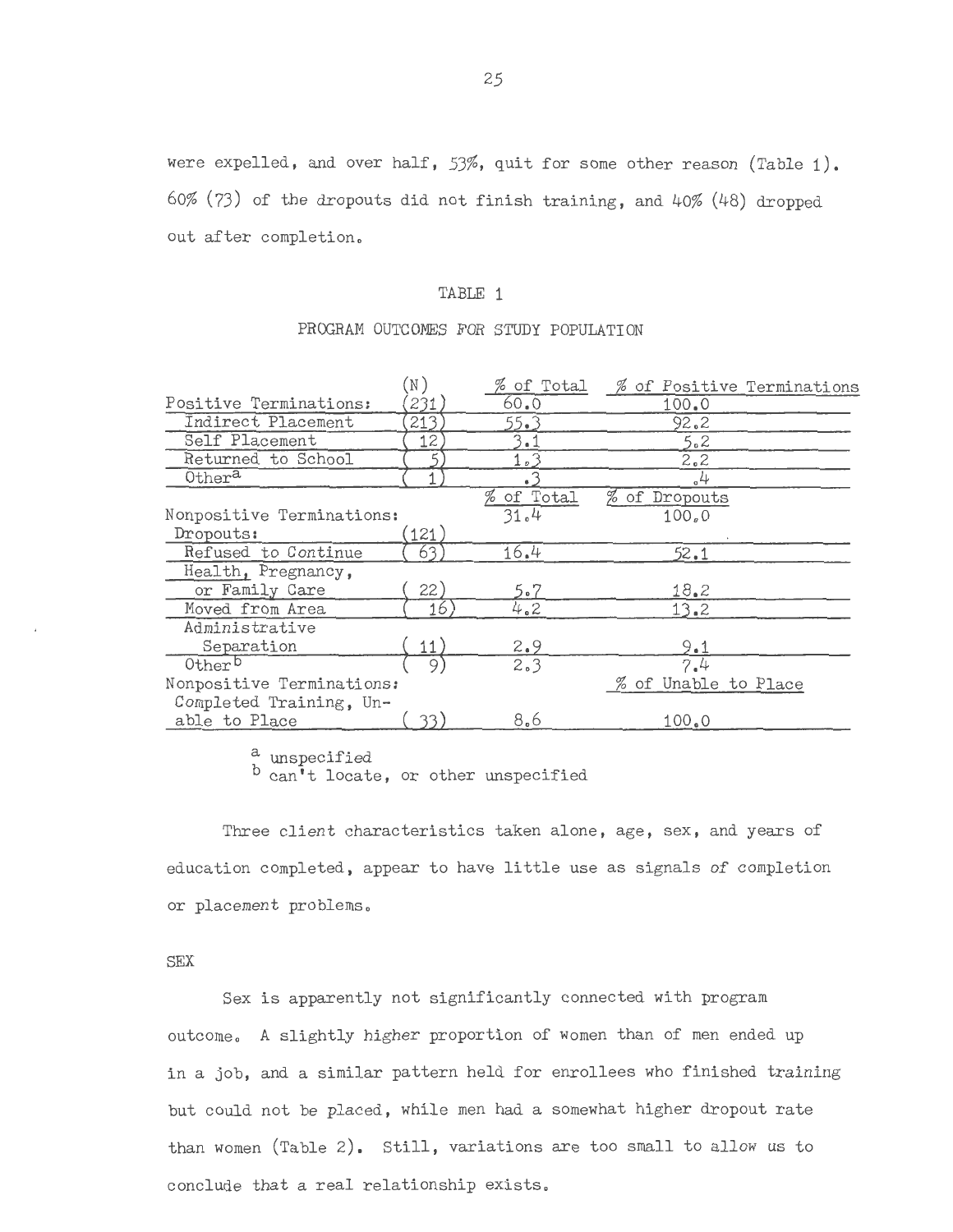#### TABLE 2

#### SEX COMPARED WITH PROGRAM OUTCOME<sup>a</sup>

|        | $\overline{\mathbb{N}}$ |      | Positive Terminations | Dropouts |            |      | Unable to Place |  |
|--------|-------------------------|------|-----------------------|----------|------------|------|-----------------|--|
|        |                         |      | $\mathbb N$           |          | $\sqrt{N}$ |      |                 |  |
| Male   | (178)                   | 58.4 | (104)                 | 35.4     | (63)       | 6.2  | '11,            |  |
| Female | [207]                   | 60.2 | (127)                 | 27.5     | (58)       | 10.4 | 22)             |  |

chi-square=4.002 degrees of freedom-2 probability of dependence=.865 a percents in all tables read across rows.

AGE

A student's age did not correspond with success or failure in the program, either. Again, the sample data reveals a pattern, but not a significant one. Successful placement dropped as age rose, until a sharp rise in placement in the oldest age bracket, 45 and older, reversed the trend. Dropout rates followed the opposite pattern. The rate of unable-to-place clients climbed slightly for each age group. (Table 3).

#### TABLE 3

#### AGE COMPARED WITH PROGRAM OUTCOME

|                 | Positive | Terminations | Dropouts |             | Unable | to Place     | Total |
|-----------------|----------|--------------|----------|-------------|--------|--------------|-------|
|                 |          |              | %        | 'N          |        |              | N     |
| $17-18$ years   | 68.6     | 24)          | 25.7     | $\mathsf Q$ |        | 2            |       |
| $19-24$ years   | 62.1     | 110          | 31.1     |             | 6.8    | 12           | 117   |
| 25-34 years     | 56.3     | 67           | 33.6     | 40          | 10.1   | 12           | 119   |
| $35 - 44$ years | 50.0     | 16           | 37.5     | 12          | 12.5   | $\downarrow$ | 32    |
| 45 & over       | 65.2     | 15,          | 21.7     |             | 13.0   |              | 23)   |
|                 |          |              |          |             |        |              |       |

chi-square=5.520 probability of dependence=.299 degrees of freedom =  $8$ 

#### EDUCATION

Finally, the type of termination did not show a significant overall correlation with the amount of education participants had completed. The lack of correspondance held true whether high school graduates were matched with non-graduates, or clients were compared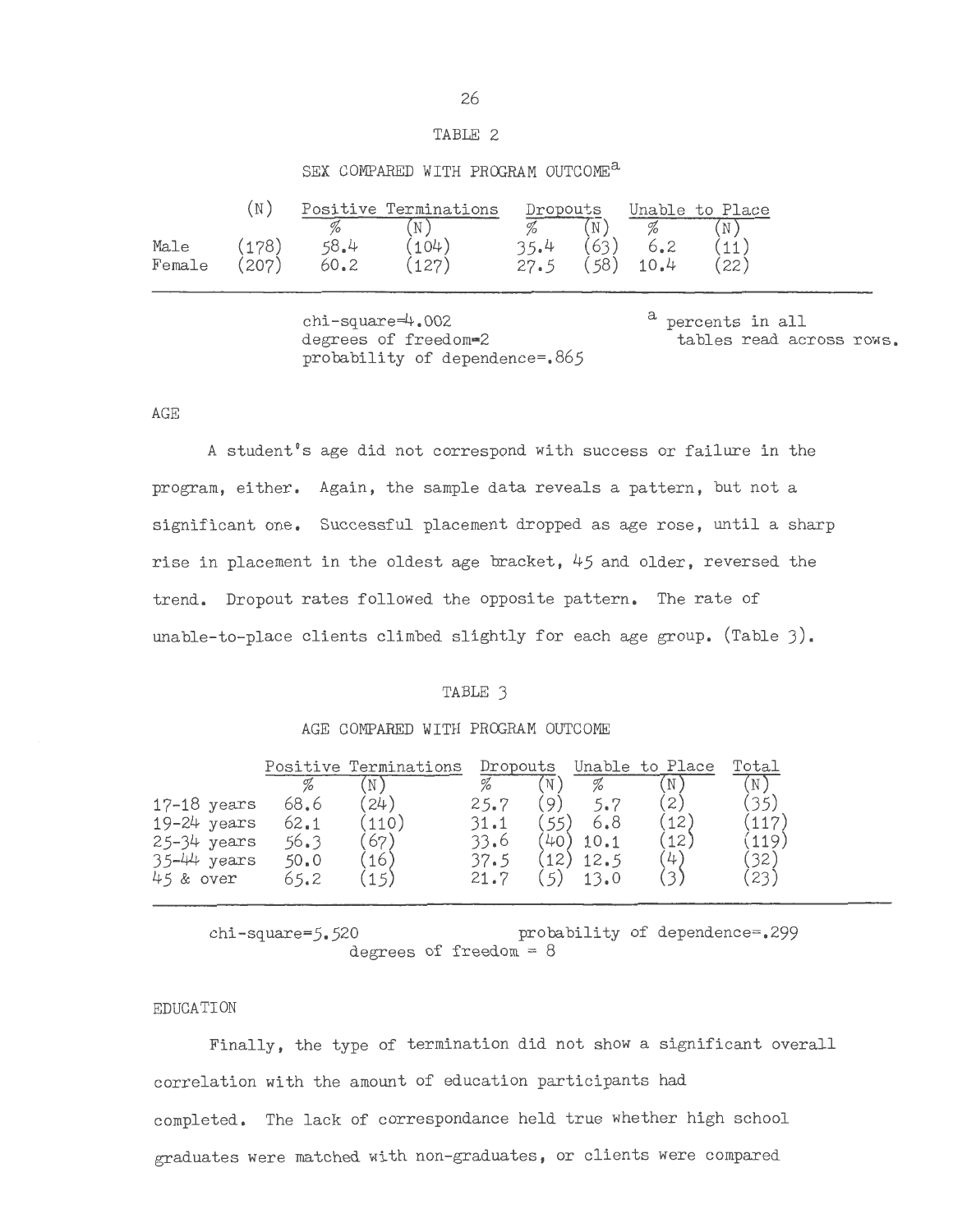in segments that were broken down further. (Table 4A). However. although education level did not affect program outcome for clients in three kinds of training classes - office occupations, machine trades, and nursing - it was significantly related to outcome in the printing and drafting classes (Table 4B). In this category, 82% of non-high school graduates dropped and only 9% were successfully placed, while, of the graduates , 31% dropped out, and 64% were placed. In the total population, only one group - those who had some college education, but were not college graduates - displayed any aberration, with a somewhat larger percentage completing training but not being placed. This overall lack of association is particularly noteworthy because it contradicts the finding of two other studies of a variety of CETA programs such as on-the-job-training and vocational education as well as OIC. A study in Providence concluded that, except for college graduates, who had a very high dropout rate, persons with more education were more likely to complete the program, and to be placed.<sup>1</sup> Similarly.

#### TABLE 4A

|                                                                                               |                       |                      | PROGRAM OUTCOME COMPARED WITH YEARS OF EDUCATION COMPLETED |                                  |             |                                |          |                              |  |
|-----------------------------------------------------------------------------------------------|-----------------------|----------------------|------------------------------------------------------------|----------------------------------|-------------|--------------------------------|----------|------------------------------|--|
|                                                                                               |                       | Positive Termination | Dropouts                                                   |                                  |             | Unable to Place                | Total(N) |                              |  |
| 4-8 yrs.<br>9-11 $yrs. 58.5(62)$<br>12 yrs.<br>13-15 $yrs. 54.9 (28)$<br>16 or more $54.5(6)$ | %<br>55.6(10)<br>63.0 | (N)<br>(126)         |                                                            | 38.9<br>34.0<br>30.0<br>27.5(14) | (N)<br>1361 | %<br>5.6<br>7.5<br>7.0<br>17.6 | 14       | 18<br>106<br>200<br>51<br>11 |  |

PROC.RAM OUTCOME COMPARED WITH YEARS OF EDUCATION COMPLETED

Chi-Square =  $7.498$  Degrees of Freedom = 8 Probability of dependence  $=$  .516

1Frances E. Kobrin, "Follow-up Evaluation Project" (unpublished interim report for Providence CETA Administration,) January, 1980.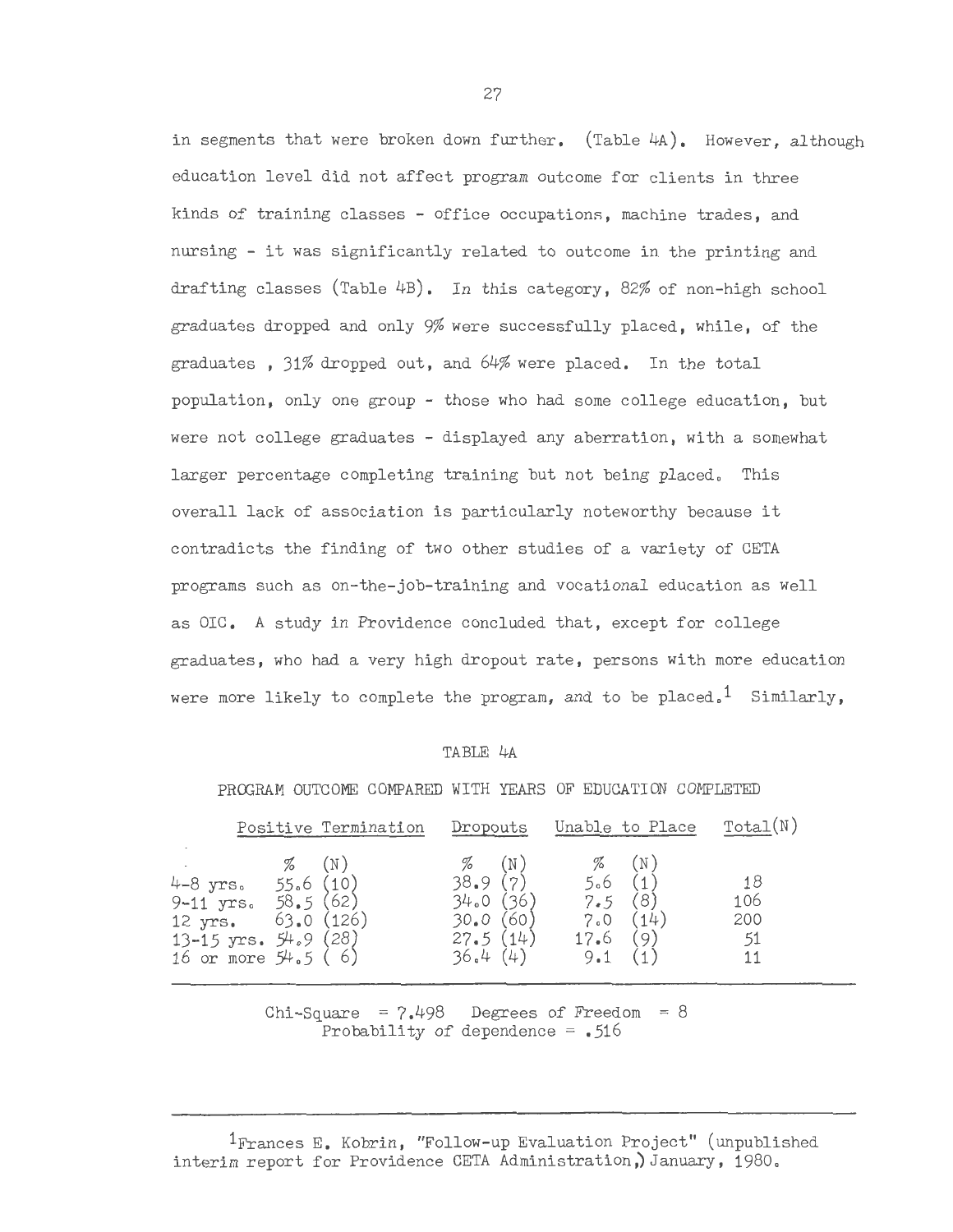a study of Boston CETA skill training programs found that high school graduates were more likely to be placed than non-graduates.<sup>1</sup> The discrepancy seems to suggest that the extensive support services and type or quality of classroom instruction offered at OIC generally succeed in correcting the disadvantage of less education. OIC would appear to be well-suited to the needs of these clients.

#### TABLE 4B

PROGRAM OUTCOME COMPARED WITH EDUCATION LEVEL IN MAJOR KINDS OF TRAINING

| Total:            | Non-H.S. Graduates<br>H.S. Graduates                     | Pos. Term. | 58.1(72)<br>61.1(160)                                      | Dropouts<br>29.8                             | $(78)$ 9.2 $(24)$ | Unable to Place<br>$34.7$ $(43)$ $7.3$ $(9)$ | Total<br>124<br>262 |
|-------------------|----------------------------------------------------------|------------|------------------------------------------------------------|----------------------------------------------|-------------------|----------------------------------------------|---------------------|
| Office<br>$0cc-$  | Non-H.S. Graduates<br>upations H.S. Graduates            |            | $65.1$ (28)<br>56.7 (72)                                   | $18.6$ (8) $16.3$ (7)<br>29.1 (37) 24.2 (18) |                   |                                              | $43$<br>127         |
| Machine<br>Trades | Non-H.S. Graduates<br>H.S. Graduates                     |            | 66.0 (33)<br>64.1 (41)                                     | 34.0 (17) 0.0 (0)<br>32.8 (21) 3.1 (2)       |                   |                                              | 50<br>64            |
|                   | Printing Non-H.S. Graduates<br>& Drafting H.S. Graduates |            | $9.1$ (1)<br>64.3 (27)                                     | $81.8$ (9) 9.1 (1)<br>31.0 (13) 4.8 (2)      |                   |                                              | 11<br>42            |
| Nursing           | Non-H.S. Graduates<br>H.S. Graduates                     |            | $\begin{array}{cc} 52.6 & (10) \\ 72.7 & (16) \end{array}$ | 47.4 (9) 0.0 (0)<br>27.3 (6) 0.0 (0)         |                   |                                              | 19<br>22            |

|                           |       |             |        | Machine Printing& |         |
|---------------------------|-------|-------------|--------|-------------------|---------|
|                           | Total | Office Occ. | Trades | Drafting          | Nursing |
| Chi-Square                | 1.129 | 1.830       | 1.591  | 10.749            | 1.775   |
| Degrees of Freedom        |       |             |        |                   |         |
| Probability of Dependence | .431  | 599         | .549   | -995              | .817    |

1 Pawan K. Sawhney et al., "Selected Findings of a Follow-up Survey of CETA Title I Institutional Skill Training Programs in Boston," The New England Journal of Business and Economics, V, (Fall, 1978), pp.77.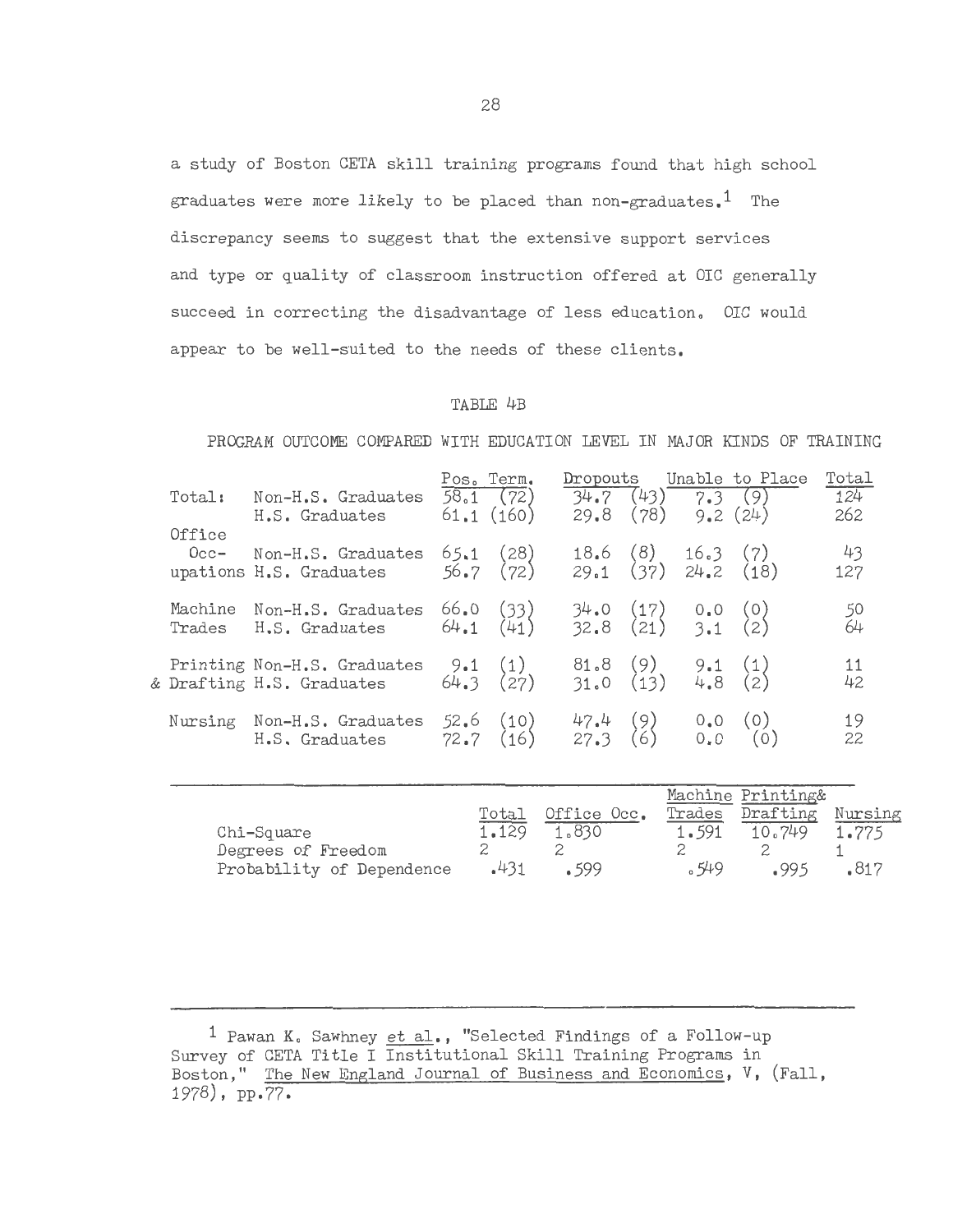Other traits, however, seem to flag groups with higher-than average tendencies to drop out of to be difficult to place.

#### ETHNIC GROUP

Program outcomes do relate significantly to ethnic group. Blacks were more likely to drop out than whites, and Hispanics dropped out more often than blacks. (Asians had the best record of program success, dropping out only 10% of the time, with nearly 90% finding jobs.) (Table 5A). Stated another way, while the dropout rate for blacks  $(35%)$  was close to "average" $(31%)$  for the population, the rate for whites (26%) was somewhat lower, and that for Hispanics (46%) was dramatically higher. On the other hand, very few of those

#### TABLE 5A

| White(Total) $(163)$<br>(62)<br>Male<br>Female<br>(101)                 | %<br>(N)<br>Pos. Term.<br>63.8<br>(104)<br>(36)<br>58.1<br>(68)<br>67.3              | $\%$ (N)<br>Dropouts<br>(43)<br>26.4<br>(20)<br>32.3<br>(23)<br>22.8                   | %<br>(N)<br>Unable to Place<br>(16)<br>9.8<br>(6)<br>9.7<br>(10)<br>9.9 |  |  |  |  |  |  |  |
|-------------------------------------------------------------------------|--------------------------------------------------------------------------------------|----------------------------------------------------------------------------------------|-------------------------------------------------------------------------|--|--|--|--|--|--|--|
| Black $(Total)(143)$<br>(68)<br>Male<br>(75)<br>Female                  | (78)<br>54.9<br>(38)<br>55.9<br>54.7<br>(41)                                         | (49)<br>34.5<br>(26)<br>38.2<br>30.7<br>(23)                                           | (15)<br>10.6<br>(4)<br>5.9<br>14.7<br>(11)                              |  |  |  |  |  |  |  |
| (56)<br>Hispanic (total)<br>(31)<br>Male<br>(25)<br>Female              | (28)<br>50.0<br>(16)<br>51.6<br>48.0<br>(12)                                         | 46.4<br>26)<br>(14)<br>45.2<br>48.0<br>(12)                                            | $\mathbf{2}$<br>3.6<br>3.2<br>$\overline{1}$<br>4.0                     |  |  |  |  |  |  |  |
| $\text{Asian}^{\alpha} \text{ (Total)}(19)$                             | 89.5(17)                                                                             | 10.5(2)                                                                                | (0)<br>0                                                                |  |  |  |  |  |  |  |
| a not included in test of significance with sex.<br>ethnic group alone: |                                                                                      | Chi-Square = $17.213$<br>Degree of Freedom = $6$<br>Probability of Dependence $= .991$ |                                                                         |  |  |  |  |  |  |  |
| ethnic group, male:                                                     | Chi-Square = $2.52$<br>Degree of Freedom = $4$<br>Probability of Dependence = $.359$ |                                                                                        |                                                                         |  |  |  |  |  |  |  |
| ethnic group, female: Chi-Square = $8.56$                               |                                                                                      | Degree of Freedom = $4$<br>Probability of Dependence                                   | $= .927$                                                                |  |  |  |  |  |  |  |

#### PROGRAM OUTCOME COMPARED WITH ETHNIC GROUP AND SEX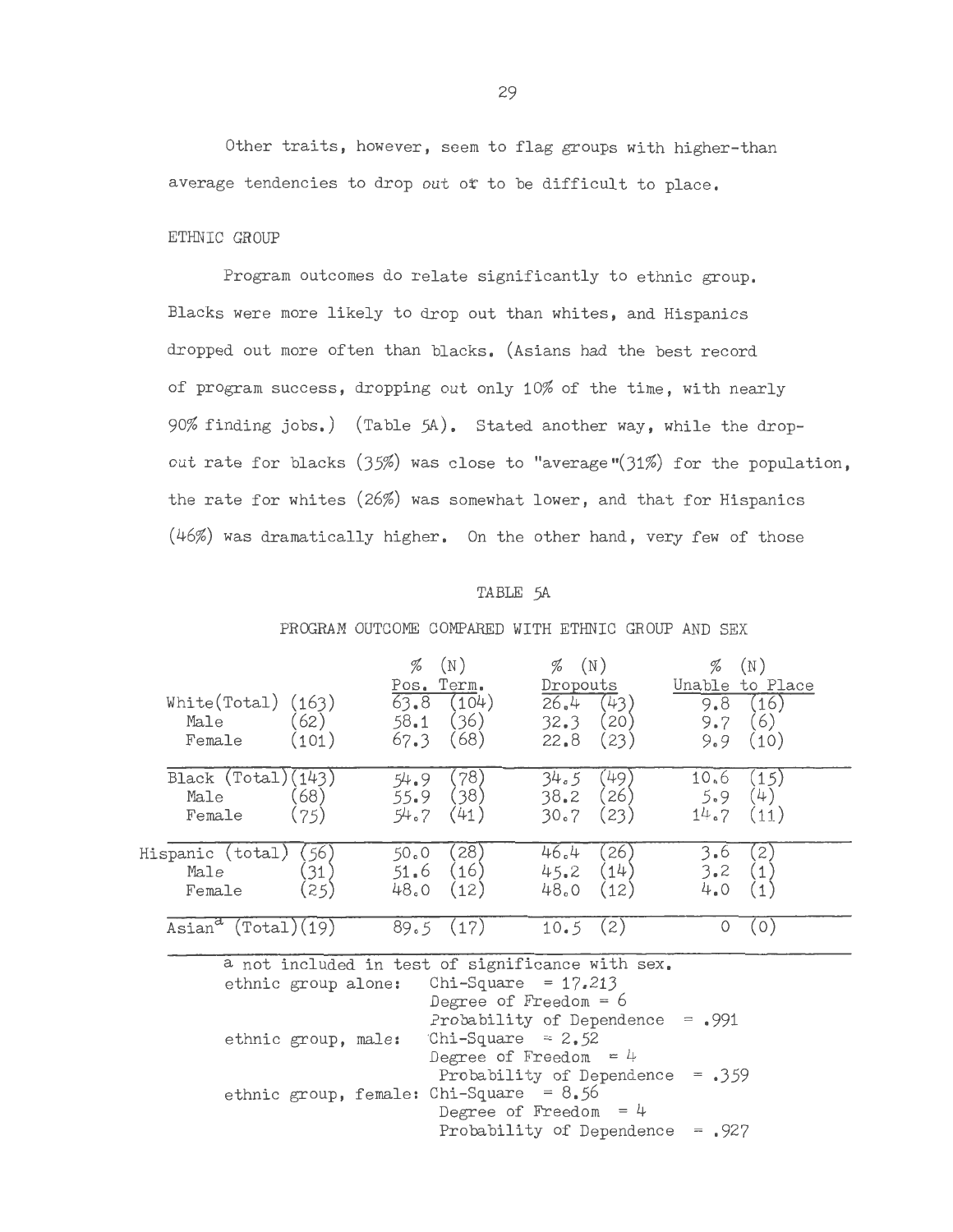Hispanics who did complete their courses were unable to find jobs (4%). Still, this was not enough to offset the trend of nonpositive termination; J6% of the Hispanics did not end up placed in jobs <sup>0</sup>

Although sex is not a determining factor in quitting the program, it is interesting to note that white females had a very low dropout rate  $(23%)$  as well as overall rate of negative terminations  $(33%)$ , and that Hispanic women had the highest dropout rate (48%) and proportion of negative terminations  $(52\%)$ . (Table 5A).

Similarly, although age alone is not a reliable predictor, when ethnic groups were divided by age brackets, whites showed a marked fluctuation in termination types. Wnereas whites 20 and under exhibited a remarkable rate of job placement (88%), whites in their thirties performed badly, with over half (53%) quitting and only 40% ending up with jobs. Whites 40 and over had a hard time finding jobs after satisfactory completion (29%). Among blacks, however, participants 40 and older had the most success, with over 71% ending in positive terminations, and only 14% dropping out. Older Hispanics had less luck, with only one third completing the program successfully. Neither the black nor the Hispanic groups showed significant differences, however (Table 5B).

#### FAMILY STATUS

Another characteristic with an apparent influence on the quit rate was the individual's position in the family. (Table 6). A test of proportions showed that heads of families dropped out significantly more often than others  $(\alpha = .05, Z \neq .4)$ ; almost 39% did so. Apparently it is women who explain the poorer performance

JO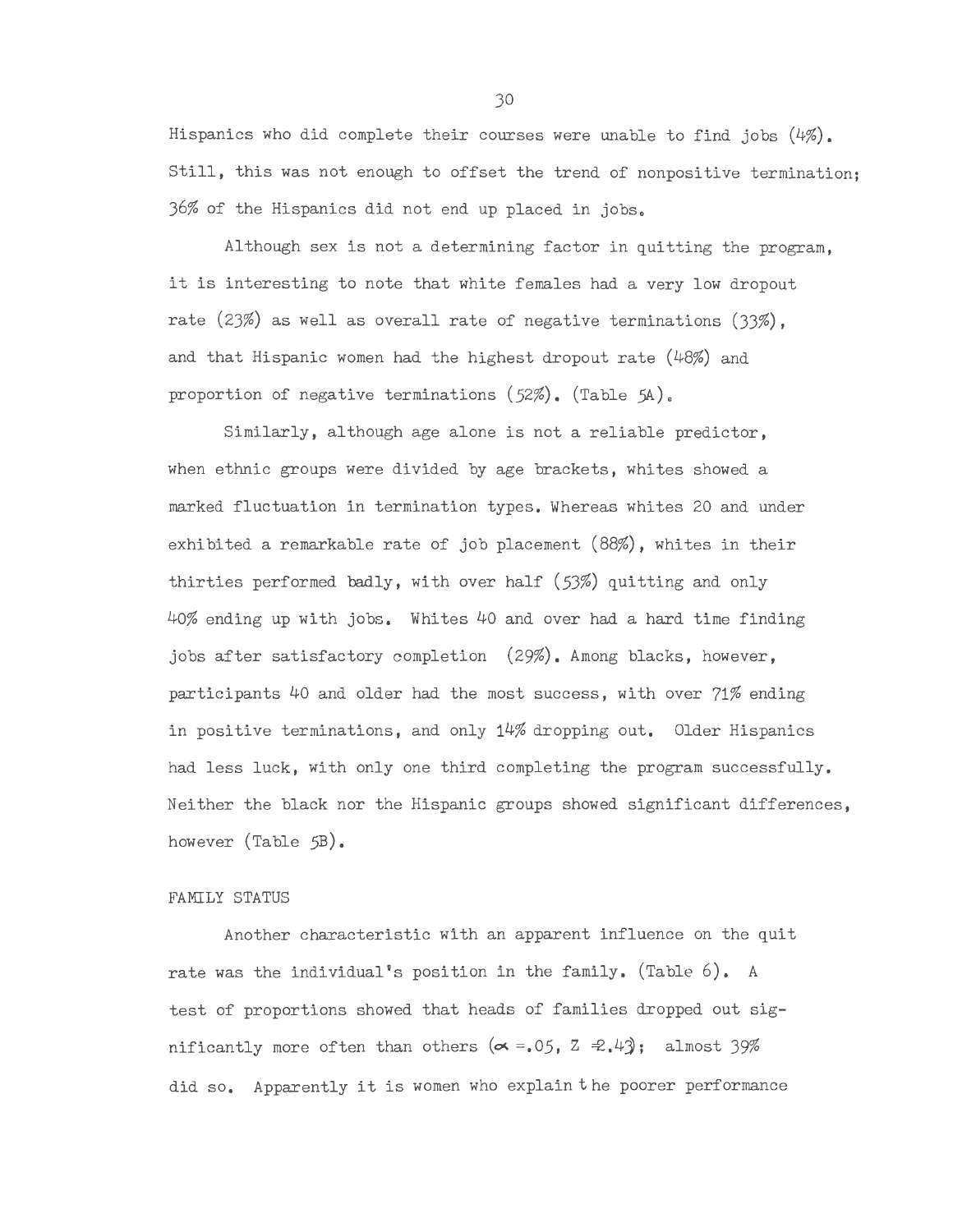# TABLE 5B

| Age                                                 |                                          | Positive Term<br>$\%$ (N) |                                                                           |                           | Dropouts<br>$\%$ (N)          | Unable to Place<br>$\%$ (N)                                                                                                                                                |                      |  |             |
|-----------------------------------------------------|------------------------------------------|---------------------------|---------------------------------------------------------------------------|---------------------------|-------------------------------|----------------------------------------------------------------------------------------------------------------------------------------------------------------------------|----------------------|--|-------------|
| $17 - 20$<br>$21 - 29$<br>$30 - 39$<br>40 &<br>over | White<br> 87.5(42)<br>41<br>12.<br>52.9( | 52.5(21)<br>37<br>66.     | Black Hispanic   White   Black<br>46.4(13)27.9(<br>60.00<br>6.<br>33.3(2) | (53.3(16)16.7(4)<br>17.6( | $(19)$ 41.7<br>.30<br>14.3(1) | Hispanic White Black Hispanic<br>$58.3(7)$ $\vert 10.4(5) \vert 35.0(14) \vert 41.7(5)$ $\vert 2.1(1) \vert 12.5(5) \vert 0(0)$<br>$46.4(13)$ 11.8<br>40.0<br>4<br>66.7(4) | '∙ ం<br>29.4(5)14.3( |  | $\theta(0)$ |

white: chi-square =  $30.927$ probability of dependence  $=$ . 999 degrees of freedom =  $6$ black: chi-square =  $7.275$ probability of dependence  $\frac{1}{0}$ degrees of freedom  $= 6$ Hispanic: chi-square =  $3.448$ probability of dependence =  $.249$ degrees of freedom  $= 6$ 

of this group. Female heads of household - presumably single parents - were less successful than any of the other subgroups, with 42% dropping out, and only half succeeding. Men who headed families, on the other hand, had a lower proportion of dropouts (34%) than men who were family "members" or who lived alone (37%) (Table 6A).

#### TABLE 6A

PROGRAM OUTCOME COMPARED WITH FAMILY STATUS AND SEX

|               | Positive<br>Termination |            | Dropouts  | 'N | %    | Unable to Place | Total<br>'N |
|---------------|-------------------------|------------|-----------|----|------|-----------------|-------------|
| Female Heads  |                         |            |           |    |      |                 |             |
| of Household  | 50 <sub>°</sub> 0       | 44         | 42.0 (37) |    | 8.0  |                 | 88          |
| Other Females | 68.1                    | $\eta\eta$ | 18.6      | 21 | 13.3 |                 |             |
| Male Heads of |                         |            |           |    |      |                 |             |
| Household     | 59.उ                    |            | 33.9      | 20 | 6.8  | 4               | ςg          |
| Other Males   | 56.4                    | 62         |           | 41 | 6.4  | $\sim$          | 110         |

chi-square=16.645,degrees of freedom=6,probability of dependence=.989

Subdivided by ethnic groups, the percentage of dropouts was slightly higher (43%) among white heads of families, and considerably higher (59%)among Hispanics, although among blacks family "heads"

# PROGRAM OUTCOME COMPARED WITH ETHNIC GROUP AND AGE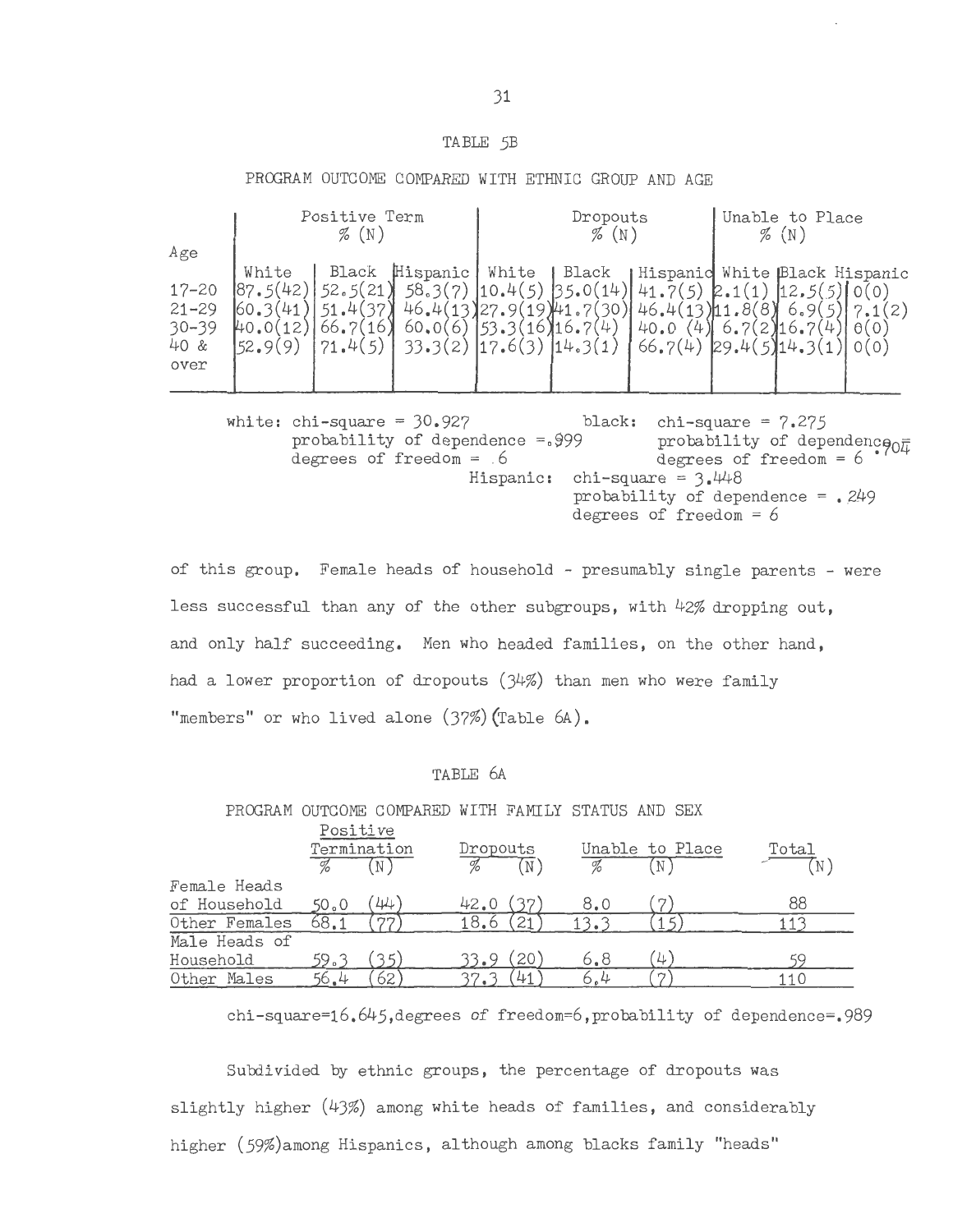had the lowest dropout rate (30%). As in the population as a whole, a larger proportion of women than of men dropped out among both the white and black heads of households. Among "members" of households and people living singly, however, men dropped out more often than women. Hispanics, on the other hand, exhibited the reverse pattern. More than 71% of the male Hispanic family heads dropped out, compared to 47% of the female family heads; 24% of the other Hispanic males, and 50% of other Hispanic females dropped out. Although the number of Hispanics is too small to produce conclusions about Hispanics in general, and neither the pattern among Hispanics nor that among blacks was satistically significant, these trends should be noted for future study. (Table 6B).

#### Economic Status

Economic status also significantly affected success or failure in the OIC programs. Recipients of AFDC or other public assistance left the program in greater numbers (42%) than trainees who were not on welfare (28%). One obvious explanation is that welfare recipients can afford to drop out because their payments continue whether or not they are in a training program.<sup>1</sup> But further investigation of the welfare population brings to light other possible reasons for quitting. Most of these clients, remember, get money under the aegis of AFDC rather than other public assistance programs. Closer examination shows that of the 96 people receiving assistance,  $72$   $(75%)$  were female heads of household.

 $<sup>1</sup>$  Welfare recipients continue to get their normal payments, plus</sup> \$30. per week "incentive" pay from CETA while they are in training, rather than the standard CETA stipend.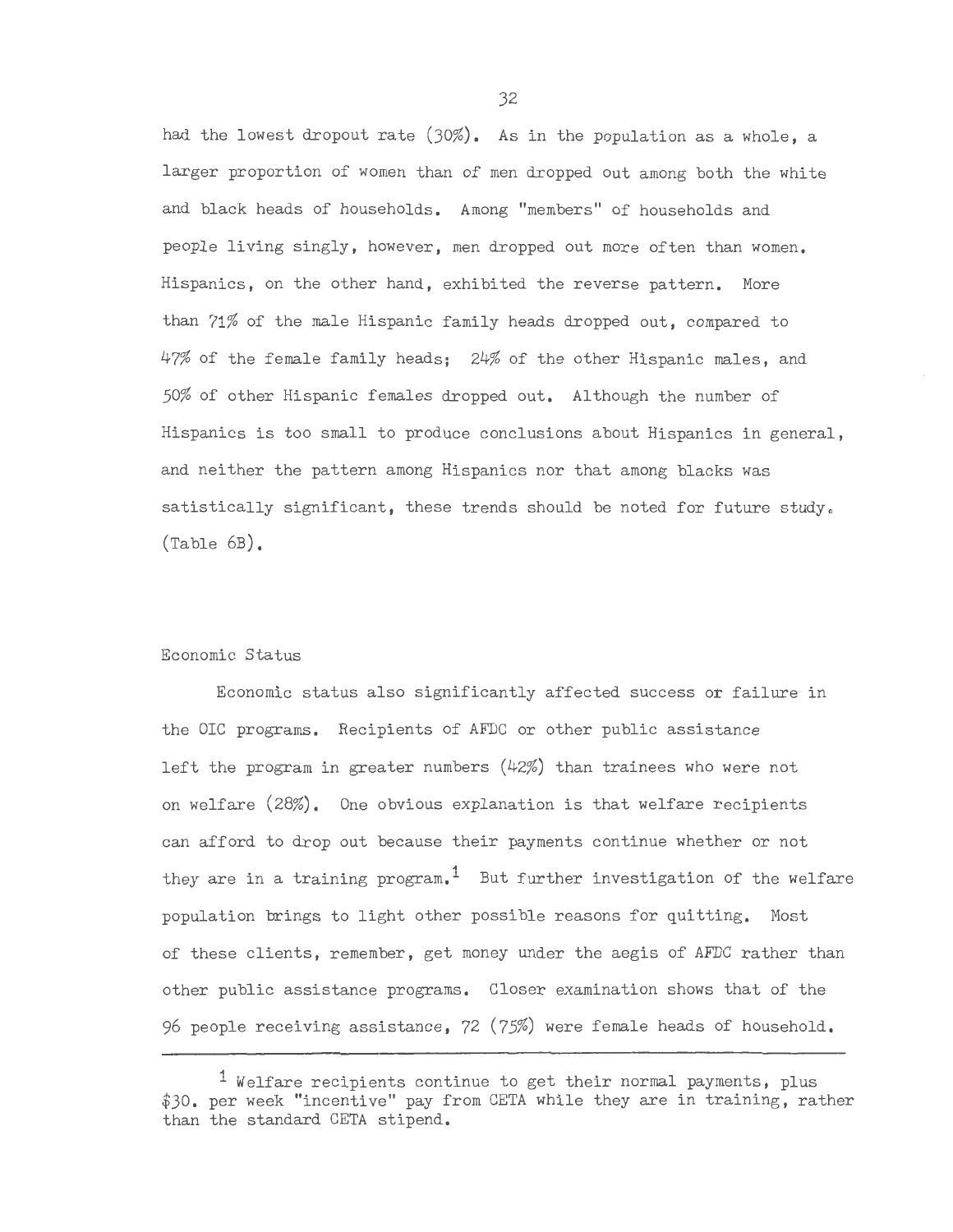#### TABLE 6B

PROGRAM OUTCOME COMPARED WITH FAMILY STATUS, ETHNIC GROUP, & SEX

|                       |                        | Positive Termination | Dropouts                                    |                | Unable to Place                                                                             |            | <b>Total</b>                                   |                  |  |
|-----------------------|------------------------|----------------------|---------------------------------------------|----------------|---------------------------------------------------------------------------------------------|------------|------------------------------------------------|------------------|--|
|                       |                        | Female $41.9\%$ (13) | $F$ 51.6% (16)                              |                |                                                                                             | F 6.5% (2) |                                                | $F 100\%$ (31)   |  |
|                       | White<br>$45.7\%$ (21) | Male                 | White<br>53.3% (8) 43.5%(20)M 26.7% (4)     |                | White White<br>$10.9\%(5)$                                                                  |            | White<br>M 20.0% (3)100%(46)                   | M $100\%$ $(15)$ |  |
| Heads of<br>Household | Black                  |                      | Female $54.8\%$ (23)<br>Black               | $F$ 33.3% (14) | Black                                                                                       |            | $F 11.9\% (5)$ F 100%(42)<br>Black             |                  |  |
|                       | $61.0\%$ (39)          |                      | Male $72.7\%$ (16)29.7%(19)M 22.7% (5)      |                | $9.4\% (6)$                                                                                 |            | $M$ 4.5% (1) 100%(64) M 100%(22)               |                  |  |
|                       | Hispanic               |                      | Female $53.3\%$ (8) F 46.7% (7)<br>Hispanic |                | Hispanic                                                                                    |            | $F \t 0.0\% (0)$ $F \t 100\% (15)$<br>Hispanic |                  |  |
|                       | $41.4\%$ (12)          | Male                 | $28.6\%$ (4) $58.6\%$ (17)M $71.4\%$ (10)   |                | 0%(0)                                                                                       |            | M $0.0\%$ (0) 100%(29) M 100%(14)              |                  |  |
|                       | White                  |                      | Female $78.6\%$ (55) F 10.0% (7)<br>White   |                | White                                                                                       |            | F 11.4% $(8)$<br>White                         | F 100%(70)<br>33 |  |
|                       | $70.9\%$ (83)          | Male                 | 59.6% (28)19.7%(23) M                       |                | 34.0% (16) 9.4% (11) M 6.4% (3) 100% (117) M 100% (47)                                      |            |                                                |                  |  |
| Others                | Black                  |                      | Female $54.5\%$ (18)<br>Black               | $F$ 27.3% (9)  | Black                                                                                       |            | $F 18.2\% (6)$ F 100%(33)<br>Black             |                  |  |
|                       | $50.6\%$ (40)          |                      | Male $47.8\%$ (22)38.0%(30)M $45.7\%$ (21)  |                | 11.4%(9)                                                                                    |            | M $6.5\%$ (3) 100%(79) M 100%(46)              |                  |  |
|                       | Hispanic               |                      |                                             |                | Female 40.0% $(4)$ F 50.0% (5)<br>Hispanic Hispanic Hispanic Hispanic Hispanic              |            | $F 10.0\% (1)$ $F 100\% (10)$                  |                  |  |
|                       | 59.3% (16)             |                      |                                             |                | Male 70.6% $(12)33.3\%$ (9) M 23.5% $(4)$ 7.4% $(2)$ M 5.9% $(1)$ 100% $(27)$ M 100% $(17)$ |            |                                                |                  |  |

outcome by family status & ethnic group: chi-square=24.698 degrees of freedom=10 probability of dependence=.994

outcome by family status, ethnic group & sex:<br>white:<br>hlack: white: black: chi-square= $23.446$  chi-square= $8.130$ <br>degrees of freedom= $6$  degrees of freedom degrees of freedom=6 degrees of freedom=6<br>probability of dependence=.999 probability of depend probability of dependence=.771 Hispanic: chi square=9.240 degrees of freedom=6 probability of dependence=.839

percents read across rows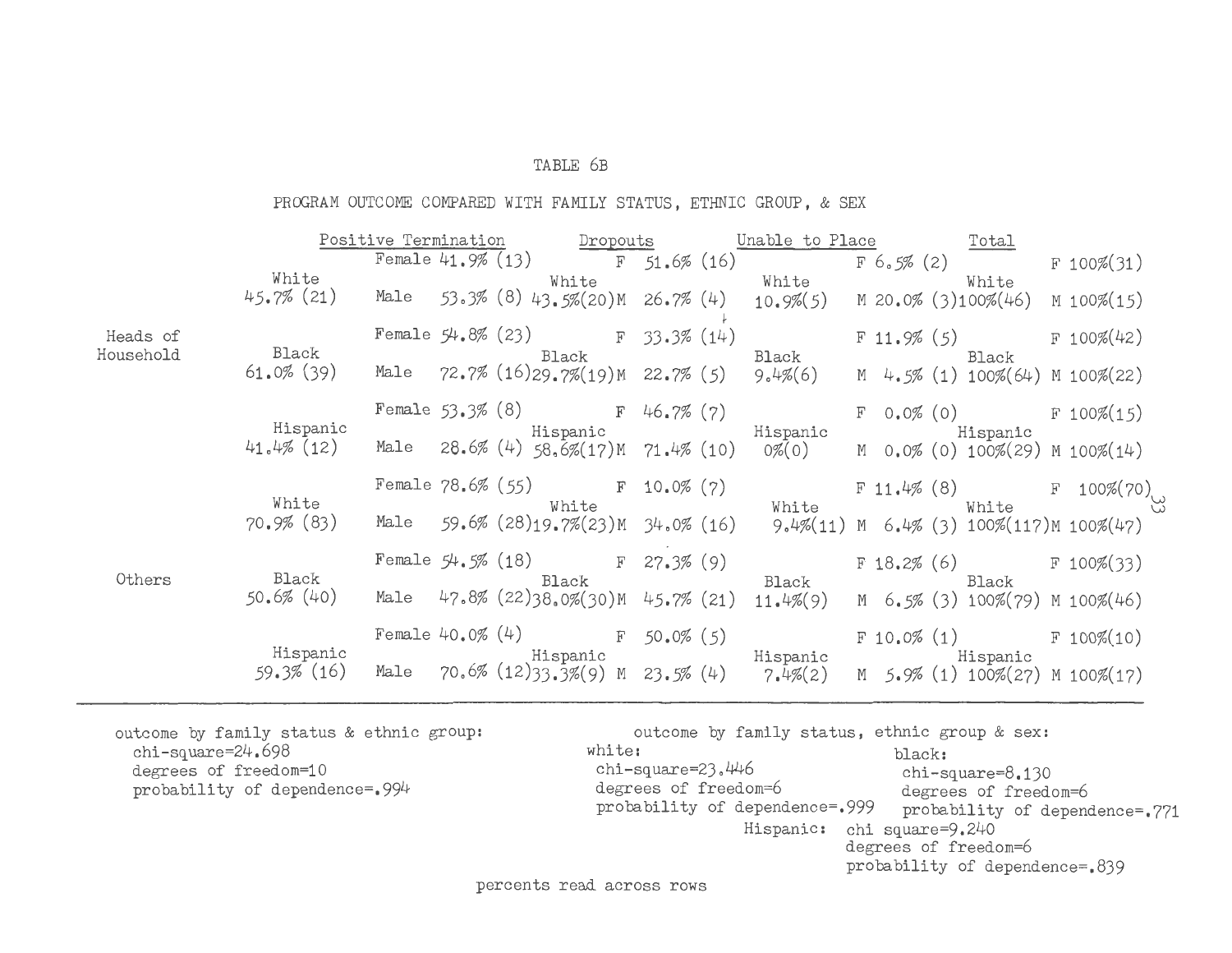As we have seen, this group has a stronger tendency to drop out than other groups. In fact, of the 40 welfare recipients who dropped out of the program, 32 (80%) were female heads of household. 44% of female heads of household on assistance dropped out, while 33% of the rest of the welfare group did so. Although these numbers are not significant according to a test of proportions  $(\alpha = 0.6, Z_{\pm}, 96)$ , they do follow the significant pattern set by the population as a whole, in which 42% of the female household heads and 29% of all others left the program. Female heads of families who were not receiving assistance dropped out 29% of the time; the difference between this group and female family heads on assistance was not significant in a test of proportions  $(\alpha = .05, Z = 1.13)$ . Table 7).

#### TABLE 7

#### PROGRAM OUTCOME COMPARED WITH ECONOMIC STATUS AND SELECTED FAMILY STATUS

|                  | Positive<br>Termination  |              |                             | Dropouts     |                                   | Unable to Place |            | Total     |
|------------------|--------------------------|--------------|-----------------------------|--------------|-----------------------------------|-----------------|------------|-----------|
| AFDC &<br>Other  | Total<br>Female          | H<br>52.1    | $(\, \mathbb{N} \,)$<br>50) | %<br>41.7    | $\left(\mathbb{N}\right)$<br>(40) | %<br>6.3        | N)<br>(6)  | N<br>96   |
| Public<br>Assis- | Head of<br>Household     | 48.6         | (35)                        | 44.4         | (32)                              | 6.9             | (5)        | 72        |
| tance<br>Νo      | Other<br>Total<br>Female | 62.5<br>62.6 | (15)<br>(181)               | 33.3<br>28.0 | (8)<br>(81)                       | 4.2<br>9.3      | (1)<br>27) | 24<br>290 |
| Public<br>Assis- | Head of<br>Household     | 58.8         | (10)                        | 29.4         | (5)                               | 11.8            | 2)         | 17        |
| tance            | Other                    | 63.0         | (172)                       | 27.8         | (76)                              | 9.2             | (25)       | 273       |

Total: chi-square =  $6.405$ , Probability of dependence=.959 degrees of freedom = 2

#### General Aptitude Tests

Besides demographic and socioeconomic information, trainees' GATB scores from the intake phase can be examined for their predictive ability.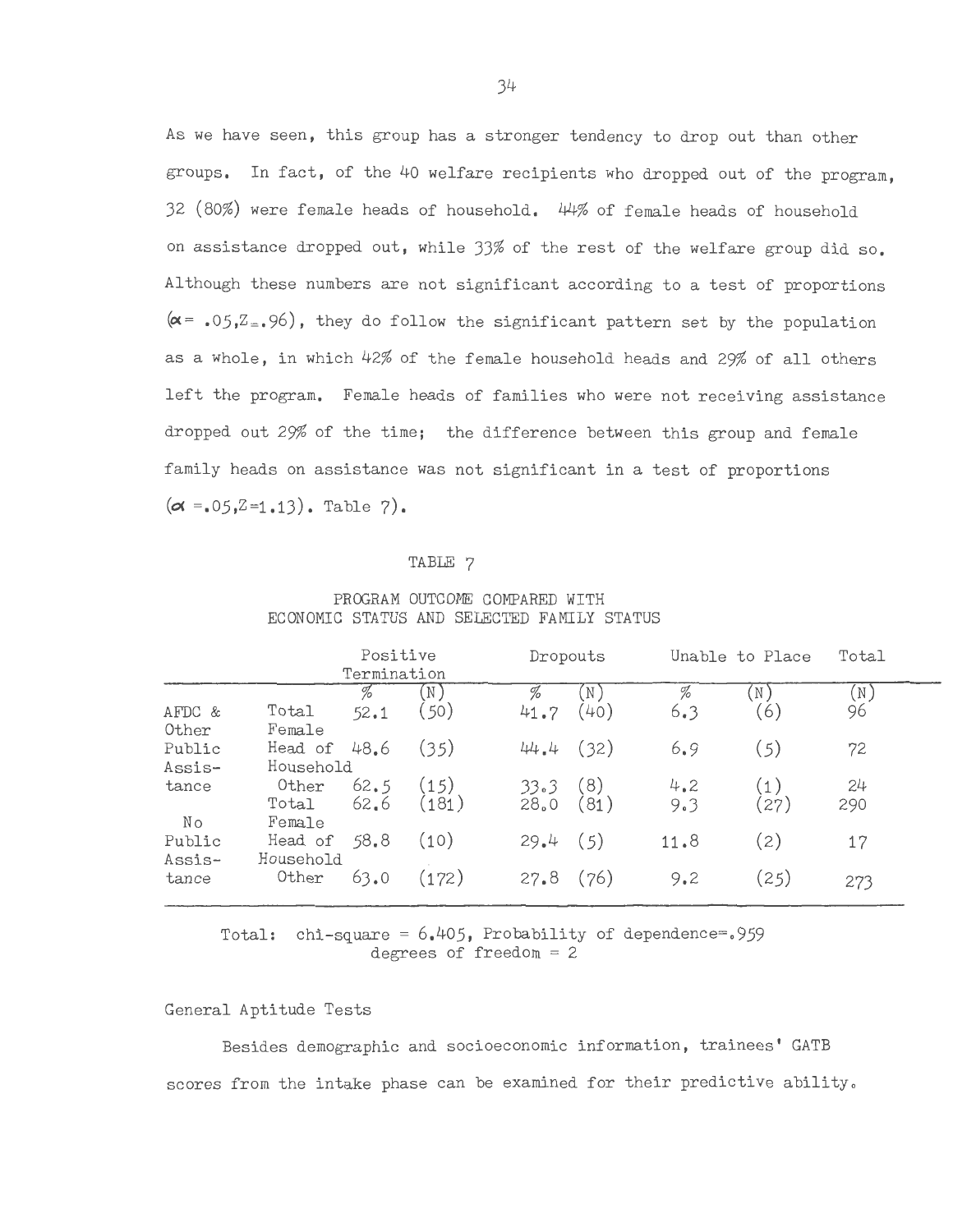The nine tests are meant to measure the individual's general aptitude. as well as aptitude in verbal, numerical, manual, clerical, and other areas. Certain test scores are selected as indicators of ability to perform well in each kind of training course. For example, high scores in the general, verbal, and numerical aptitude tests are considered necessary for an enrollee in a fiscal operations module, while scores in the general, numerical, spatial, and manual tests are of interest for a student in a machinist class. The individual's relevant scores are compared with minimum scores required in each training area, in an attempt to match aptitude with training; a number of students are permitted to enroll in courses even if they score below the minimum, but are then required to take five additional hours of training-related education (TRE) per week.

Whether the tests truly measure the person's ability in each area, or whether they are a more accurate reflection of education, test-taking ability, and other characteristics, is an important question. Furthermore, the course a person takes is sometimes determined by the classes being offered at the time he or she applies, rather than by aptitude or even preference.

A comparison of the scores for the general, verbal, and numerical aptitude tests with program outcomes shows some correlation between the two. For both the general and the numerical tests, the mean score was significantly higher for those who succeeded in getting jobs than for those who dropped out,<sup>1</sup> Scores on the verbal exam, on the other hand,

<sup>1</sup> General:  $\alpha = .05.2 = 1.80$  Numerical:  $\alpha = .05$ ,  $Z = 2.66$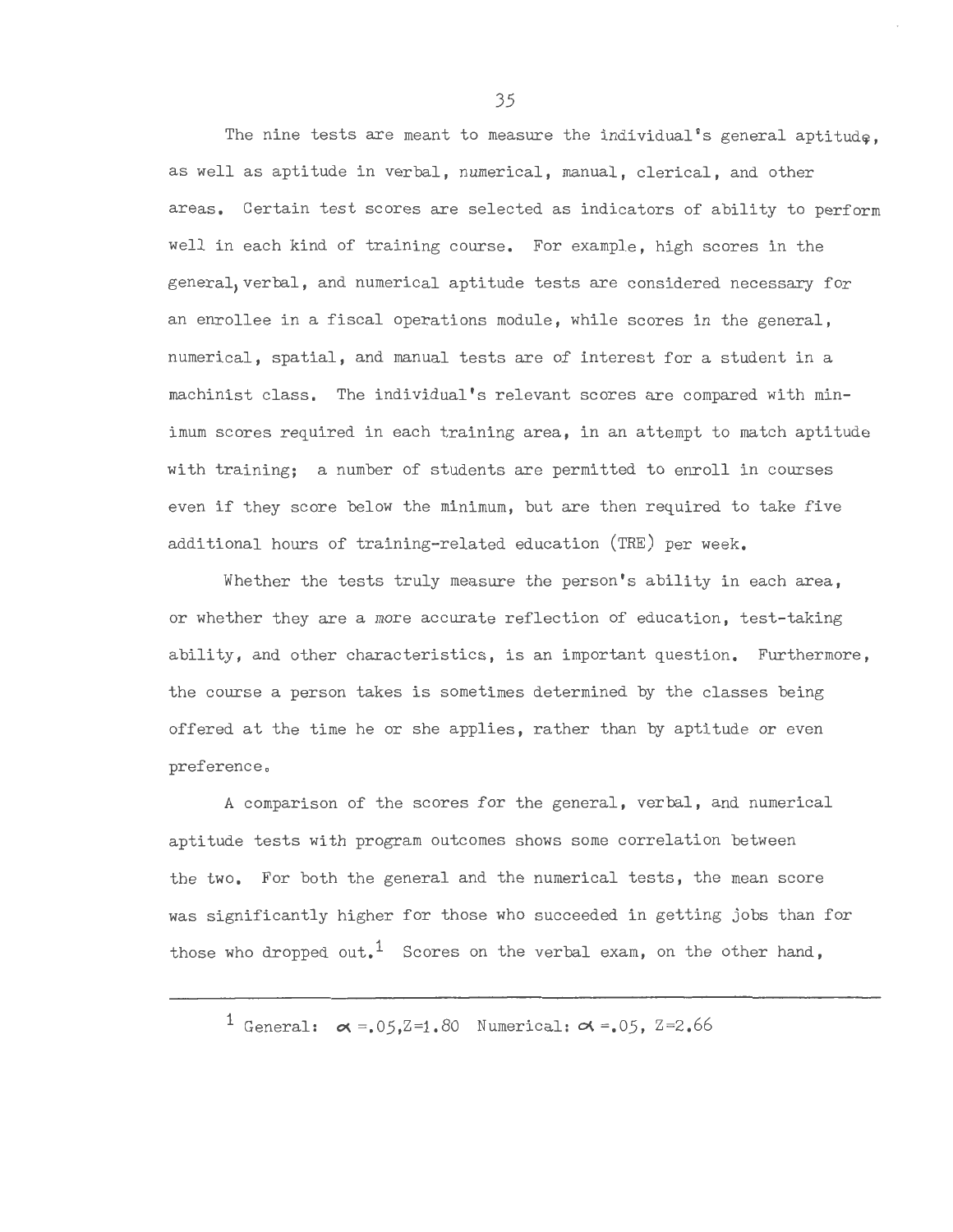showed no significant difference between the means for these two groups.<sup>1</sup> However, the same three aptitude test scores show a strong correlation with two client characteristics, education level and ethnic group.

Not surprisingly, people with more education performed better on the GATE than people with less. While the distribution of scores for both groups clustered in the middle range, in each of these tests, high school graduates' scores were skewed toward the higher levels, while non-graduates' scores were pulled toward the lower end. (Figure 2 gives a typical example.) In the general test, for example, over two-thirds of non-graduates scored below the median, while less than 42% of the graduates ranked in the bottom half. This grouping was consistent in all three tests (Table 8).

#### FIGURE 2:



The relationship between test performance and ethnic group was also a significant one. Blacks consistently averaged higher than Hispanics while whites, on the average, far outscored the other two groups. In the test of general aptitude, 29% of the whites scored below the median,

 $1$  Verbal:  $\alpha = .05$ ,  $Z=1.12$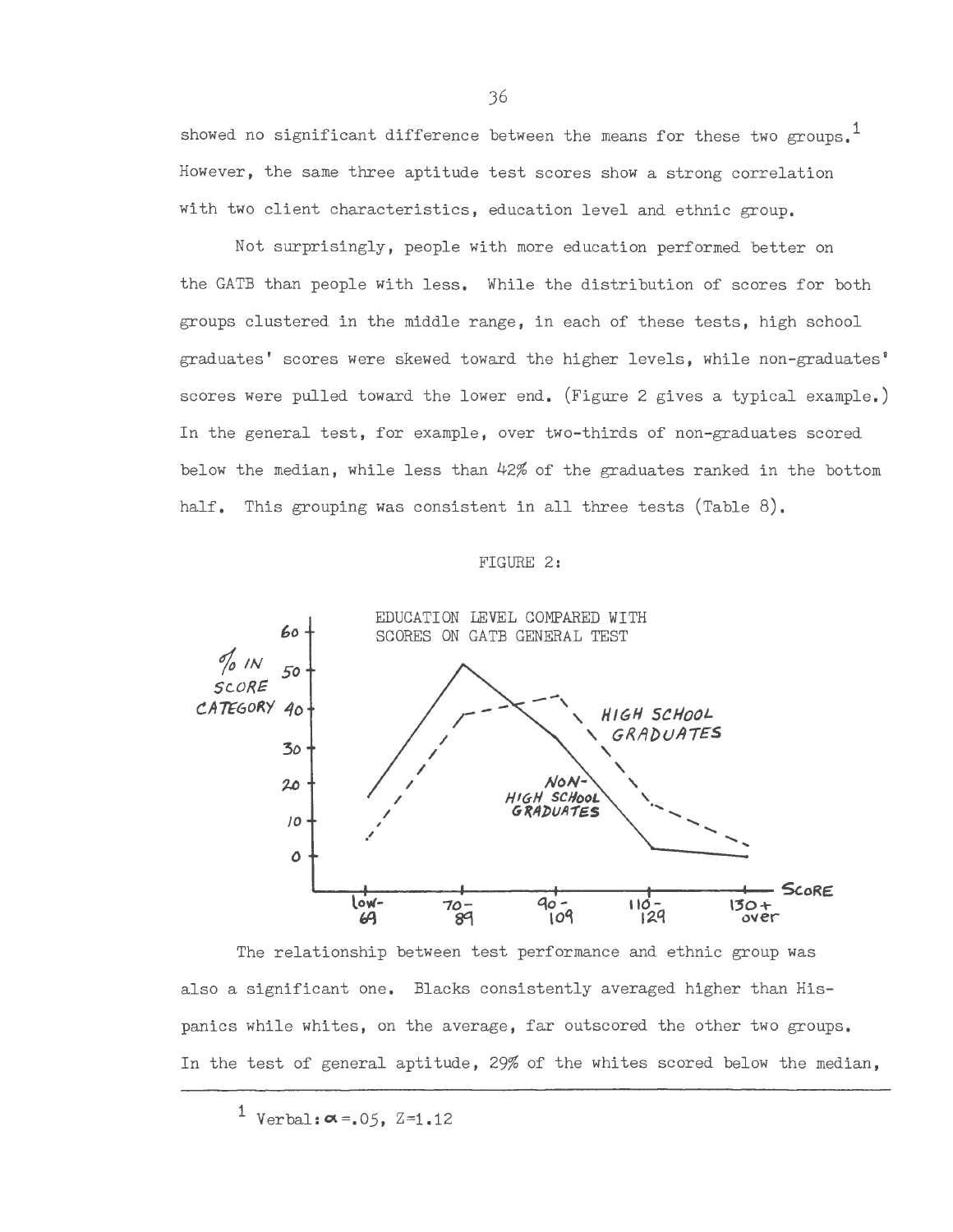while less than 42% of the graduates ranked in the bottom half. This grouping was consistent in all three tests (Table 8).

#### TABLE 8

# EDUCATION LEVEL COMPARED WITH GATB SCORES

|                                     | Non-High                       | $Low-69$<br>$\overline{\mathscr{A}}$ | $(\overline{N})$ | $70 - 89$              | $(\mathbb{N}\,)$ | <u>90–109</u><br>$\overline{\mathscr{I}_{o}}$ | $(\overline{\texttt{N}}\hspace{1pt})$ | 110-129<br>$\overline{\mathscr{U}}$ | $\left(\mathbb{N}\right)$ | $130+$  | $(\mathbb{N})$ |  |
|-------------------------------------|--------------------------------|--------------------------------------|------------------|------------------------|------------------|-----------------------------------------------|---------------------------------------|-------------------------------------|---------------------------|---------|----------------|--|
| General                             | School<br>Graduate             | 15.7(17)                             |                  |                        |                  |                                               | $51.9(56)$ 30.6 (33)                  | 1.9                                 | (2)                       | $\circ$ | (0)            |  |
| (Median= High<br>89.9)              | School<br>Graduate             |                                      | 5.6(14)          |                        |                  |                                               |                                       | $36.1(91)$ 42.5 $(107)13.5(34)$     |                           |         | 2.4(6)         |  |
|                                     | Non-High<br>School<br>Graduate |                                      | 10.2(11)         |                        |                  | $53.7(58)$ 31.5 (34)                          |                                       | 4.6                                 | (5)                       | 0       | (0)            |  |
| Verbal<br>$(Median =$<br>91.6)      | High<br>School<br>Graduate     | 3.2(8)                               |                  |                        |                  |                                               |                                       | $32.7(83)$ 48.0 $(121)$ 13.9 $(35)$ |                           |         | 2.0(5)         |  |
|                                     | Non-High<br>School<br>Graduate |                                      | 15.7(17)         |                        |                  | $45.4(49)$ 36.1 (39)                          |                                       | 2,8                                 | (3)                       | 0       | (0)            |  |
| Numerical<br>(Median= High<br>90.9) | School<br>Graduate             |                                      | 6.0(15)          | $34.7(87)$ $44.2(111)$ |                  |                                               |                                       | 14.3(36)                            |                           | .8      | (2)            |  |

| General:                | Verbal:                 | Numerical:           |
|-------------------------|-------------------------|----------------------|
| chi-square= $29.265$    | $chi$ -square=28.141    | chi-square=22.3 $94$ |
| degrees of freedom= $4$ | degrees of freedom= $4$ | degrees of freedom=4 |
| probability of de-      | probability of de-      | probability of de-   |
| $pendence = .999$       | pendence=.999           | pendence=.999        |

The relationship between test performance and ethnic group was also a significant one. Blacks consistently averaged higher than Hispanics while whites, on the average, far outscored the other two groups. In the test of general aptitude, 29% of the whites scored below the median, while 61% of the blacks, and 73% of the Hispanics were in the lower half (Table 9). One explanation which immediately presents itself is the unfamiliarity of many Hispanics with English; weak language skills are obviously a formidable obstacle to strong test performance. The fact that Hispanics close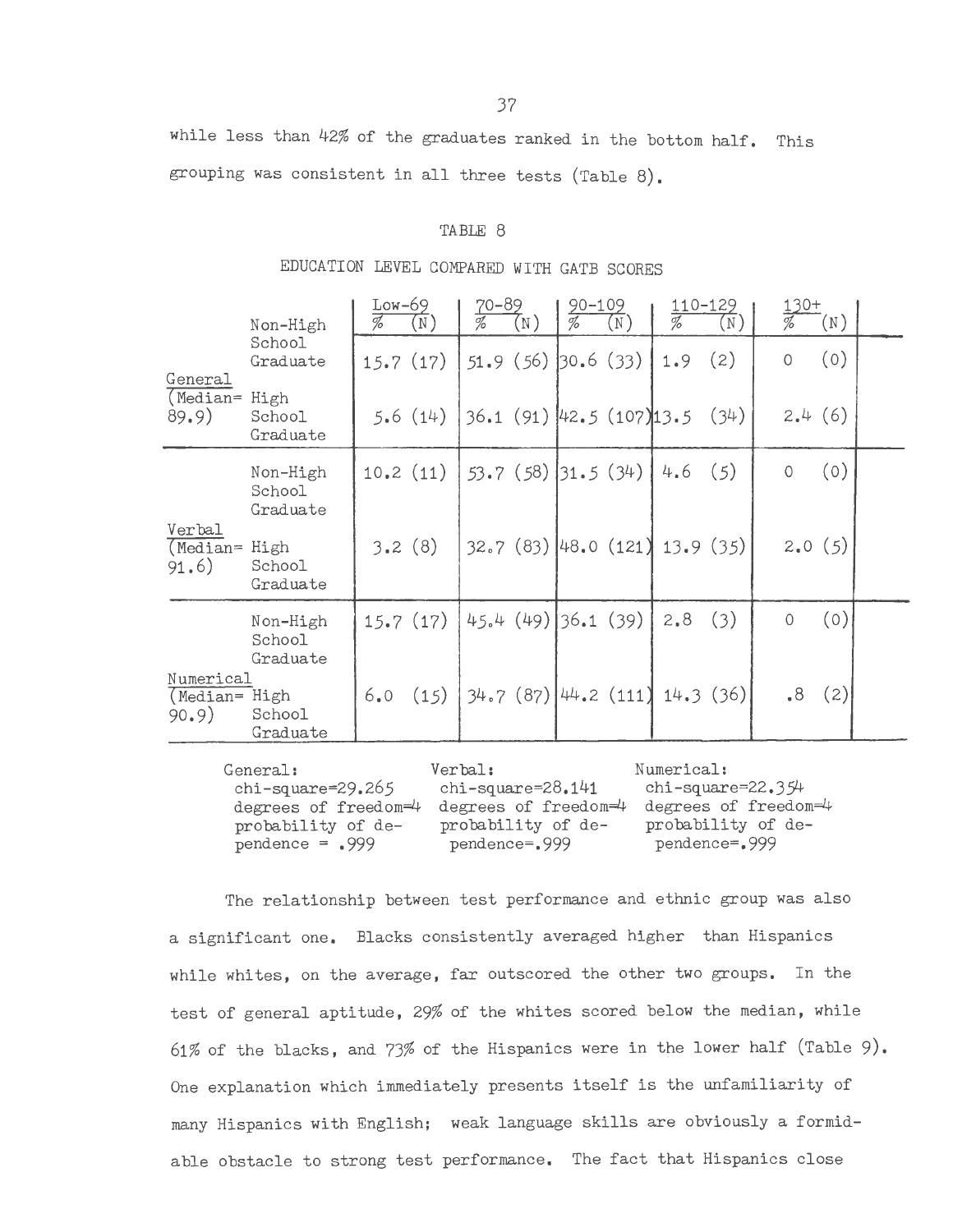the gap slightly in the numerical test lends credibility to this thesis. However, since the major difference is between whites and the other two groups, the barrier is clearly larger than a language problem. The GATB appears to test something besides pure occupational aptitude.

#### TABLE 9

|                                                               | $low-69$<br>(N,<br>%                          | $70 - 89$<br>$\left(\mathbb{N}\right)$<br>% | $90 - 109$<br>$(\mathbb{N})$                          | 110-129<br>$(\mathbb{N})$                             | 130+<br>$(\hbox{\tt\thinspace N}\hskip1pt)$<br>℅                              |
|---------------------------------------------------------------|-----------------------------------------------|---------------------------------------------|-------------------------------------------------------|-------------------------------------------------------|-------------------------------------------------------------------------------|
| White<br>General:<br>Median=<br>Black<br>89.9) Hispanic (19.5 | (3)<br>1.9<br>(13)<br>9.4<br>$\left(8\right)$ | (43)<br>27.0<br>51.8<br>72<br>22<br>53.7    | 49.7<br>79,<br>49)<br>35.3<br>22.0<br>9)              | (30)<br>18.9<br>3)<br>2.2<br>4.9<br>$\left( 2\right)$ | (4)<br>2.5<br>$\mathcal{Z}$<br>1.4<br>$\left[0\right]$<br>$\circ$             |
| Verbal:<br>White<br>Black<br>Median=<br>91.6) Hispanic  17.1  | $\mathbf{1}$<br>.6<br>$6^{\circ}$<br>4.3<br>7 | (40<br>25.2<br>68<br>48.9<br>48.8<br>20     | (85)<br>53.5<br>38.8<br>54<br>(14)<br>34.1            | 28)<br>17.6<br>7.9<br>11<br>0<br>$\circ$ )            | (5)<br>3.1<br>$\circlearrowright$<br>(0)                                      |
| White<br>Numerical:<br>(Median= Black<br>90.9)Hispanic        | 6)<br>3.8<br>(16)<br>11.5<br>8)<br>19.5       | (39)<br>24.7<br>68<br>48.9<br>(18<br>43.9   | $^{\prime}81$<br>51.3<br>(49)<br>35.3<br>(13)<br>31.7 | (31)<br>19.6<br>5)<br>3.6<br>4.9<br>$\left( 2\right)$ | $\left(1\right)$<br>.6<br>$\mathbf 1$<br>.7<br>$\left( 0 \right)$<br>$\Omega$ |

#### GATB SCORES COMPARED WITH ETHNIC GROUP

General: chi-square=59. ?6 degrees of freedom=8 probability of dependence=-.999

Verbal: chi-square=55.798 degrees of freedom=8 probability of dependence=.999

Numerical: chi-square=47.829 degrees of freedom=8 probability of dependence=.999

Because certain tests are more important than others in directing a client towards a certain kind of training, it would also be useful to know whether the relevant scores for each type of training module are reliable indicators of program outcome for that category.

Different minimum scores are used as cut-off points for different modules within the four main categores. For instance, a client must score higher in the "verbal" exam to qualify for a class in word processing than to qualify for clerk general office training. Furthermore, despite an overlap, different tests are sometimes used as indicators for different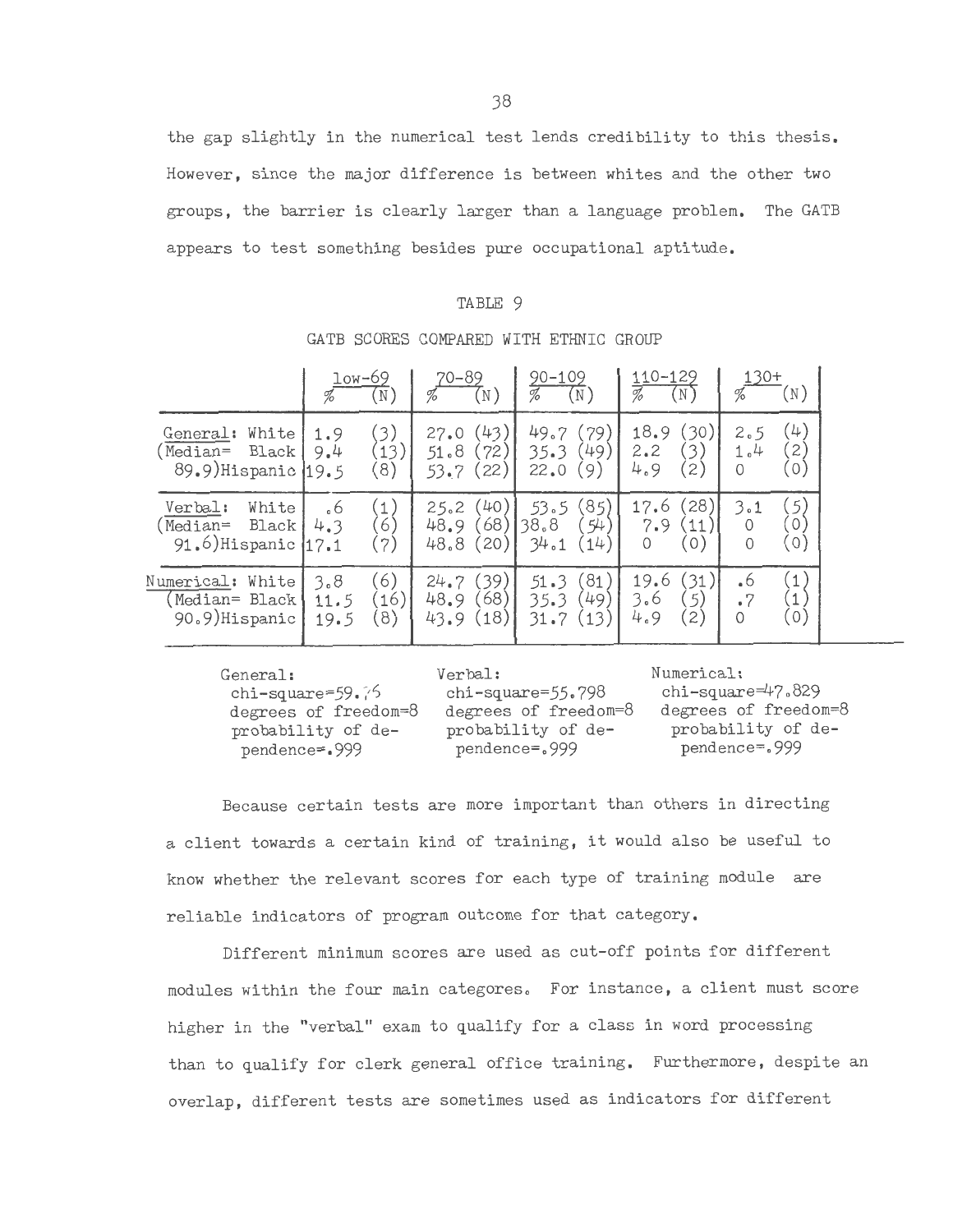modules; for example, candidates for word processing must score well in the general, verbal, clerical, and motor skills tests, while applicants for clerk general office classes are checked for their scores in the general, verbal, clerical, and numerical exams. For this reason, trainees' scores for the indicator tests were roughly compared by the percentages of the scores on pertinent tests, rather than by the absolute scores. Cross-tabulations, and chi-square tests of significance were, again, used in each case.

No significant relationships emerged between the score percentages and program outcome in the office, machinist, and nursing categories. The printing and drafting group, however, presented a different finding. Although a comparison of the "average percentage" of all relevant scores with program success showed no correlation between the two, two of the four individual test scores were significantly related to outcome. In both the numerical and the spatial aptitude tests, trainees who had scored lowest had, by far, the highest proportion of dropouts; 87% of low scorers on the numerical test, and 62% of low scorers on the spatial test dropped out.<sup>1</sup> Two previous findings should be recalled here. First, the printing and drafting sector was also the only one in which high school graduates performed significantly better than non-high school graduates. Second, in the entire population, graduates scored significantly higher on the aptitude tests than non-graduates. Taken together, these three observations suggest that the poor performance of low GATE scorers in the printing and drafting sector may reflect the same factors in the training which cause poor

<sup>1</sup> Numerical: chi-square-9.493, degrees of freedom=4, probability of dependence=.950 • Spatial: chi-square=9.617, degrees of freedom=4, probability of dependence=.953·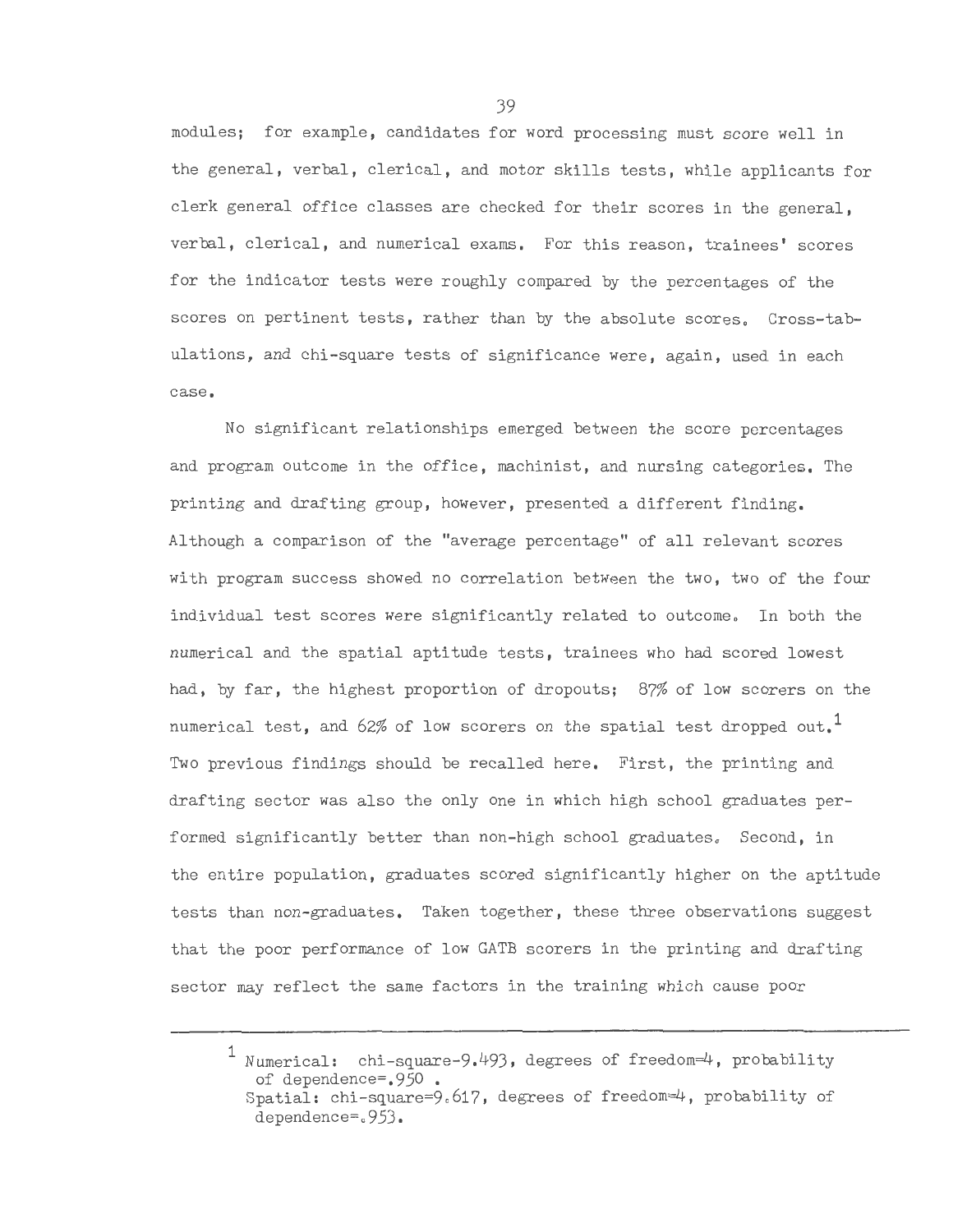performance among those with less than a high school education.

Type of Training

Another vital angle of investigation is the influence of elements within the OIC program itself. A student contracting for one area of instruction may have a higher probability of success than one in another area.

A clear and significant pattern emerges in the relation of these four contract types with terminations (Table 10). The office occupations group reveals an especially interesting trend. Although the dropout rate here is lower than average (27%), the percentage of completers who cannot be placed is decisively higher (almost 15%) than average; the next highest unable-to-place proportion, in the printing and drafting group, is less than 6%.

The lowest placement rate *(52%),* and the highest dropout rate (42%) appear in the printing and drafting category. There is some evidence of a lack of adequate training equipment for classes in these fields, causing frustration among students, and logically, leading many to quit.

Students in machinist and nursing classes had the most successful outcomes. 65% of the machinists and 63% of the nurse's aides were placed; one third of the machinists, and 37% of the nurses dropped out; and less than 2% in machine trades, and none in nursing, could not find jobs after successfully completing the program.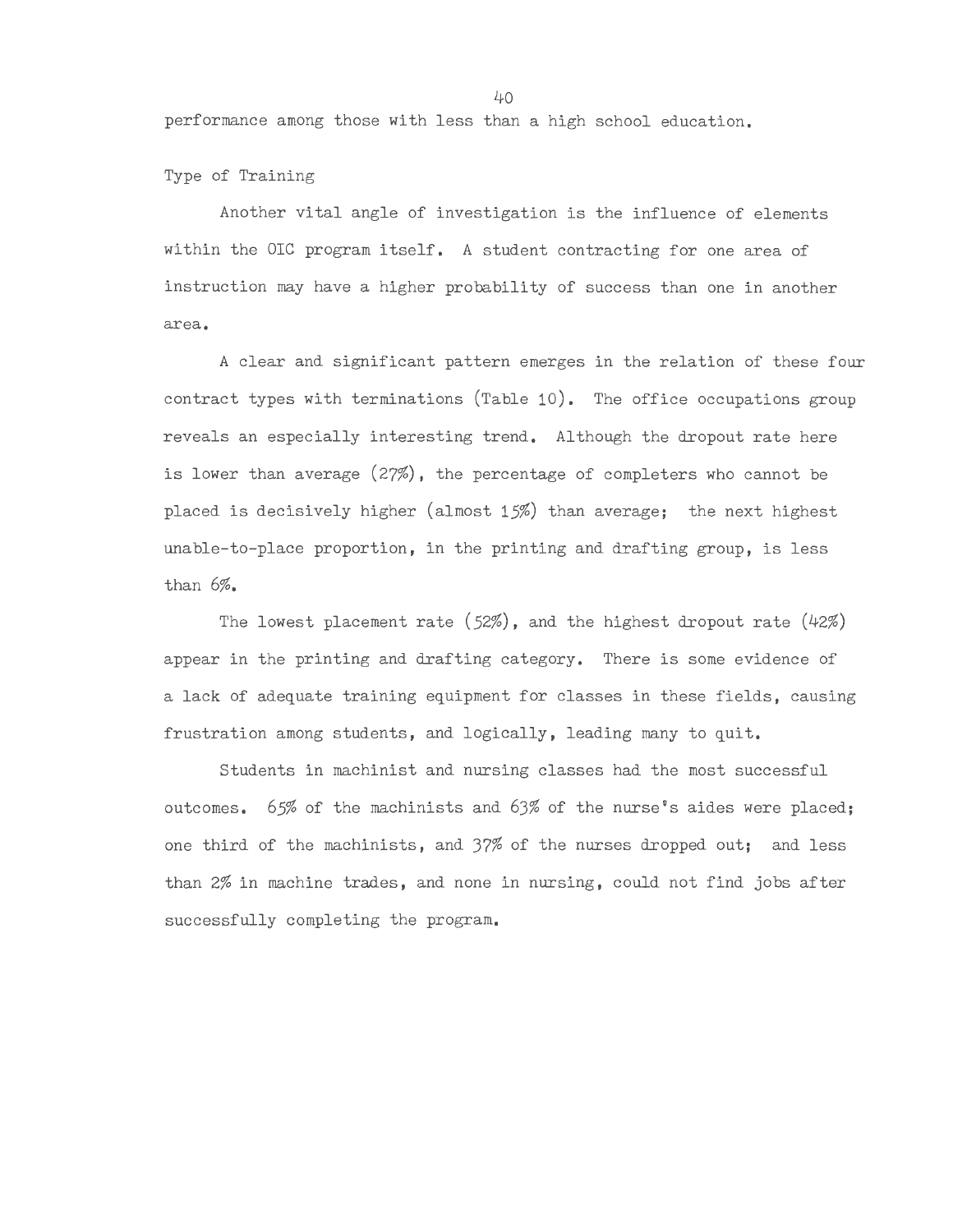# TABLE 10

# TYPE OF INSTRUCTION COMPARED WITH PROGRAM OUTCOME

|                        | %    | Positive Termination | %    | Dropouts<br>- N | %    | Unable to Place<br>IN. | Total |
|------------------------|------|----------------------|------|-----------------|------|------------------------|-------|
| Office<br>Skills       | 58.8 | (100)                | 26.5 | (45)            | 14.7 | (25)                   | 170   |
| Machine<br>Trades      | 64.9 | (74)                 | 33.3 | (38)            | 1.8  | $\left( 2\right)$      | 114   |
| Drafting &<br>Printing | 51.9 | (27)                 | 42.3 | 22'             | 5.8  |                        | 52    |
| Nursing                | 63.4 | (26)                 | 36.6 | 15)             | 0    | $\circ$                | 41    |

chi-square=23.653 degrees of freedom=6 probability of dependence=.999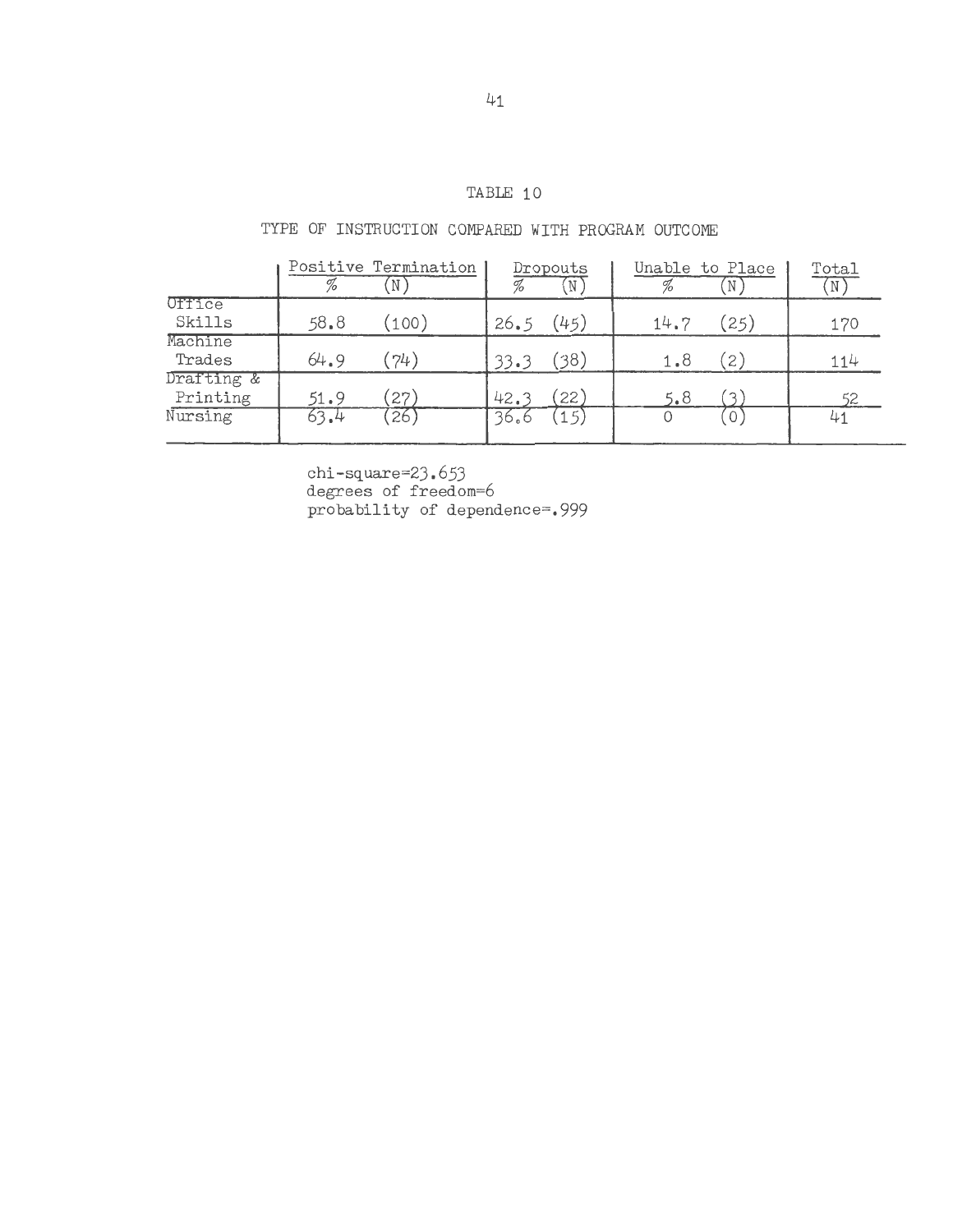#### CHAPTER IV

#### REASONS GIVEN FOR DROPPING OUT

The observations discussed in this chapter have been collected from OIC files on 139 terminees under both Providence and balanceof-state CETA contracts, and from a survey of  $43$  of these ex-participants. As has been mentioned, the nature of the data prevents any formal analysis.

Although OIC maintains files on each client, a considerable amount of information is incomplete or unstandardized. The most revealing of this information comes from notes kept by a trainee's counselor, describing his or her performance and problems in the program. Depending on the individual counselor, and the type of the student's problems - or, as is sometimes the case, a lack of conspicuous problems some notes are more instructive than others. In addition, the files usually contain CETA intake information, such as health history and test scores. They may also include autobiographies, goal statements, and reactions to OIC orientation written by students when they enter the program, and evaluations of classroom performance submitted by the instructors.

The surveys (Appendix A), which were administered by telephone, after an initial mail contact, primarily by temporary OIC staff members, encountered two problems. One was the extreme difficulty of contacting clients after they had left the program; many had moved, for example, or could not be reached at the telephone numbers they had given. Secondly, many questions were omitted or not answered completely.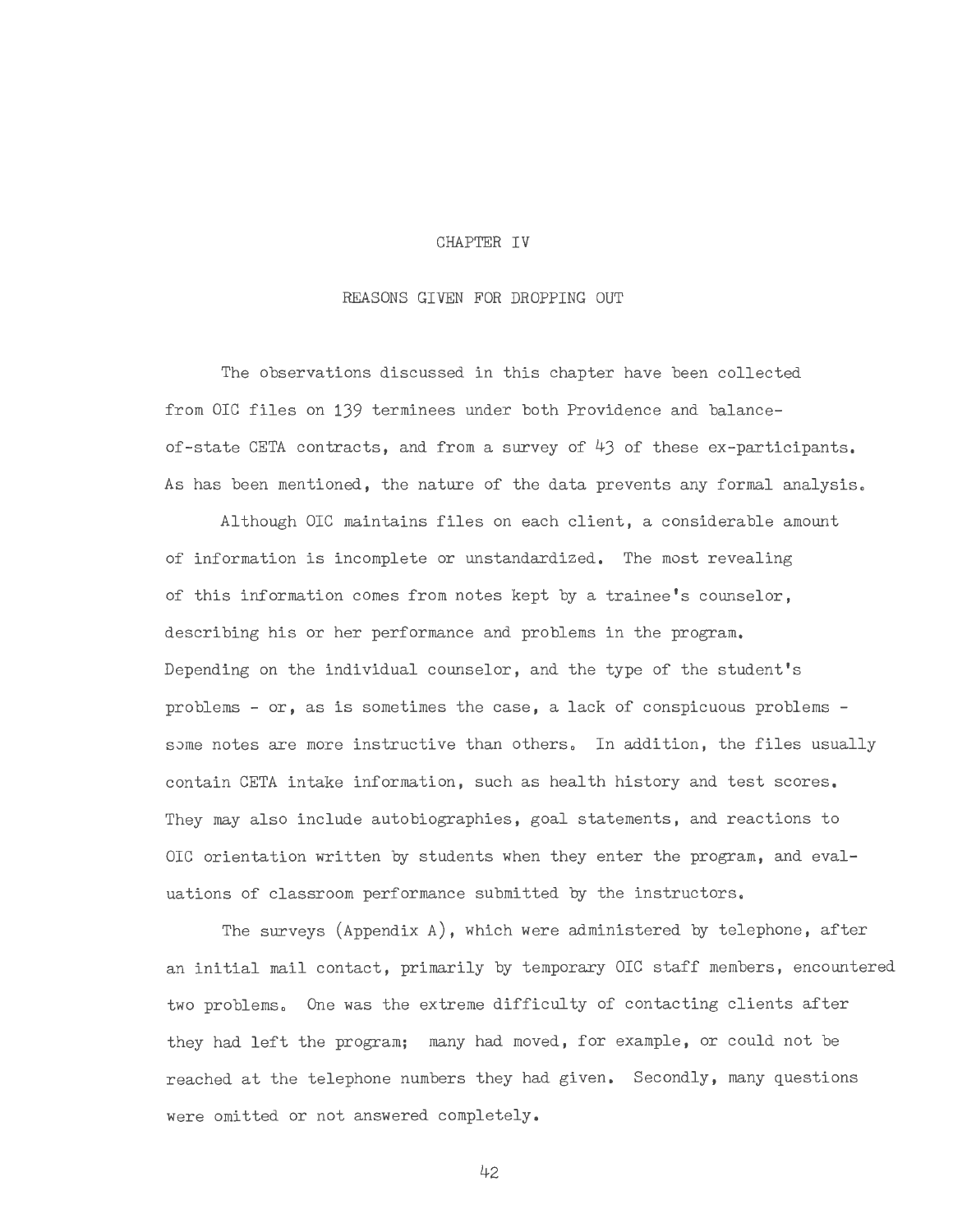One should also be aware that missing data may conceal any kind of situation. For instance, when counselors' notes make no mention of problems, this does not necessarily mean that no problems exist. One can only assume that many of the most pressing issues have been expressed.

Warned about these deficiencies, one can still observe some common problems, which fall into two basic areas. The first category is difficulties that the client had as an individual, apart from his or her involvement in the program; this area includes trouble with family care, health, transportation, and other personal issues. The second area concerns the client's difficulties as a program participant, including dissatisfaction with the program or agency, and academic problems. A third section on placement notes typical outcomes in the placement phase.

#### PERSONAL PROBLEMS

#### Family Care

OIC does not directly provide child care. In an attempt to promote clients' self-reliance, the agency assists students in learning how to make their own babysitting arrangements, offering extra help in extreme cases. Child care facilities in the community are reported to be adequate.

However, 23 trainees said they had decided to drop out because of problems in caring for their children. The lack of a babysitter or some other child care provision had already led to an excessive number of absences in some cases, complicating the original problem by making the student miss instruction time and violating OIC rules.

Frequently the issue of child care arose because of the children's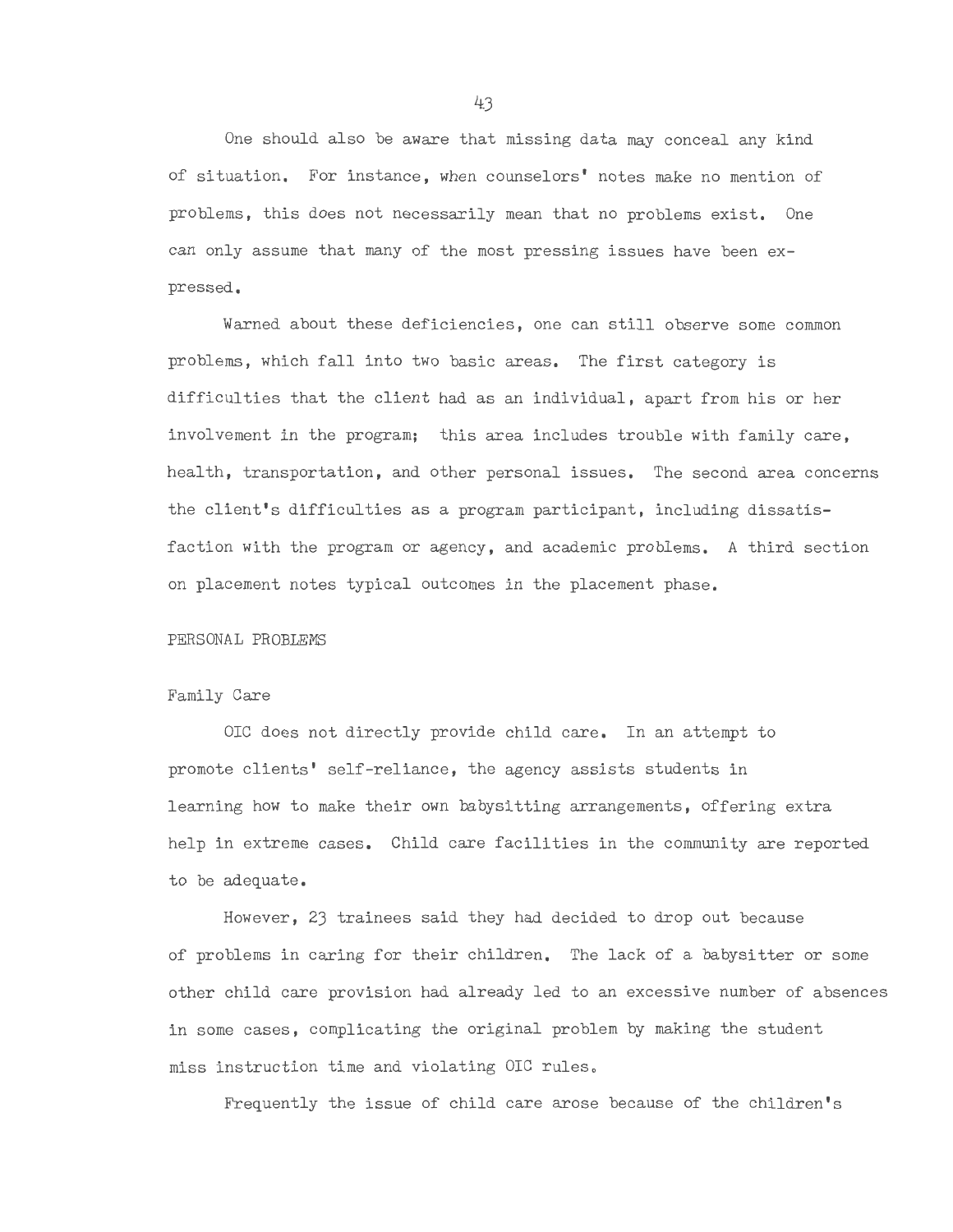health. Some parents might have felt comfortable leaving their children with a babysitter or day care center if they were well, but felt that they must care for them themselves when they were sick. Two questions are left unanswered. First, there is no way of knowing whether these children were sick any more often, or any more seriously, than the average child. Second, we do not know whether these trainees were any less willing than other parents to trust others with their sick children.

Children can worry their parents with more than just illness. A few parents named unspecified trouble with their children as pressing responsibilities. Presumably, some shildren may have had behavioral or emotional problems that demanded too much parental attention to allow the trainee to continue in class.

Although children were the most typical family members who needed attention, they were not the only ones. A few students dropped out for other reasons of "family health," such as caring for a sick mother or injured husband.

# Health

An even more commonly mentioned problem (in 39 cases) was the student's own health. In some cases, serious illness, such as pneumonia, operations or other hospitalization, or injuries from accidents kept the client from attending classes. As in some family care cases, health problems sometimes interrupted training often enough to make catching up infeasible, leading the trainee to drop out.

Other clients who reportedly quit training because of poor health seemed to have less severe problems, however, such as "not feeling well" during pregnancy, or other unspecified illness. It is impossible to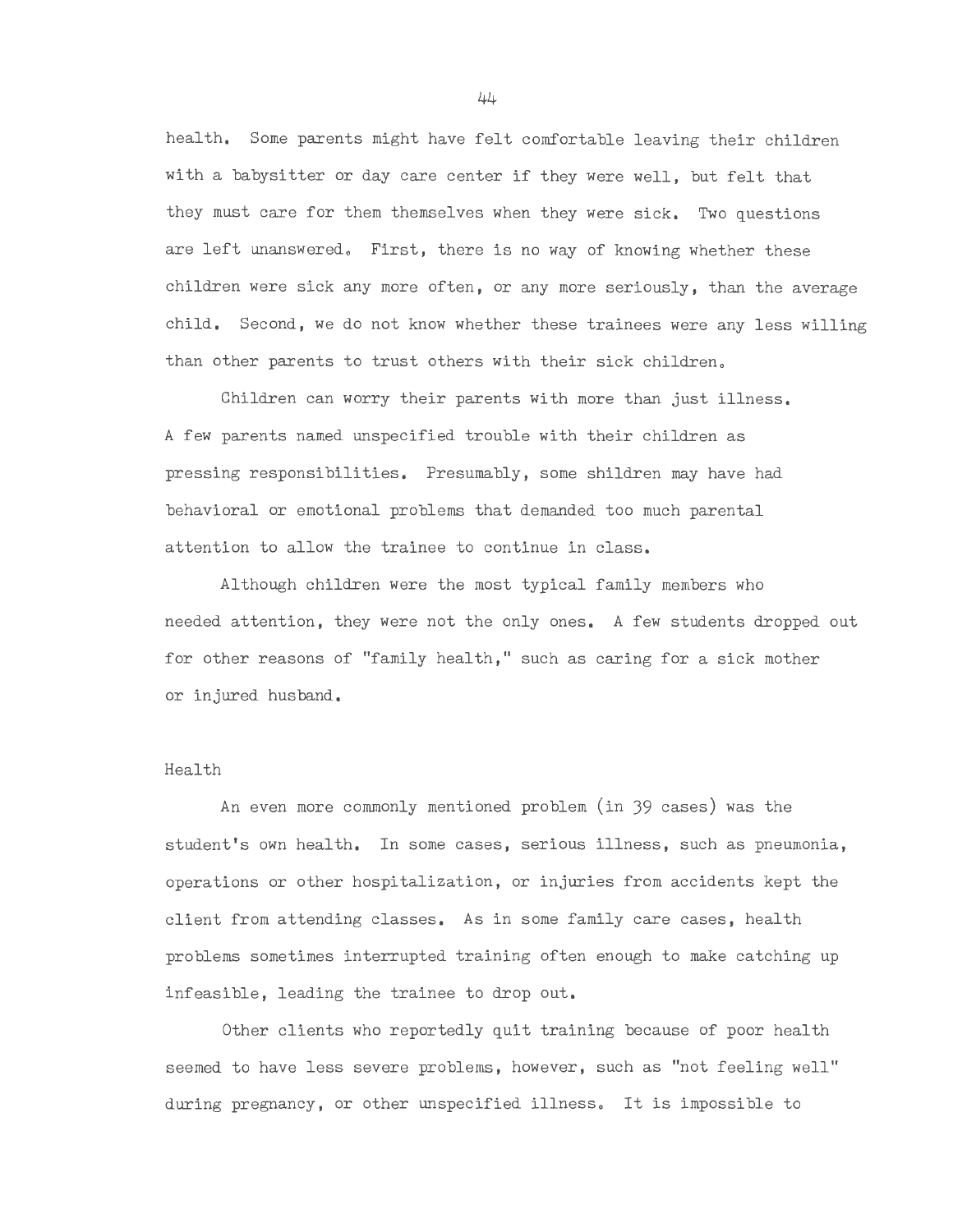judge another person's feelings of physical well-being. It has been remarked, however, that a person who feels generally happy and satisfied with his or her work or schooling is more likely to minimize the interru-ptions or illness than someone who is basically dissatisfied or ambivalent about his activities. The subjective importance of sickness may be a factor in some cases.

#### Transportation

Thirteen trainees said they had trouble getting to class because of transportation difficulties. In a few cases this took the form of "car trouble." Logically, the complaint was more prominent where students had longer distances to travel; a major example was a boatbuilding class in Warren which was apparently inaccessible to a few students.

# Other Personal Reasons

Other personal problems were responsible for some clients' leaving the program. For example, a spouse's drinking problem, or trouble with a girlfriend, were insurmountable obstacles for two trainees. Other causes were less specific, with "problems at home" or"personal reasons" or "depression" or other psychological problems given as reasons for discontinuing. A small number of clients became entangled in legal problems which contributed to poor attendance.

Another kind of personal problems, noted in 36 cases, was the behavioral, attitudinal, or social difficulties that were noticeable in some students. These can be roughly divided into two types, which occasionally overlapped.

Some students were described as having "attitude problems," or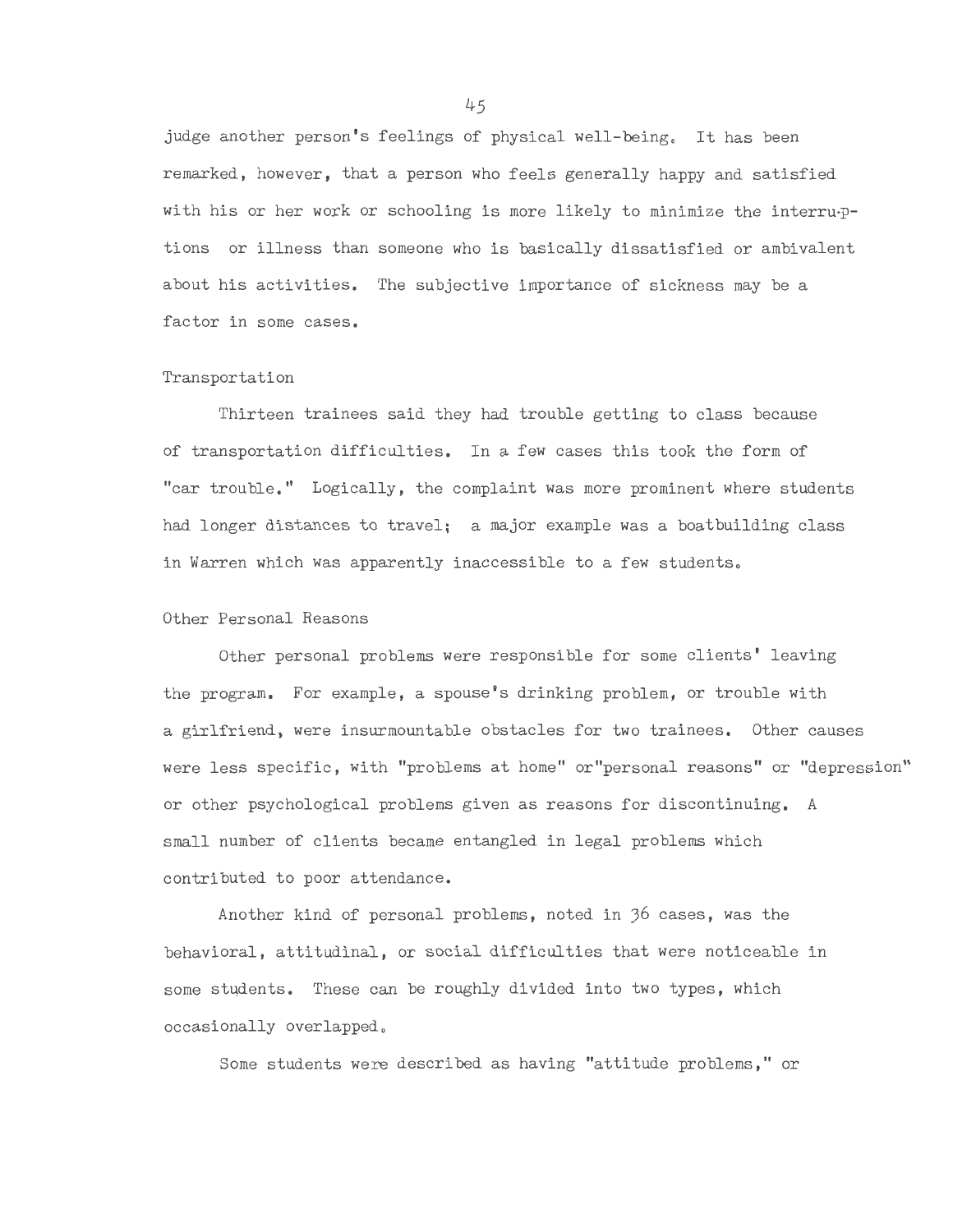judge another person's feelings of physical well-being. It has been remarked, however, that a person who feels generally happy and satisfied with his or her work or schooling is more likely to minimize the interru-ptions or illness than someone who is basically dissatisfied or ambivalent about his activities. The subjective importance of sickness may be a factor in some cases.

#### Transportation

Thirteen trainees said they had trouble getting to class because of transportation difficulties. In a few cases this took the form of "car trouble." Logically, the complaint was more prominent where students had longer distances to travel; a major example was a boatbuilding class in Warren which was apparently inaccessible to a few students.

#### Other Personal Reasons

Other personal problems were responsible for some clients' leaving the program. For example, a spouse's drinking problem, or trouble with a girlfriend, were insurmountable obstacles for two trainees. Other causes were less specific, with "problems at home" or"personal reasons" or "depression" or other psychological problems given as reasons for discontinuing. A small number of clients became entangled in legal problems which contributed to poor attendance.

Another kind of personal problems, noted in 36 cases, was the behavioral, attitudinal, or social difficulties that were noticeable in some students. These can be roughly divided into two types, which occasionally overlapped.

Some students were described as having "attitude problems," or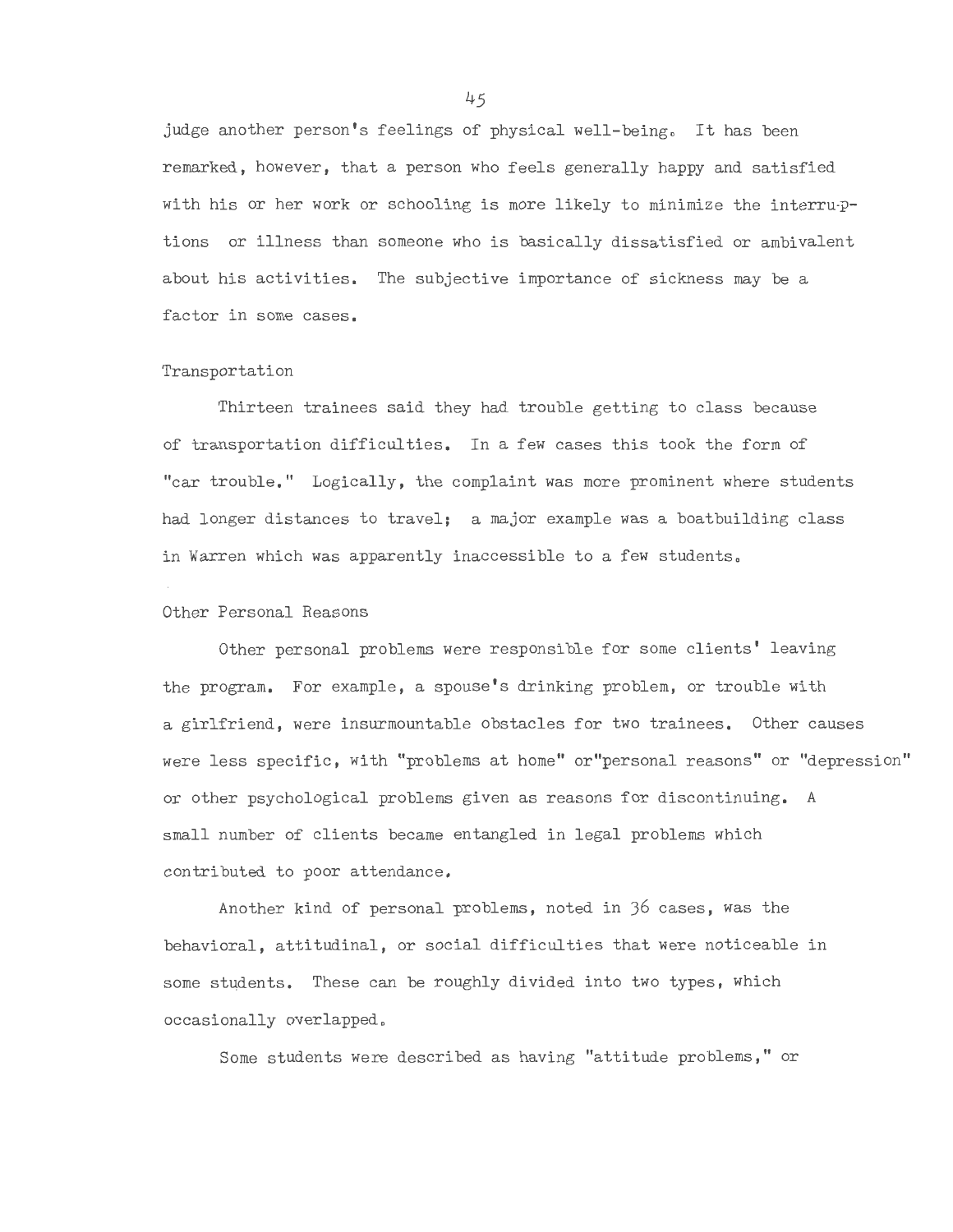aggressive or disruptive behavior, ranging from childish "outbursts" in class, a "temperamental" disposition, or a "chip on her shoulder," to theft or outright dangerous confrontations with other students or the instructor. Clearly, such poorly adjusted social skills were an impediment to the training process itself, marring the learning environment for the other class members as well as for the individual in question. Although in two or three cases the student managed to improve his or her conduct, following poor evaluations and warnings, most were terminated in the "administrative separation" category.

On the other end of the behavioral spectrum were enrollees who were not aggressive enough, but were shy, quiet, nervous, or lacking in self-confidence. Although this kind of trainee might feel comfortable enough to succeed in a classroom situation, he or she might have more trouble being hired for a job, as a counselor noted in calling a trainee a "poor candidate" because of her shyness. All of these students either "refused to continue" or could not be placed.

It is important to point out that trainees who had one obstacle to overcome often had others, as well. A few had to cope with both their own poor health and that of their children, for example. Sometimes there were multiple issues contributing to excessive absence or outright quitting: car problems, involvement in court, and family sickness, for example. It is easy to imagine the discouragement of such a situation. However, the way that a person deals with problems can have as much of an impact as the problems themselves.

# PROBLEMS WITHIN THE PROGRAM

Problems that related to the client's involvement in OIC can be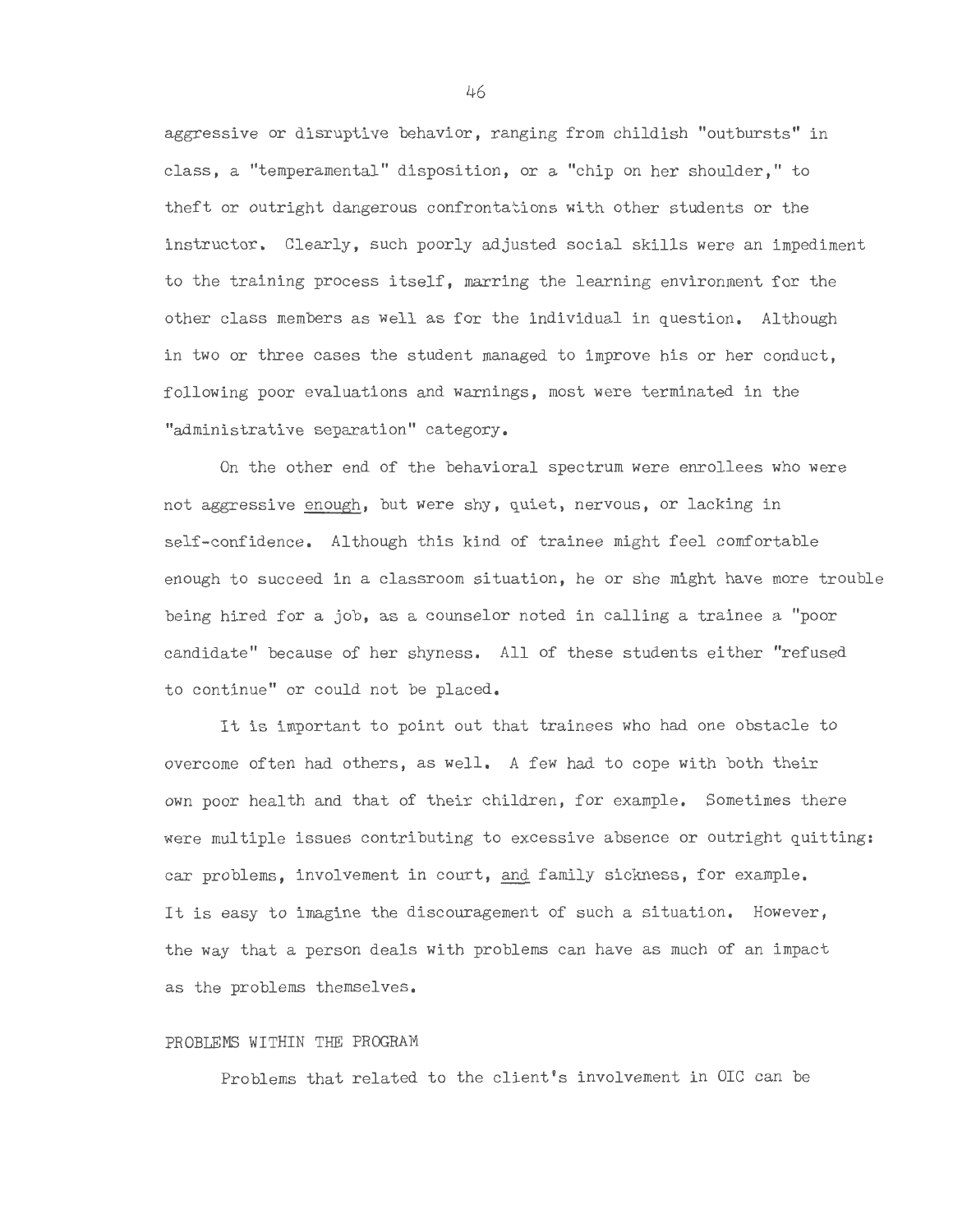subdivided into three varieties. Some trainees lacked interest in the field for which they were training; a second group had complaints about the agency; and a third had difficulty doing the required coursework.

#### Motivation Problems

The most common of these problems, noted in 26 cases, was a lack of interest in the subject the trainee was learning. In most cases, the instructor's evaluation simply recorded a "loss if interest" or lack of seriousness about training. Some clients discovered that they were not "cut out" for the field; two students in nursing assistance, for example, found themselves too emotionally upset by the vocation to continue. *A*  small number found training boring because they had already had some experience in the area; since course material is designed to teach only entry level skills, this sould not be surprising.

#### Dissatisfaction with OIC

Most trainees appeared to have a positive feeling about OIC, considering personnel helpful and approachable. Few reported dissatisfaction with counselors in their answers to survey questions. Similarly, most of those who had been enrolled long enough to have substantial contact with a job developer looked upon them favorably. *A* few people felt that job developers were not helpful enough to each individual in placement, or that they played favorites. Although dissatisfaction with a job developer could potentially contribute to discouragement during the placement phase of the program, it seems highly unlikely that it would cause a student to drop out before completion.

*<sup>A</sup>*somewhat larger number of trainees expressed displeasure with instructors, citing either a lack of serious teaching committment ("too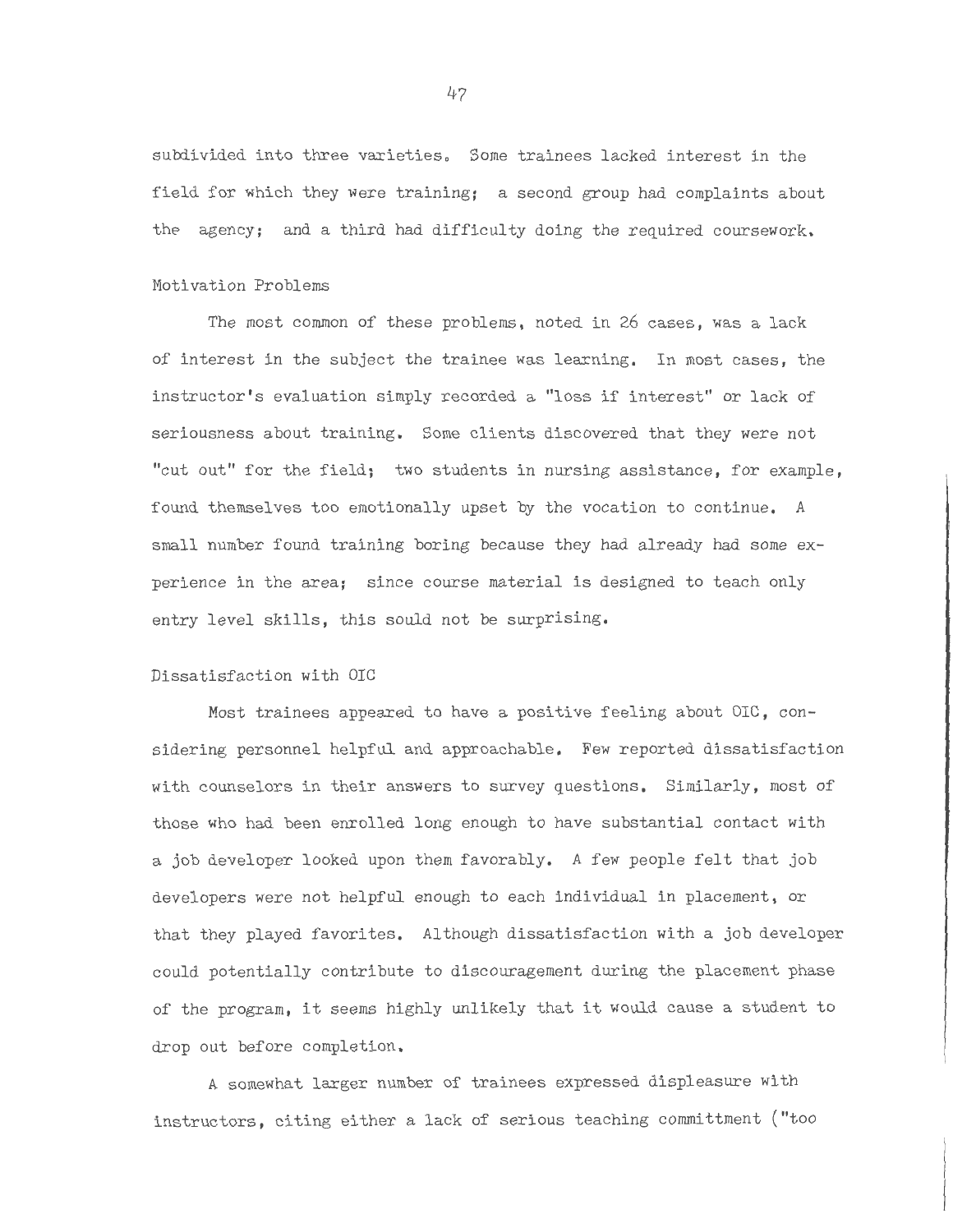much fooling around in class," for example), favoritism, or turnover. There is also an indication that a shortage of equipment in at least one class put an undue strain on both the teachers and the students.

#### Academic Difficulty

Some students  $(23)$  professed a hard time doing the classwork, either in the skills training itself or remedial classes (training-related education  $(IRE)$  or ESL, English as a second language). Although more than one student had trouble in the skill itself - for example, poor spatial comprehension in a machinist course, or poor manual dexterity for an office helper trainee - the problem of weak basic skills crops up more often. Several students had trouble with math needed for their training, and a few, including Hispanics and other non-native English speakers, were impeded by poor English and language skills.

#### PLACEMENT

The question of program outcome does not end with program completion. After finishing training, some fifteen of these individuals went out on interviews - some went out on several - but were not hired. Thirteen either refused to go on interviews, or did not keep scheduled appointments, Fifteen were hired but either refused work or did not show up for the job.

Most of the completers probably dropped out for the same reasons as non-completers. Only two refused jobs because they paid insufficient wages, and only one would not take a job because of inconvenient work hours. Others appeared to be dissatisfied with the job itself, in some cases after only a few hours on the job, and in other cases without trying it at all.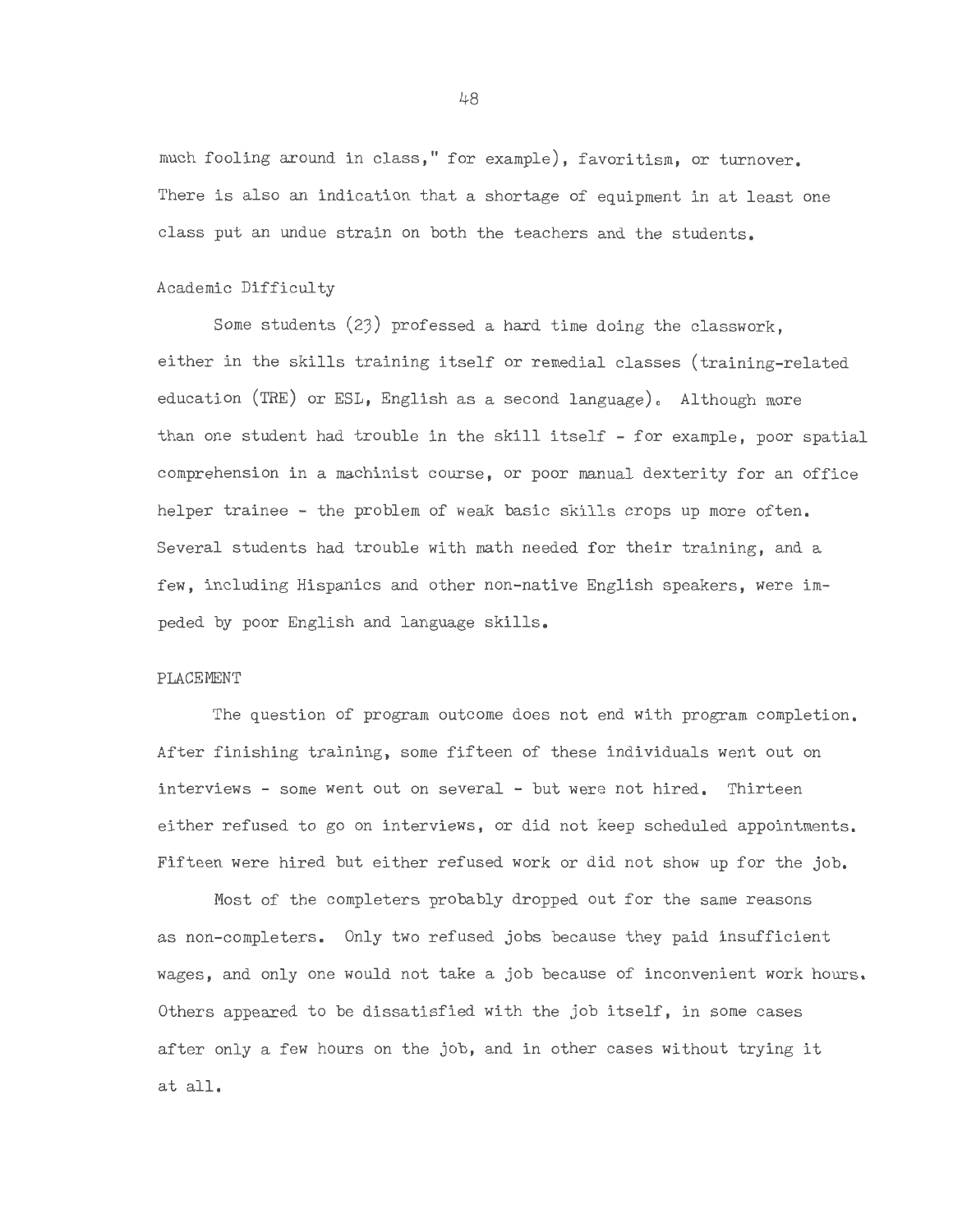#### CHAPTER V

# SUMMARY AND CONCLUSIONS

Who drops out, and why? This final chapter summarizes the findings of the previous chapters, and adds some likely reasons for each. It also suggests several ways to help treat the problem.

#### CLIENT SUBGROUPS

As Chapter III described in detail, the findings showed that certain groups of clients were more prone to drop out of the program than others. Participants' family status, economic status, and ethnic group did influence their success or failure in the program. While a client's sex, age, or education level alone were poor indicators of program outcome, they were significant in some cases as subdividers of the first three characteristics.

#### Family Status

Heads of households were more likely to drop out than household "members" who were not primary wage-earners and individuals who lived alone. Since we would assume that heads of families have more economic pressure to improve their skills and get a job in order to support their dependents, this is, at first glance, an alarming finding.

However, it was female rather than male heads of household who had a large proportion of dropouts, and most of these women were on public assistance programs, notably AFDC. This means that there was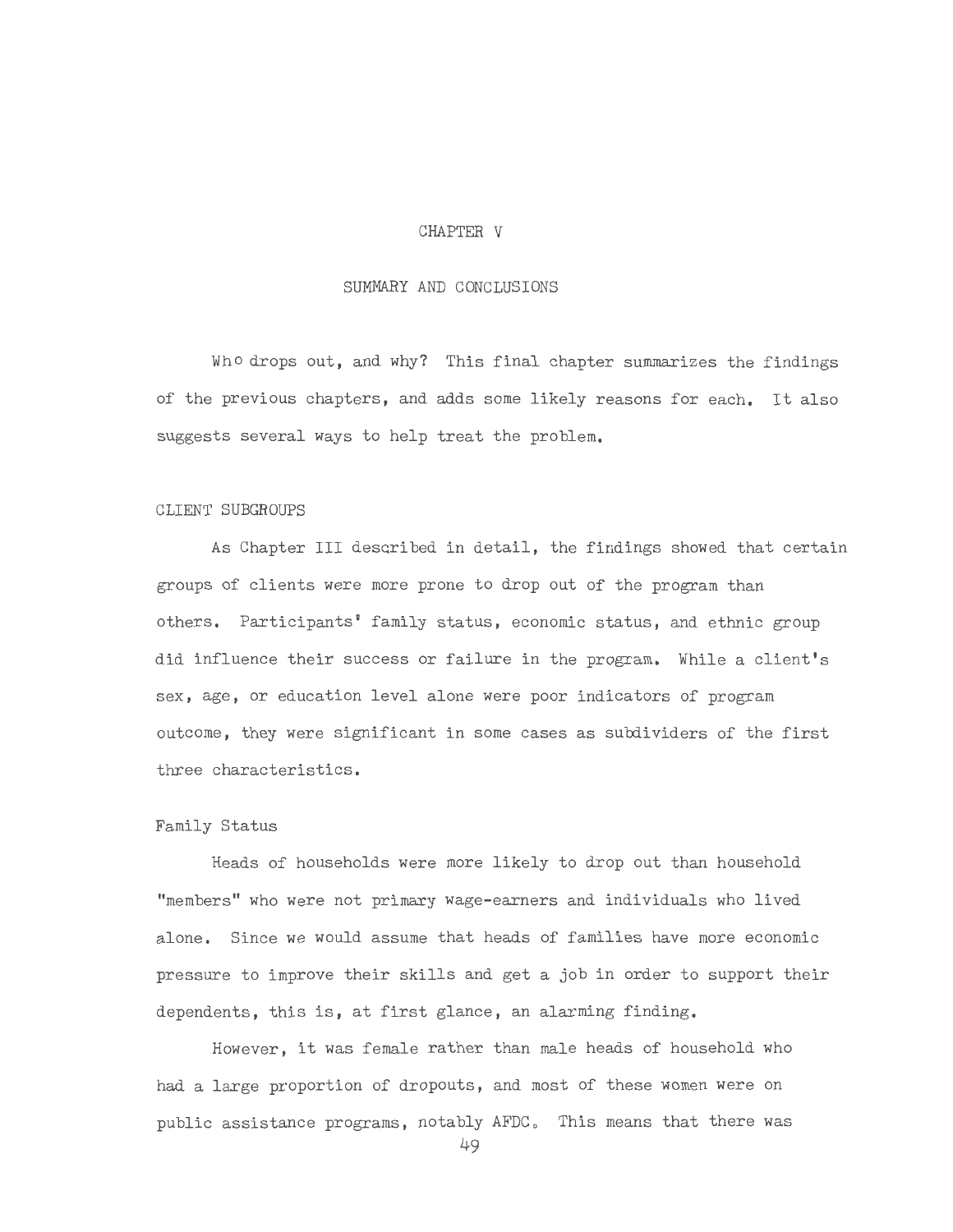minimal urgency for finding a viable, well-paying job.

Women who head families, in fact, are probably under more pressure not to get a job. Most of them are undoubtedly single parents, with responsibilities at home which they consider too heavy to allow them to stay away for the whole workday. It is logical to conclude that a large number feel too burdened by problems such as child care and family health to continue to work outside their homes.

The problems of the single parent are complicated for many of them by their economic status.

#### Economic Status

Welfare recipients dropped out of the program significantly more often than those not receiving welfare. Again, the correlation of economic status with sex and family status is crucial here, since three quarters of assistance recipients were female heads of families.

However, the findings that the welfare population as a whole dropped out significantly more often than others on assistance, suggest that the subsidy in itself influences clients to quit the program. People on public assistance could economically afford to fall back on their payments if they stopped training.

In fact, the automatic cutbacks in public support when a family goes off public assistance is often considered a disincentive to working. The welfare mother who leaves the AFDC program, for example, also loses the food stamps and medical coverage that supplement the basic payments. She must weigh the loss of fringe benefits and the inconveniences of a daily job against a few dollors more per week plus the dubious pride of earning her own living. These disincentives, combined with the anxiety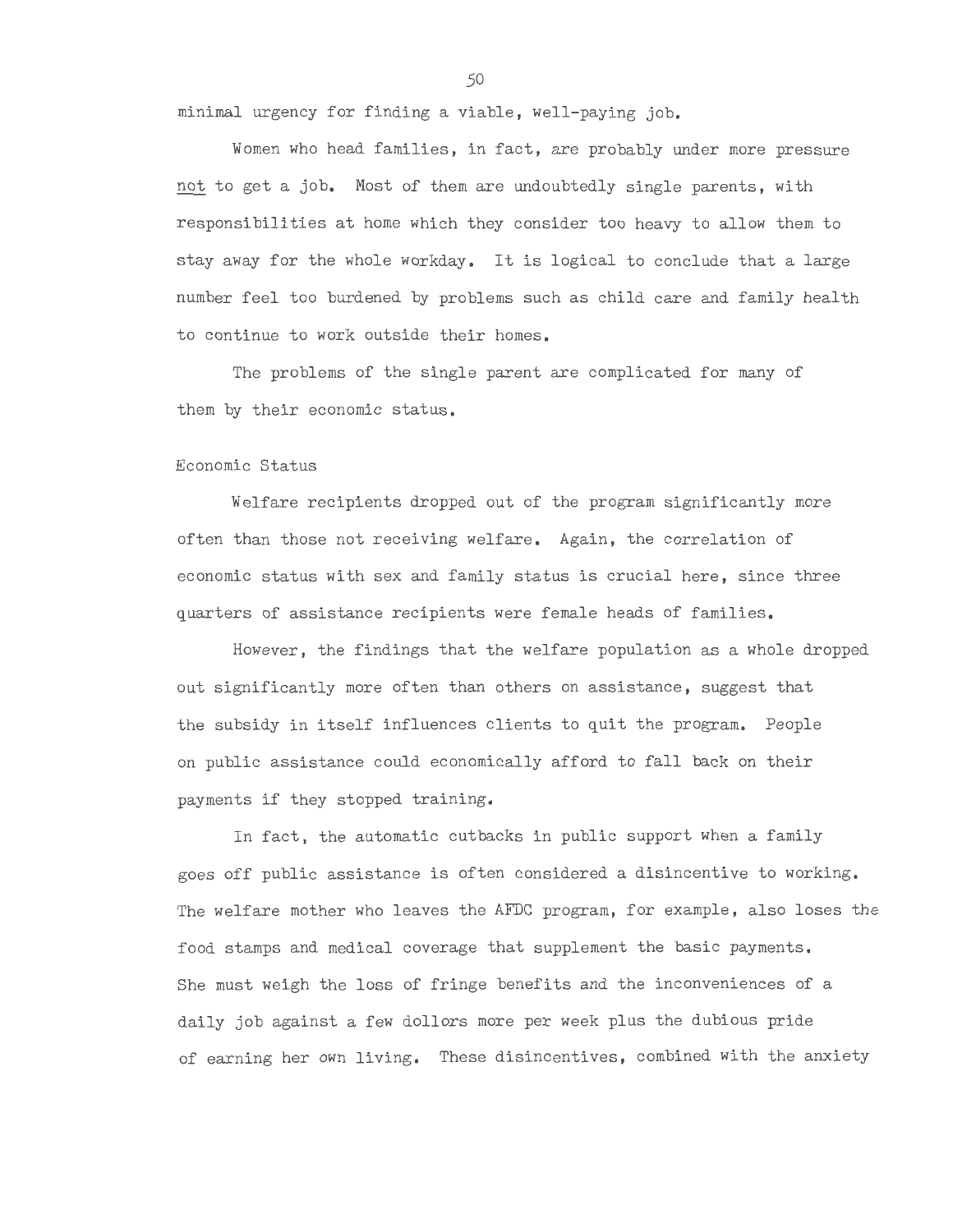that many parents feel about leaving their children to day care centers or babysitters, evidently discourage people who are not extremely motivated.

#### Ethnic Group

Hispanics had the highest dropout rate of any of the ethnic groups, with blacks second, and whites lowest.

Part of this pattern may be explained by the family status composition of whites and Hispanics. Since less than a third of the whites were heads of families, their higher dropout rate did not strongly affect the dropout rate for all whites; Hispanics, on the other hand, who had a very high dropout rate among the more than half who headed households, were affected much more in their overall dropout rate. However, this limited explanation does not apply at all to the black population, whose heads of families dropped out less than other household members and singles.

The disparity among the three groups is perhaps due more to cultural differences than to other factors. For instance, attitudes towards the importance of the work ethic and long-term achievement may differ. There may also be variations in the resources of members of each group for supporting themselves outside of the mainstream labor market.

All of the client subgroups have been pointed out as having special problems. It is possible that, with special attention, their high dropout rates can be reduced.

#### General Aptitude Test Battery

The GATE had a limited value as an indicator of program outcome. As will be discussed later, the tests are sometimes not even used within their limits.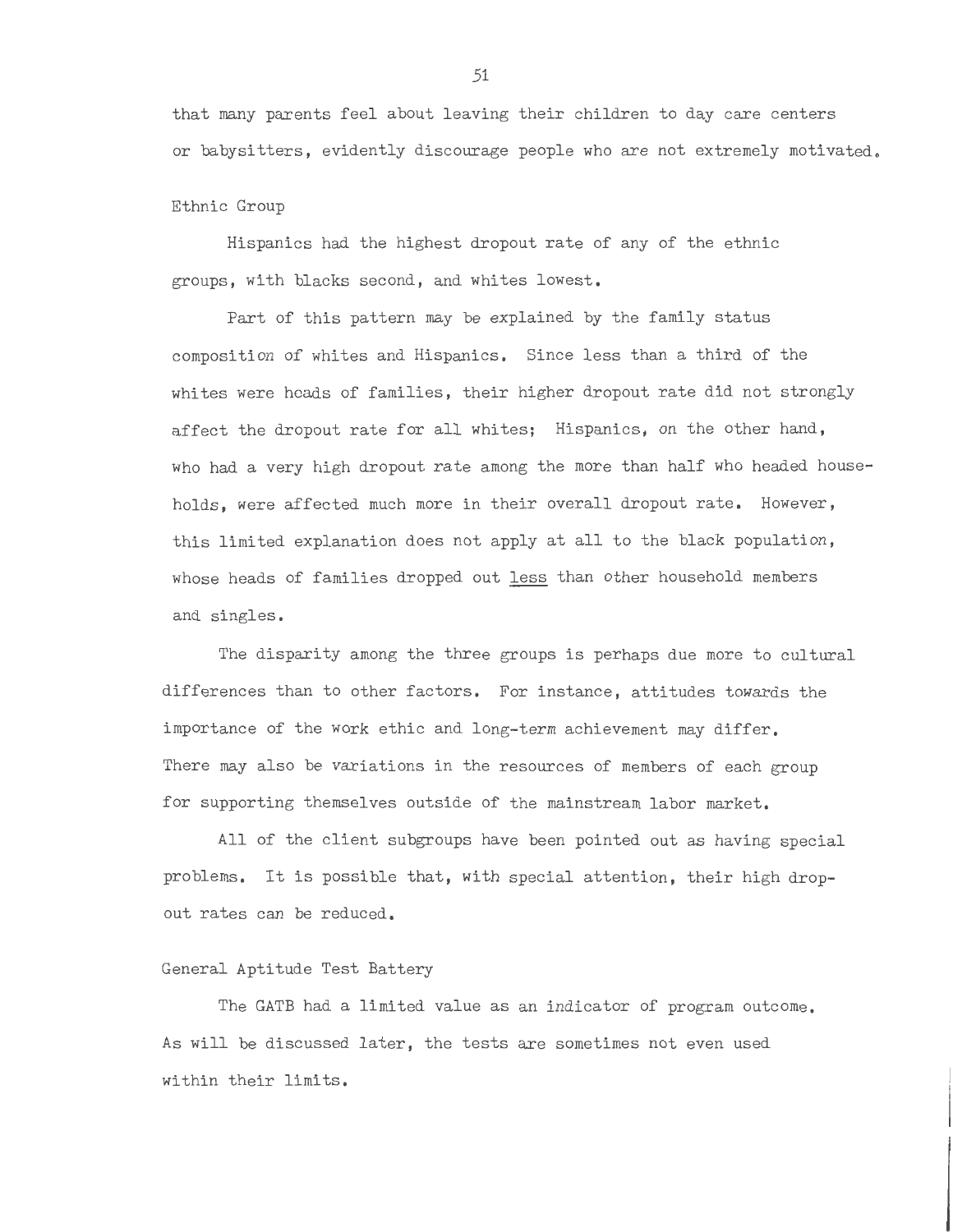The GATB was, however, a barometer of education level and ethnic group. High school graduates scored better than non-graduates. Blacks did better on the tests than Hispanics, and whites scored considerably higher than the other two. These relationships should be remembered when using the GATB.

PERSONAL REASONS FOR DROPPING OUT

Child and Family Care

The propensity of heads of families, especially women who are probably single parents, to drop out has already been discussed. Quite reasonably, one reason given by trainees for quitting was child care, especially when children were sick or had other problems.

Several explanations may account for the number of dropouts for family care reasons. First, the style of support given by OIC may not be enough for these clients. Self-help, in fact, is becoming more and more the philosophy of OIC support services. Reasoning that an employee on the job will have to fend for him/herself in problem-solving, the agency tries to begin the process in the training situation. Hand- holding falls more and more out of favor. Although self-help is an understandable and laudable goal, some trainees may have needed more direct help at this stage. Even when they are taught how to go about finding child care service during orientation, and as the need arises, certain individuals may not be motivated enough to take action.

Second, some students might have used child care problems as a good, concrete excuse for quitting when they really had more nebulous reasons. In other words, they may have felt that they had to have some valid explanation ready for their counselors and other personnel.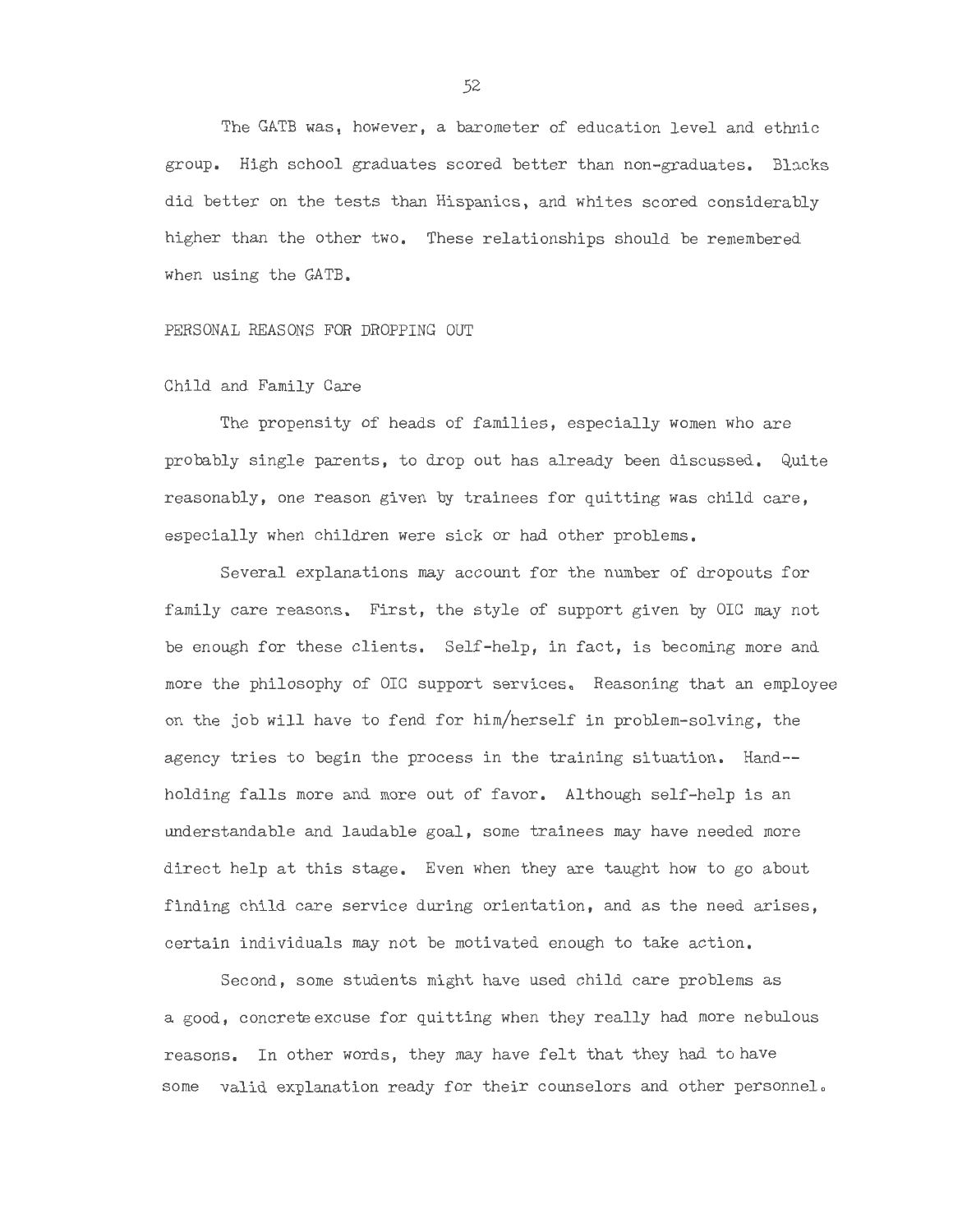Third, for a variety of reasons, there may have been an unusual amount of sickness among the families of these students, requiring more attention than a babysitter or a day care center could provide.

Finally, these parents may have felt more social pressure to be at home with their children, especially when they were ill; or they may simply have preferred staying with their children to going to the training classes.

An arrangement for part-time training, as well as for part-time jobs, could be a viable compromise for some parents. At present, neither is permitted under CETA regulations; only full-time employment counts as placement. The popularity of nursing assistance training, which has been discontinued, may support this theory: despite its low pay scale, nursing assistance attracts workers with its considerable flexibility in work hours as well as many opportunities for part-time employment.

#### Health

A student's own health was another common reason given for discontinuing training.

As with child care problems, this is not an altogether clearcut issue. Of course, a certain amount of attrition because of serious illness is inevitable in any population. Again, however, several explanations are feasible. Poor health may have been an objective reality in this disadvantaged population. In this case, the second question is how much bad health could have been avoided through preventative measures. A second possibility is that sickness was subjectively more debilitating to these clients. That is, finding themselves only moderately interested in their daily activities, or with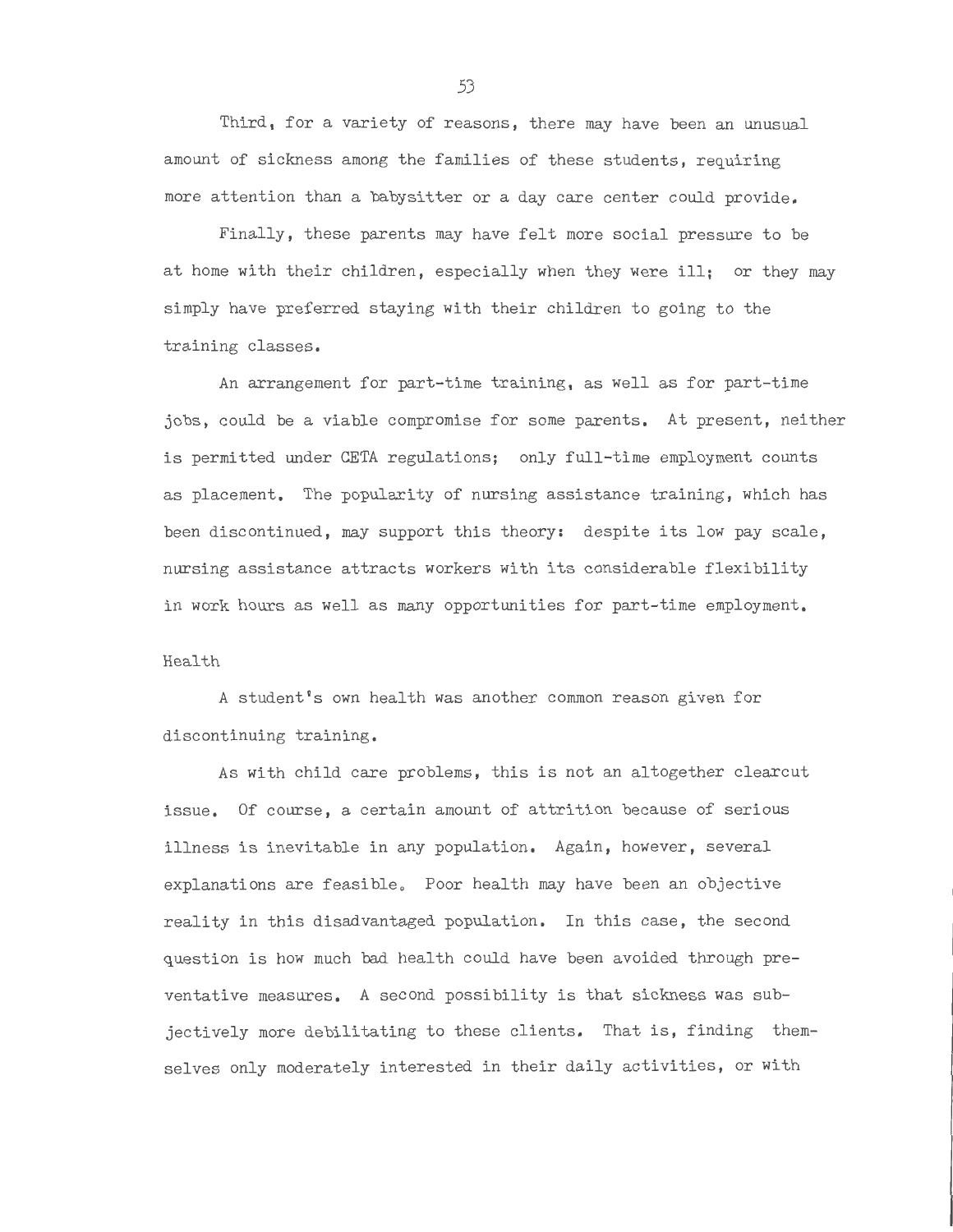ambivalent feelings, they may have allowed illness to take on an importance which it would not have had if they had been more enthusiastic about staying in training. Third, bad health may have been a convenient excuse for some students who wanted to drop out.

#### Poor Social Skills

Some students had a difficult time either in the program or in being placed because they had behavioral or attitudinal problems. Some clients disrupted the training process for themselves and others by having open conflicts with their instructors or other students. Resentful or belligerent attitudes and behavior are probably too deeply ingrained for quick and easy solutions, though they could perhaps be alleviated with professional counseling in some cases. In many instances, however, administrative separation would be the only way to do justice to the other members of the class.

Trainees who were too shy or unsure of themselves also had trouble, especially in being placed. Again, professional counseling might benefit some of these individuals.

#### Multiple Problems

A number of students dropped out because of more than one problem. Faced with a combination of obstacles in family care, health, transportation, legal, or other personal issues, a student was even more likely to miss too many classes to continue the program, and to be discouraged to the point of giving up.

However, the condition of "having problems" cannot be considered an isolation. Clearly, some people are better prepared than others to cope with adversity. Many of the "disadvantaged" are also at a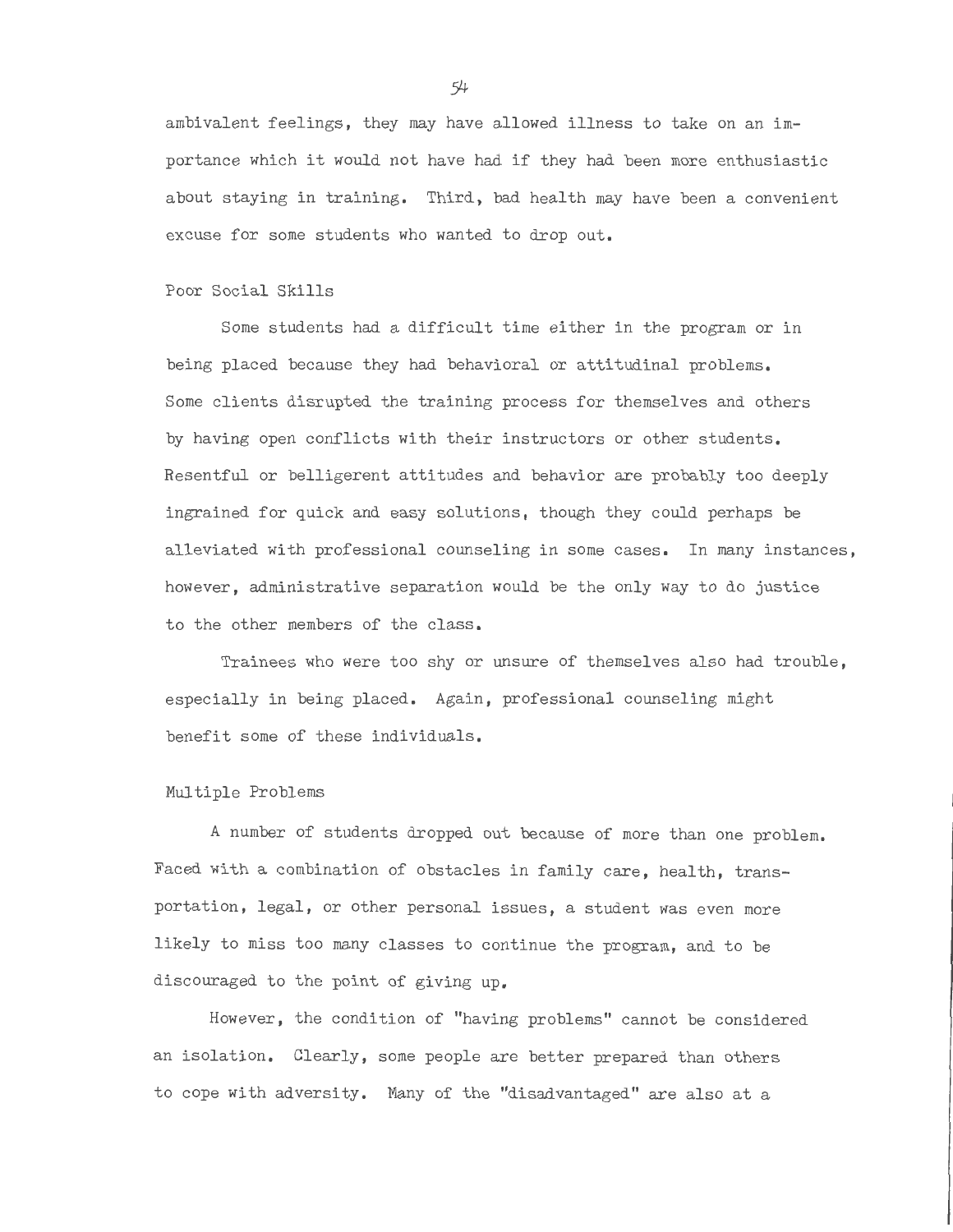disadvantage in this sense. Not only do they have more problems to deal with - an old car breaks down more often than a new one, for example; and medical and legal help is more complicated and tedious to come by for the poor - but frequently they also have less information, education, and even confidence to solve them. While OIC's support services do not have the power to eliminate the problems themselves, they can be valuable in helping clients to manage their own lives better by supplying information and referrals, counseling and intervention, to begin to teach them techniques to help themselves.

As in the matter of child care, however, it is possible that the agency's support services do not go far enough to aid its clients. *A* philosophical choice is involved. On one had, an extreme orientation towards self-help may effectively prepare students for the post-training situation in which no nurturing hand is available. (OIC tries to simulate the real work world through its other policies, such as strict rules on absences, too.) In this case, clients either sink or swim, and the most able are the ones to benefit most from the program and have the best chances when they enter employment. The other choice is to offer more directive counseling and support services which will heighten the probability that weaker candidates will complete the program successfully. *A* gradual and deliberate transition from directive to self-help- oriented services could increase the clients' chances of success in unsubsidized employment.

#### PROBLEMS WITH THE PROGRAM

#### Motivation

Some students discovered that they were not interested in, or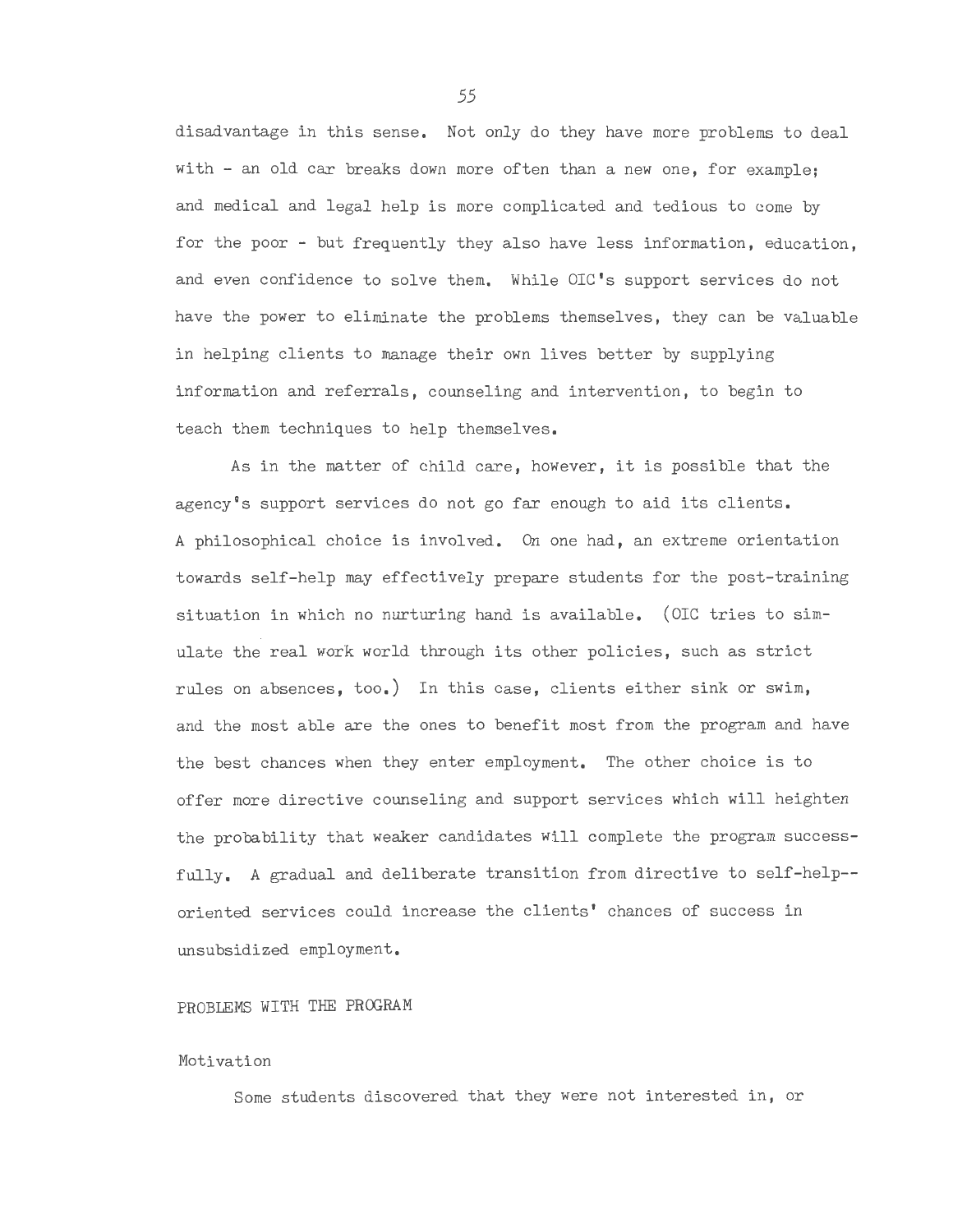not suited to, the field that they were learning. The CETA intake system undoubtedly accounts for a portion of motivational problems.

As Chapter III mentioned, the course in which a student enrolls is frequently determined not by his or her preference - in fact, many applicants may not know themselves what kind of work they would enjoy or by aptidude, so much as by the courses beginning at the time the individual applies. In some cases, clients who applied for particular classes were directed towards another kind of training when their first choice was filled to capacity or unavailable. In this situation, obviously, the GATB is not being used even to its limited capacity.

In autobiographies and goal statements, clients repeatedly expressed their desire to "improve" themselves or to "make something" of themselves, or to get off welfare. Still, although clients may be motivated in the sense of wanting overall self-improvement, they often have no special enthusiasm for the specific training in which they find themselves.

Two possible solutions suggest themselves, both out of OIC's hands. One is to administer occupational preference tests during the intake process to help match applicants with suitable training. Another is to provide transitional programs or some other incentive for candidates who must wait for an opening in their preferred field of instruction. Both services could cut down the number of students who quit the program out of a lack of interest.

#### Academic Problems

Difficulty with required coursework contributed to discontinuing training in some cases. The most typically troublesome areas were math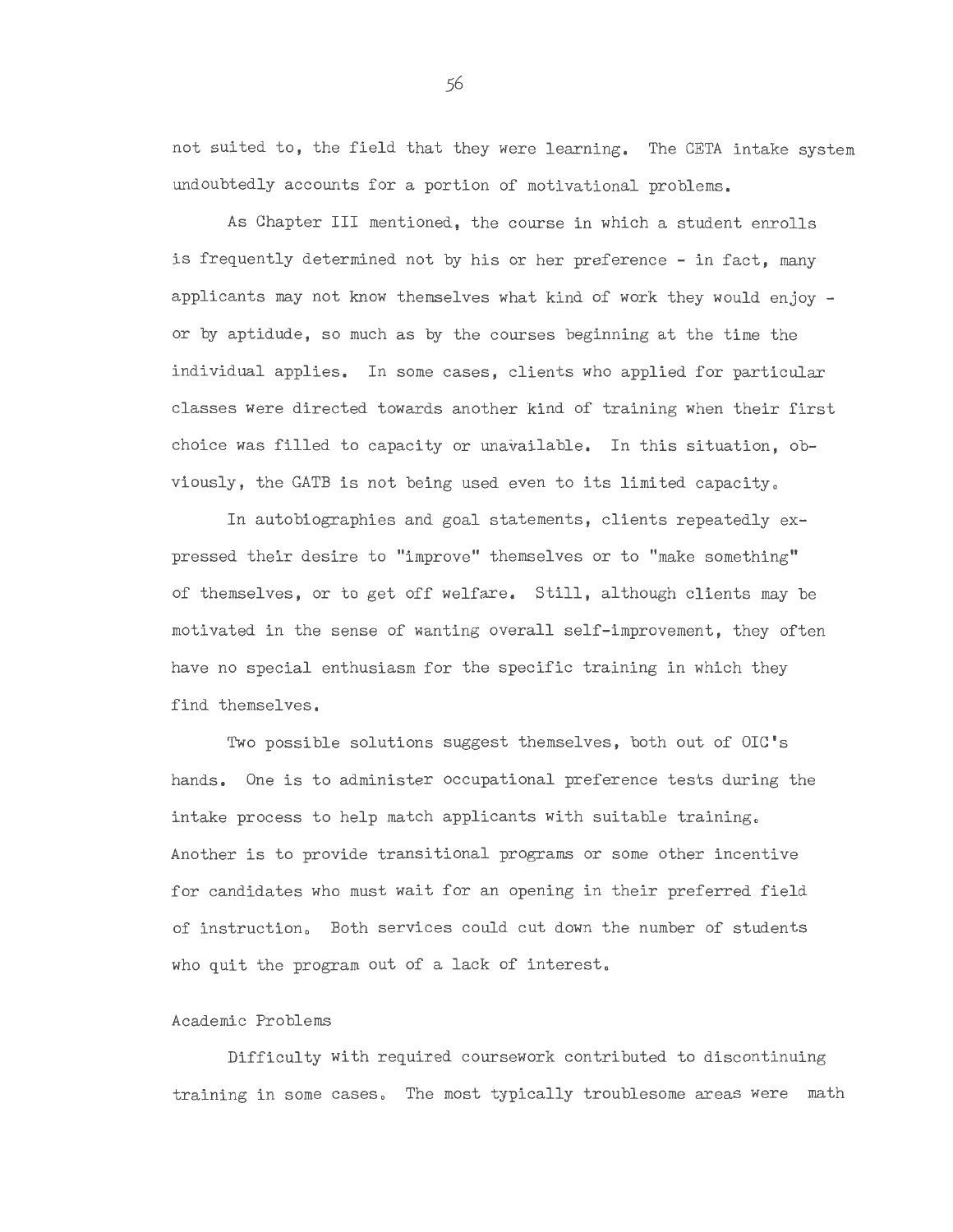and language skills.

Students who score low in GATB exams are required to take training related education (TRE) along with their regular coursework. TRE is designed precisely to improve basic skills in math and English which are needed in their classes. However, TRE classes are offered for only one hour a day, during the training period. Evidently, this limited offering is insufficient for some students.

One alternative might be to offer some clients more intensive remedial education before the regular training begins, as well as the supplementary five hours per week during training. This could improve their capacity to make use of the vocational training and keep up with others in the class.

Classes in printing and drafting may cause special problems. This type of training had the highest proportion of dropouts, and was the only one in which the clients' level of education and scores on the relevant aptitude tests made a significant difference in performance. It has been suggested that technical requirements such as precise measurement skills are needed more for this type of training than for others. In this case more supplementary training may be called for.

#### Dissatisfaction with the Agency

Dissatisfaction with OIC's instructors, counselors, and job devaopers did not show up as major issues. Of the three, instructors were criticized most often.

In some cases, conflict between students and instructors probably occurred because of problems on both sides - that is, a few students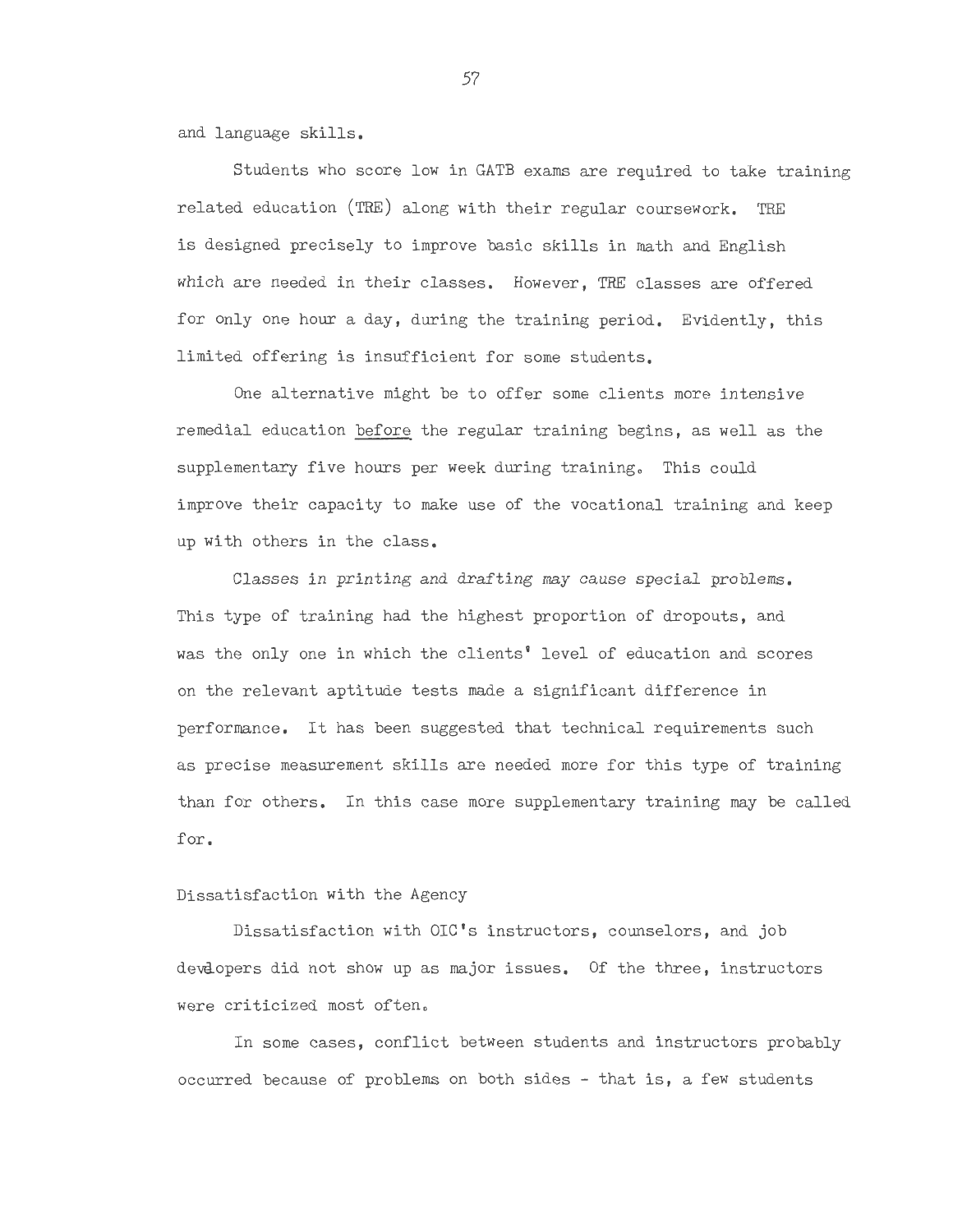who were unhappy with teachers were probably causing at least part of the trouble themselves. In at least one case, a student complained of a shortage of teachers, and in another an apparently poor teacher was replaced by a more satisfactory substitute. Obviously, OIC must do its best to hire competent and committed instructors. In fact, teachers who do not meet this standard appear to be the exception rather than the rule at OIC.

A shortage of equipment which was reported more than once can seriously cripple some training. The agency, of course, furnishes adequate training equipment for its student population to the extent of its funding capacity.

#### PLACEMENT

Several factors made OIC "unable to place" some training graduates.

In some cases, the clients themselves affected their likelihood of being hired. Those who were shy, nervous, or who did "not come across well in interviews", and those who were less qualified according to the job developer's assessment were probably at a disadvantage in the placement phase of the program.

As the introduction pointed out, some employers mistrust CETA  $graduates$ , and are "unlikely to believe that (the most qualified) applicants will be found on CETA rolls. $11$  They expect CETA trainees to be less qualified, less motivated, and less likely to stay on the job than graduates of private institutions. This is sometimes the case with OIC. A potential employer who has had bad experiences with OIC or other CETA placements is often unwilling to try again.

<sup>.</sup>  1 U.S. Department of Labor, Employment and Training Administration, "CETA Prime Sponsor Management Decisions and Program Goal Achievement," R&D Monograph *56,* 1978, p.38.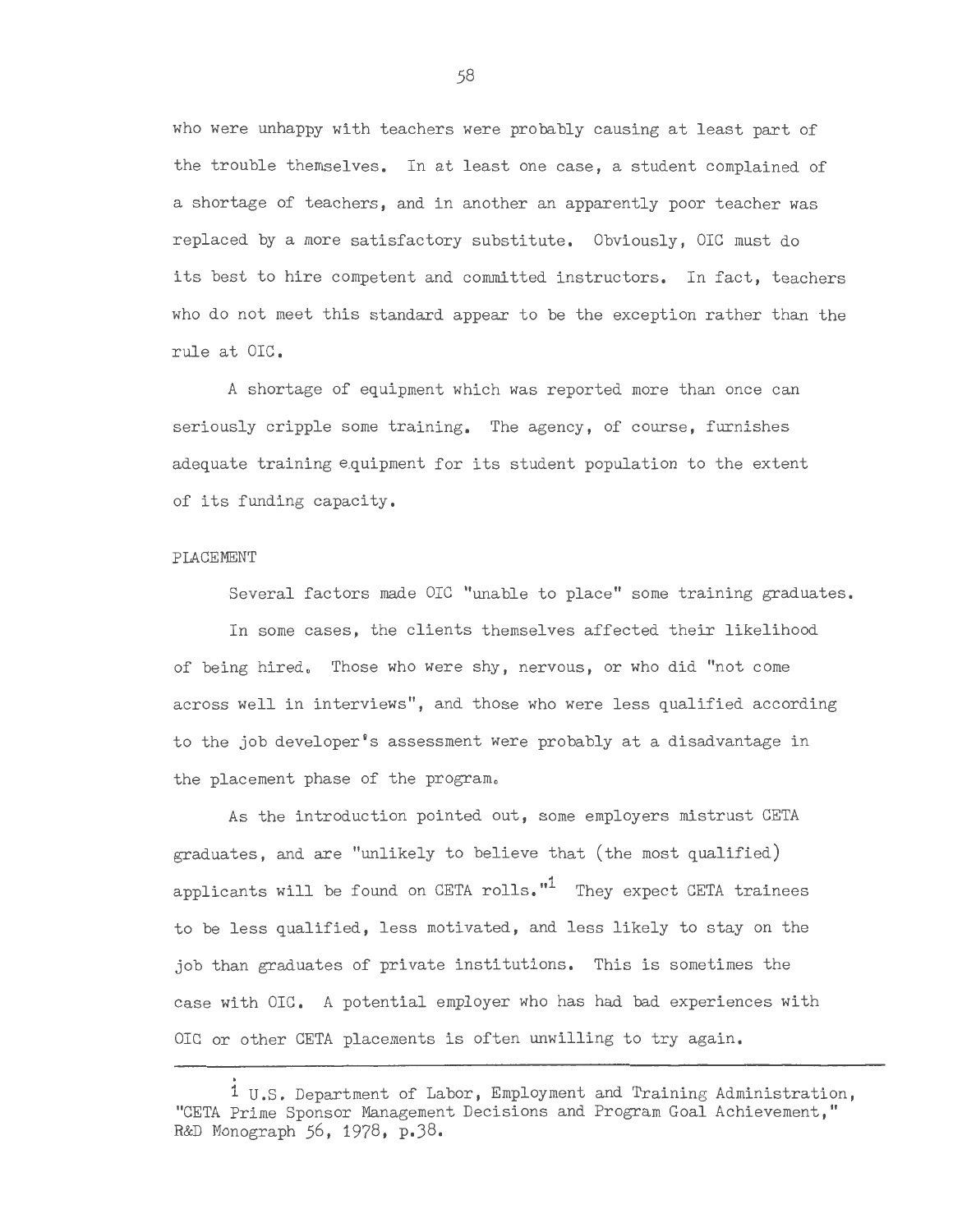An DIC graduate who quits a job or performs poorly may be viewed as representative of the program as a whole, while successful placements are forgotten. Employers who have had no contact with DIC may be under the impression that many of its clients are misfits, such as drug addicts or ex-convicts, and refuse contact for this reason. Finally, remembering that a majority of OIC's population is from minority groups, one cannot discount discrimination as a deterrent.

Classes in the office occupations had the highest percentage of trainees who could not be placed. Job developers attribute this fact to sheer numbers, rather than to characteristics of the labor market. In fact, the clerical classes in the 1979 population examined here had one and a half times as many students as machine trades, over three times as many as printing and drafting, and over four times as many as in nursing classes.

CETA regulations also restrict placement. One reason is that many employers have begun to use private employment agencies, which screen out most job applicants and send along only the most highly qualified. DIC, of course, screens out only the least qualified from its programs. Also, DIC cannot send its graduates through the private agencies for employment; graduates must be placed directly from OIC into a job to technically qualify as CETA "placements."

A more important constraint of CETA regulations is the time limit they set on placement. OIC must place the student after he or she has completed *85* or 90 percent (depending on type of training) of the course, and within 30 days of the end of the class. Although it is not difficult to obtain administrative approval for early placement, a trainee must still be on the job during the week following the end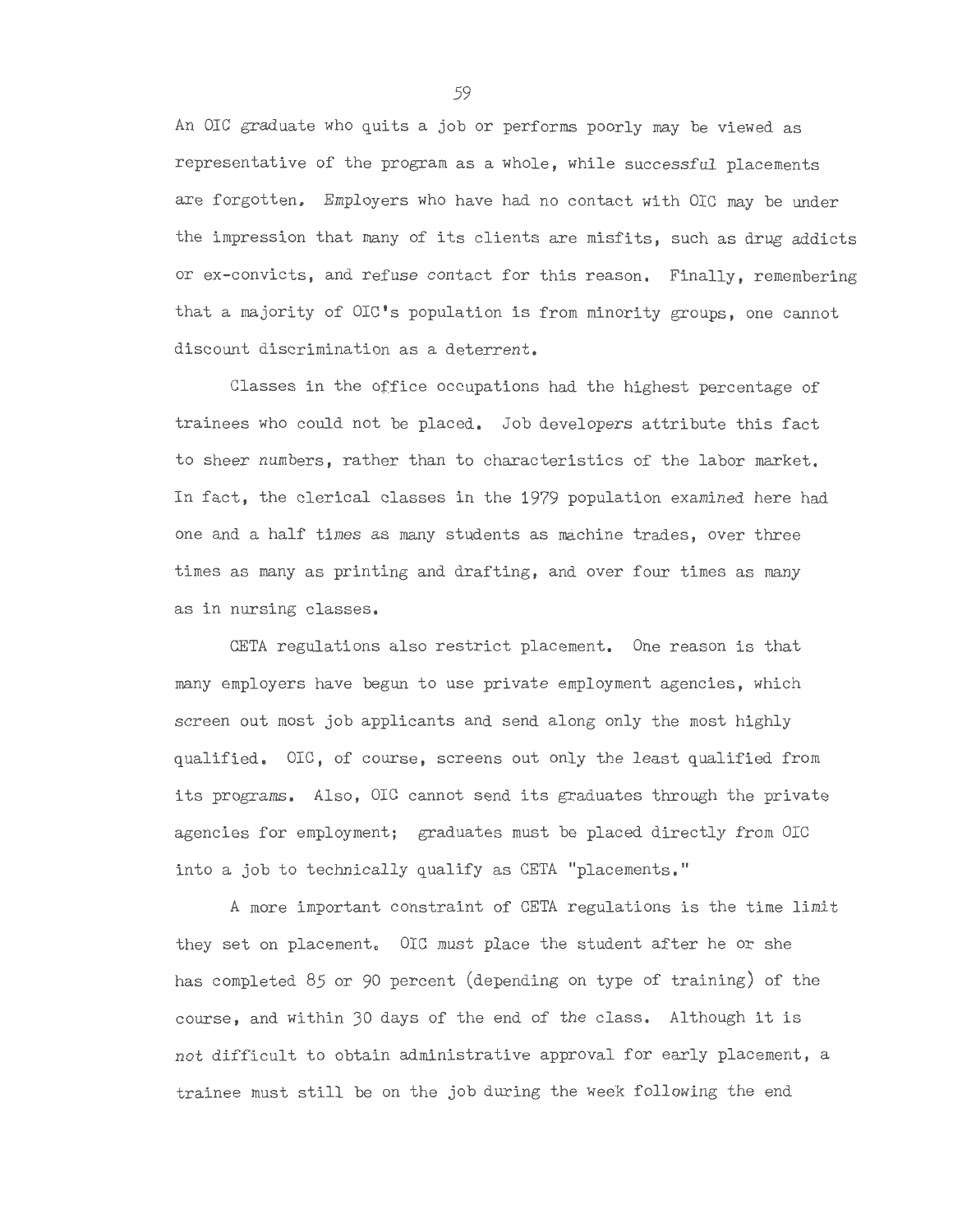of the course to be counted as "placed." These rules can impose difficult decisions on OIC job developers, who sometimes feel they must forego high quality placements before or after the allotted time period, in order to meet placement goals.

A job training organization like OIC will always have dropouts. Some clients do have insurmountable problems. Some are not serious enough about training; some agency staff members suspect that many participants who are happy to have a place to go in the winter are happier to drop out in the spring. The stipend that CETA pays enrollees is a grand incentive to many people who are not especially motivated to get a regular job. Empirical evidence has indicated that problems with socialization, or the work ethic, which is a primary barrier to entry level jobs, are exactly the qualities most difficult to transmit in employment training programs. 1 Finally, operating within CETA regulations is in some ways a handicap.

Nevertheless, OIC should be able to cut its dropout rate to some extent. By being attentive to the client groups with the most problems, and by taking measures to counteract the most common difficulties, the agency could achieve a goal of heightened success.

<sup>&</sup>lt;sup>1</sup> Lester C. Thurow, "Redistributional Aspects of Manpower Training Programs," Manpower Programs in the Policy Mix, ed. Lloyd Ulman, (Baltimore: The Johns Hopkins University Press, 1973), p. 90.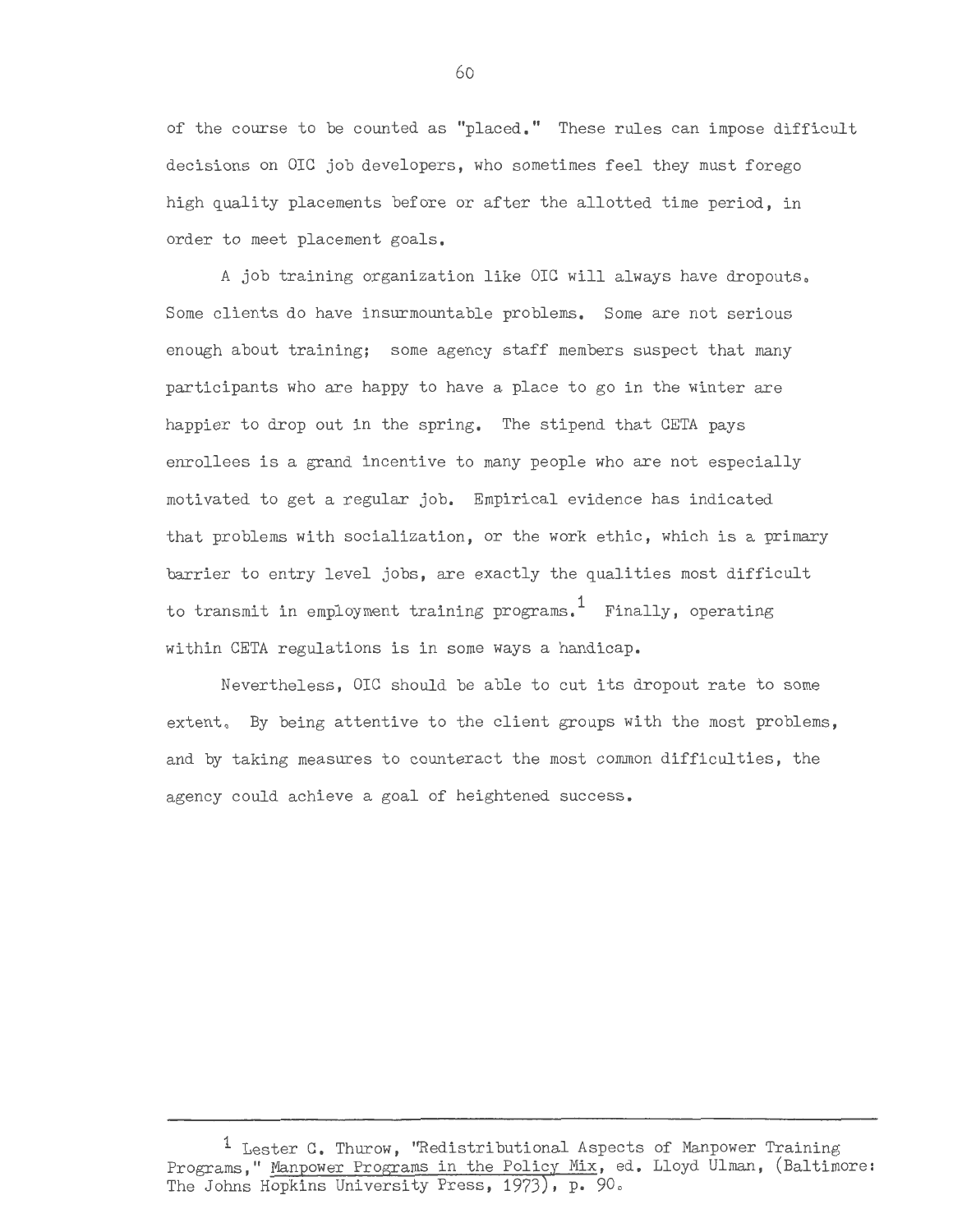#### BIBLIOGRAPHY

# Books

Everitt, B.S. The Analysis of Contingency Tables, London: Chapman and Hall, 1977,

- Frieden, Bernard J., and Robert Morris. Urban Planning and Social Policy. New York: Basic Books, Inc., 1976.
- Levitan, Sar A., Mangum, Garth L., and Marshall, Ray. Human Resources and Labor Markets. New York: Harper and Row, Publishers, 1976.
- Mangum, Garth L., and Robson, R. Thayne. Metropolitan Impact of Manpower Programs: A Four-City Comparison. Salt Lake City: Olympus Publishing Company, 1973.
- Mirengoff, William and Rindler, Lester. CETA: Manpower Programs Under Local Control. Washington, D.C.: National Academy of Sciences, 1978.
- The Research and Policy Committee of the Committee for Economic Development. Jobs for the Hard-to-Employ - New Directions For a Public-Private Partnership. New York: The Committee For Economic Development, 1978.
- Ulman, Lloyd (ed.), Manpower Programs in the Policy Mix. Baltimore: The Johns Hopkins University Press, 1973.
- Wolfbein, Seymour L. (ed.). Manpower Policy: Perspectives and Prospects, Philadelphia: Temple University School of Business Administration, 1973.

#### Public Documents

- U.S. Department of Labor, Employment and Training Administration, CETA Prime Sponsor Management and Program Goal Achievement, R&D Monograph *56,* 1978.
- U.S. Department of Labor, Employment and Training Administration, and U.S. Department of Health, Education and Welfare. Employment and Training Report of the President. 1978.
- U.S. Department of Labor, Bureau of Employment Security. General Aptitude Test Battery. Section III, 1962.
- U.S. Department of Labor, Employment and Training Administration, Office of Policy, Evaluation and Research, and MDC, Inc. How to Get Started on Evaluation: A Field Report and Guide For CETA Prime Sponsors, 1977,
- U.S. Department of Labor, Employment and Training Administration. The Implementation of CETA in Eastern Massachusetts and Boston, R&D Monograph *57,* 1978.

. The Implementation of CETA in Ohio. R&D Monograph 44, 1977.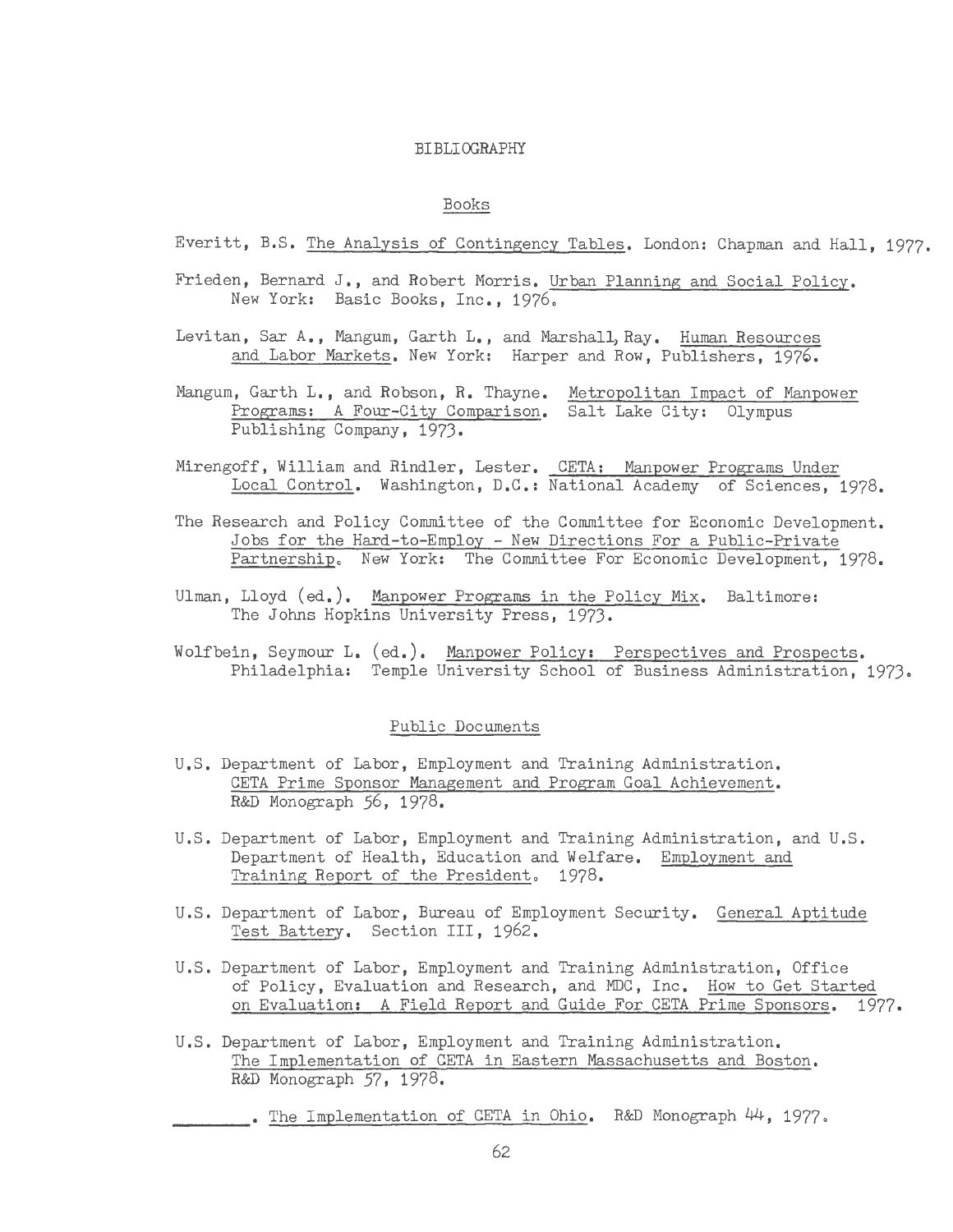#### Articles and Periodicals

Providence Journal. July 27, 1978, p.A3.

- Salipante, Paul, Jr., and Goodman, Paul. "Training, Counseling, and Retention of the Hard-Core Unemployed," Journal of Applied Psychology, Vol. 61 (February, 1976), pp.1-11.
- Sawhney, Pawan K., et al. "Selected Findings of a Follow-Up Survey of CETA Title I Institutional Skill Training Programs in Boston," The New England Journal of Business and Economics, Vol. 5, No.1 (Fall 1978), pp. 76-95.
- U.S. Department of Labor, Employment and Training Administration. "Comprehensive Employment and Training Act. Proposed Rules For Programs Under Titles I, II, VI, and VIII of the Act," Federal Register, Vol.  $44$ , No.  $14$ , Part IX. (January 19, 1979).

#### Unpublished Material

Kobrin, Frances E., Follow-up Evaluation Project for Providence CETA Administration. Unpublished interim report, January, 1980

Providence CETA Prime Sponsor. Management Information System. October, 1979.